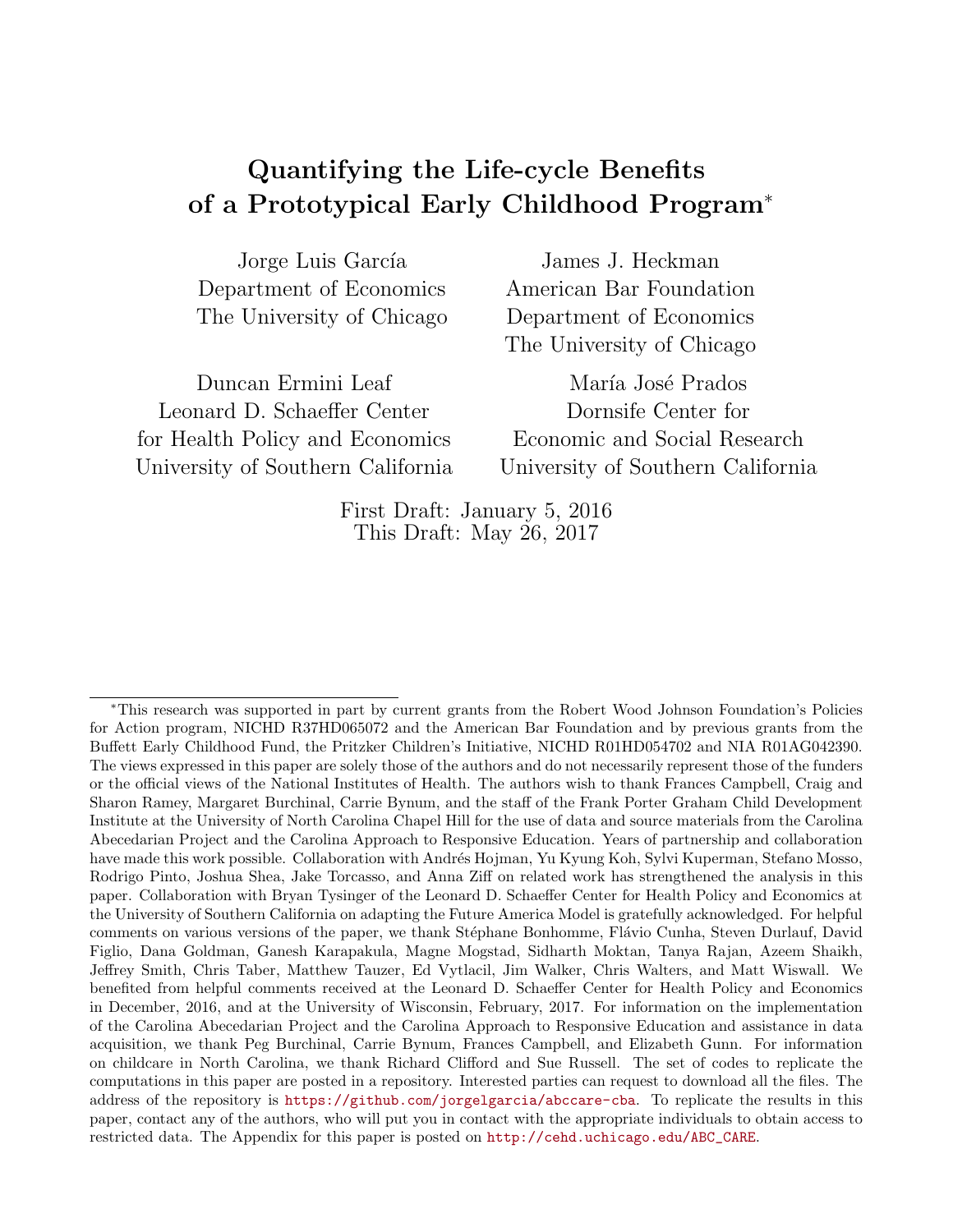#### Abstract

This paper quantifies the experimentally evaluated life-cycle benefits of a widely implemented early childhood program targeting disadvantaged families. We join experimental data with non-experimental data using economic models to forecast its life-cycle benefits. Our baseline estimate of the internal rate of return (benefit/cost ratio) is 13.7% (7.3). We conduct extensive sensitivity analyses to account for model estimation error, forecasting error, and judgments made about the empirical magnitudes of non-market benefits. We examine the performance of widely used, ad hoc estimates of long-term benefit/cost ratios based on short-term measures of childhood test scores and find them wanting.

Keywords: Childcare, early childhood education, life-cycle benefits, long-term forecasts, rates of return.

JEL codes: J13, I28, C93

| Jorge Luis García                | James J. Heckman        |
|----------------------------------|-------------------------|
| Department of Economics          | Department of Economics |
| University of Chicago            | University of Chicago   |
| 1126 East 59th Street            | 1126 East 59th Street   |
| Chicago, IL 60637                | Chicago, IL 60637       |
| Phone: 773-449-0744              | Phone: 773-702-0634     |
| Email: jorgelgarcia@uchicago.edu | Email: jjh@uchicago.edu |
|                                  |                         |

| Duncan Ermini Leaf                | María José Prados                 |
|-----------------------------------|-----------------------------------|
| Leonard D. Schaeffer Center for   | Dornsife Center for               |
| Health Policy & Economics         | Economic and Social Research      |
| University of Southern California | University of Southern California |
| 635 Downey Way                    | 635 Downey Way                    |
| Los Angeles, CA 90089             | Los Angeles, CA 90089             |
| Phone: 213-821-6474               | Phone: 213-821-7969               |
| Email: dleaf@healthpolicy.usc.edu | Email: prados@usc.edu             |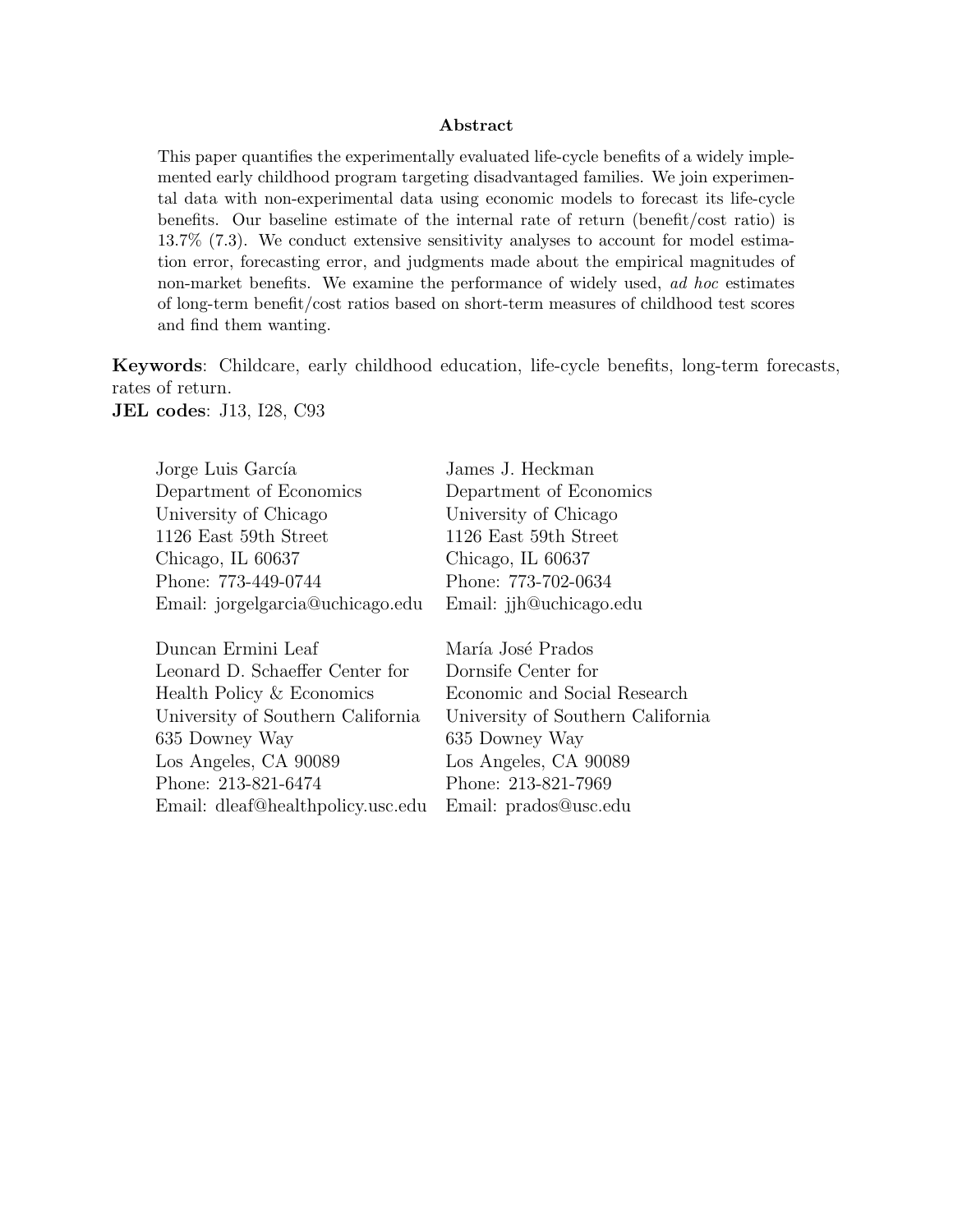## 1 Introduction

This paper estimates the life-cycle benefits of an influential early childhood program targeted to disadvantaged children that is currently being replicated around the world.<sup>[1](#page-0-0)</sup> It has substantial impacts on the lives of participant children and their mothers. Monetizing benefits and costs across multiple domains, we estimate a baseline internal rate of return of 13.7% per annum and a baseline benefit/cost ratio of 7.3. We conduct extensive sensitivity and robustness analyses to produce ranges of plausible values for the estimates of the internal rate of return  $(8.0, 18.3)$  and the benefit/cost ratio  $(1.52, 17.40)$ . Consistent with the previous literature, there are substantial differences in economic returns that favor males.<sup>[2](#page-0-0)</sup>

Our analysis contributes to a growing literature on the value of early-life programs for disadvantaged children.[3](#page-0-0) The full array of life cycle benefits and not just short-term batteries of treatment effects are relevant for life cycle policy analysis. However, long-term evidence on the effectiveness of these programs is limited given the short-term follow-up for most studies.[4](#page-0-0) For want of follow-up data, many studies of early childhood programs report treatment effects for a few outcomes collected at early ages after program completion, e.g.

 ${}^{2}$ García et al. [\(2017\)](#page-48-2).

 ${}^{3}$ See, e.g., [Currie](#page-48-3) [\(2011\)](#page-48-3) and [Elango et al.](#page-48-4) [\(2016\)](#page-48-4).

<sup>1</sup>Programs inspired by ABC/CARE have been (and are currently being) launched around the world. [Sparling](#page-52-0) [\(2010\)](#page-52-0) and [Ramey et al.](#page-51-0) [\(2014\)](#page-51-0) list numerous programs based on the ABC/CARE approach. The programs are: IHDP in eight different cities around the U.S. [\(Spiker et al.,](#page-52-1) [1997\)](#page-52-1); Early Head Start and Head Start in the U.S. [\(Schneider and McDonald,](#page-51-1) [2007\)](#page-51-1); John's Hopkins Cerebral Palsy Study in the U.S. [\(Sparling,](#page-52-0) [2010\)](#page-52-0); Classroom Literacy Interventions and Outcomes (CLIO) study in the U.S. [\(Sparling,](#page-52-0) [2010\)](#page-52-0); Massachusetts Family Child Care Study [\(Collins et al.,](#page-48-0) [2010\)](#page-48-0); Healthy Child Manitoba Evaluation [\(Healthy](#page-49-0) [Child Manitoba,](#page-49-0) [2015\)](#page-49-0); Abecedarian Approach within an Innovative Implementation Framework [\(Jensen and](#page-50-0) [Nielsen,](#page-50-0) [2016\)](#page-50-0); and Building a Bridge into Preschool in Remote Northern Territory Communities in Australia [\(Scull et al.,](#page-51-2) [2015\)](#page-51-2). Current Educare programs in the U.S. are also based on ABC/CARE [\(Educare,](#page-48-1) [2014;](#page-48-1) [Yazejian and Bryant,](#page-52-2) [2012\)](#page-52-2). Appendix [A.7](#page-0-0) lists around 25 Educare programs, all of which implement curricula based on ABC/CARE. In this appendix, we also list the precise similarities across this programs. Our estimates are likely lower bounds for the returns of Educare. Evidence from ABC/CARE is highly relevant for contemporary policy discussions because their main components are present in a variety of current interventions. About 19% of all African-American children would be eligible for ABC/CARE today and 43% of African-American children were eligible at its inception.

<sup>&</sup>lt;sup>4</sup>The major source of evidence is from the Perry Preschool Program (see [Schweinhart et al.,](#page-51-3) [2005](#page-51-3) and [Heckman et al.,](#page-49-1) [2010a,](#page-49-1)[b\)](#page-49-2), the Carolina Abecedarian Project (ABC) and the Carolina Approach to Responsive Education (CARE) [\(Ramey et al.,](#page-51-4) [2000,](#page-51-4) [2012\)](#page-51-5), and the Infant Health and Development Program (IHDP) [\(Gross et al.,](#page-49-3) [1997;](#page-49-3) [Duncan and Sojourner,](#page-48-5) [2013\)](#page-48-5). IHDP was inspired by ABC/CARE [\(Gross et al.,](#page-49-3) [1997\)](#page-49-3).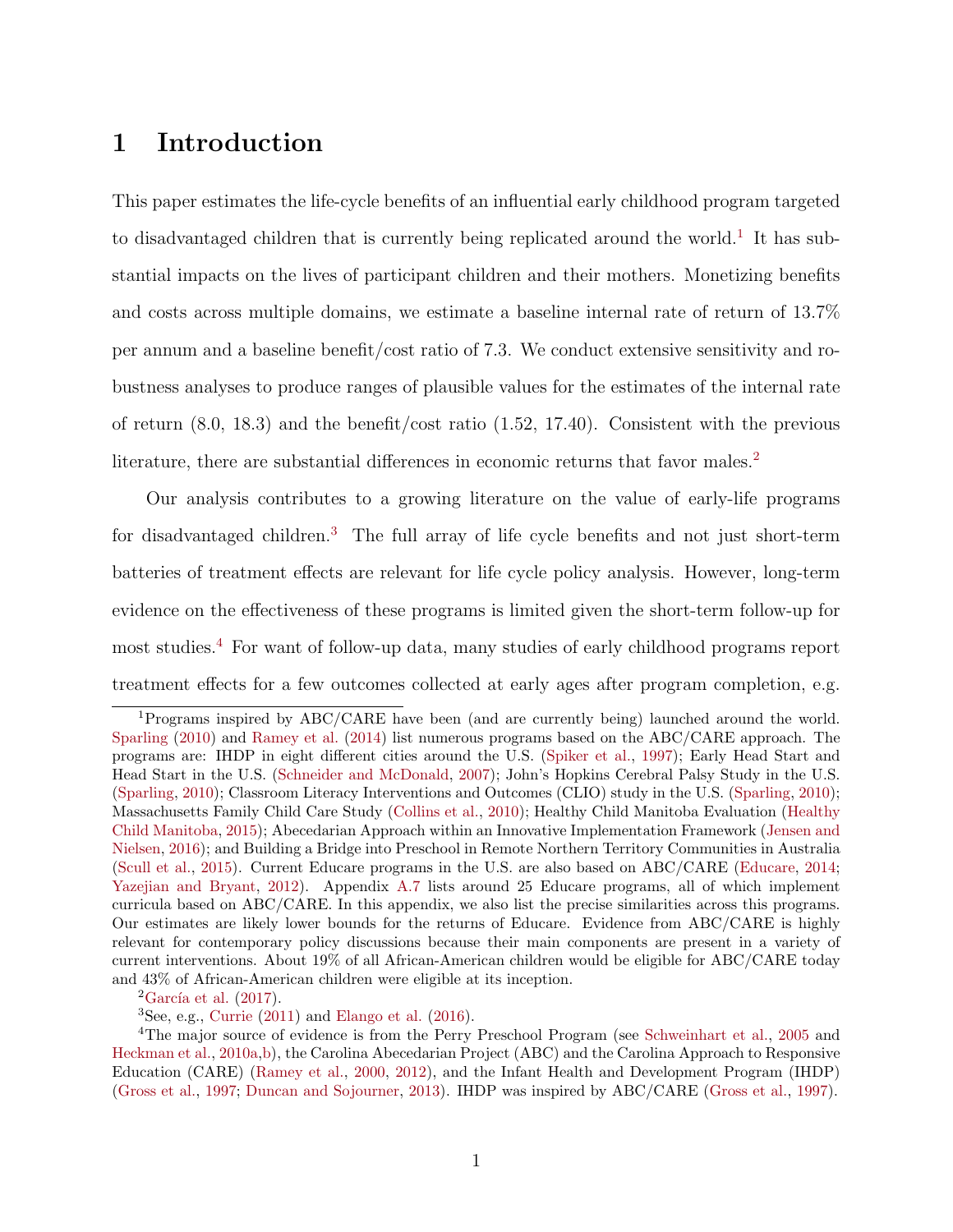IQ scores or school readiness measures.<sup>[5](#page-0-0)</sup> Other studies, such as [Kline and Walters](#page-50-1) [\(2016\)](#page-50-1), use early measures fit on auxiliary data to project life-cycle estimates of labor income. We show how misleading this practice can be. We analyze labor income as well as a number of non-market benefits. Because of the plausible ranges of values for the monetary value of of non-market benefits found in the literature, we conduct an extensive sensitivity analysis for this component of our estimates. We offer our analysis as a template for conducting analyses of the long-term benefits of social programs evaluated by random assignment but with less than full lifetime follow-up.

We analyze the costs and benefits from two virtually identical early childhood programs evaluated by randomized trials conducted in North Carolina: the Carolina Abecedarian Project (ABC) and the Carolina Approach to Responsive Education (CARE)—henceforth ABC/CARE. Both programs were launched in the 1970s and have follow-ups through the mid 30s. The programs start early (at 8 weeks of life) and engaged participants until age 5. García et al.  $(2017)$  analyze the treatment effects of the program on a variety of outcomes up to the mid-30's (e.g. participation in crime, labor income, IQ, schooling, and increased maternal education and labor income arising from the implied childcare subsidy). This paper forecasts these benefits over the life cycle to estimate rates of return and benefit/cost ratios.<sup>[6](#page-0-0)</sup>

Analyzing the life-cycle benefits of programs with a diverse array of outcomes across multiple domains and periods of life is both challenging and rewarding. Doing so highlights the numerous ways through which early childhood programs enhance the lives of the mothers and the adult capabilities of the subjects. We use a variety of measures to characterize program benefits. Instead of reporting individual treatment effects or categories of treatment effects, our benefit/cost analyses account for all measured aspects of these programs, including the welfare costs of taxes used to publicly finance them. We report the sensitivity of our

<sup>5</sup>See, e.g., [Weiland and Yoshikawa](#page-52-3) [\(2013\)](#page-52-3).

<sup>&</sup>lt;sup>6</sup>The parental labor income we observe is aggregated across the parents. Only 27% of the mothers lived with a partner at baseline, so we refer to the gain in parental labor income as a gain in mother's labor income.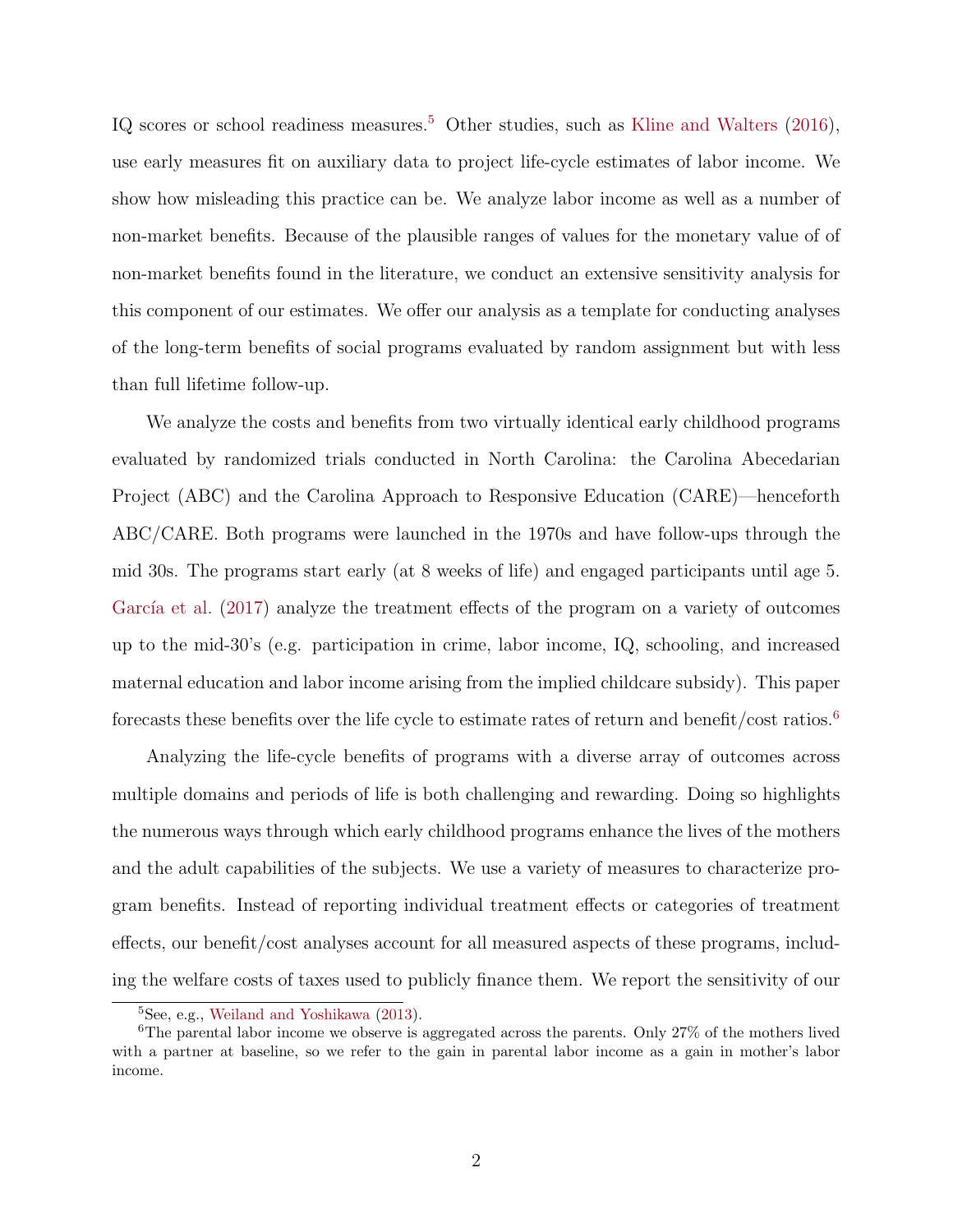estimates to the inclusion and exclusion of the various components of costs and benefits.<sup>[7](#page-0-0)</sup>

A fundamental problem in evaluating the life-cycle benefits of any intervention with limited follow-up is assessing out-of-sample future costs and benefits. All solutions to this problem are based on versions of a synthetic cohort approach using the outcomes of older cohorts who did not have access to the program, but are otherwise comparable to the treated and control subjects, to proxy treatment effects of individuals when they are older.<sup>[8](#page-0-0)</sup>

Two issues arise in using synthetic cohorts: (i) cohort effects; and (ii) the measured outcomes (e.g. test scores, education) used to forecast future outcomes might bear a different relationship in experimental samples than in non-experimental samples. The variation generated by random assignment is generally not the same as the variation generated in non-experimental data. We address issue (ii) by using policy-invariant structural models to combine experimental data through the mid 30's with information from multiple auxiliary panel data sources to forecast life-cycle benefits and costs. We test and do not reject the hypothesis of structural invariance.<sup>[9](#page-0-0)</sup>

Our analysis is simplified by the fact that all of the families offered participation in the program took the offer. We create a synthetic treatment group by applying and extending the methodology in [Heckman et al.](#page-49-4) [\(2013\)](#page-49-4). Program treatment effects are produced through experimentally induced changes in intermediate inputs of a stable (across treatment regimes) production function for outcomes. We use production functions for adult outcomes to make out-of-sample forecasts based on inputs influenced by treatment, and test for the presence of misalignment in the error structures across experimental and non-experimental groups.

<sup>7</sup>[Barnett and Masse](#page-47-0) [\(2002,](#page-47-0) [2007\)](#page-47-1) present a cost/benefit analysis of ABC through age 21, before many benefits are realized. They report a benefit/cost ratio of 2.5, but give no standard errors or sensitivity analyses for their estimate. They do not disaggregate by gender. For want of the data collected on health at the mid 30s, they do not account for health benefits. They use self-reported crime data (unlike the administrative crime data later collected that we analyze) and ignore the welfare costs of financing the program. We use cost data from primary sources that were not available to them.

<sup>&</sup>lt;sup>8</sup>[Mincer](#page-50-2) [\(1974\)](#page-50-2) addresses this problem using a synthetic cohort approach and provides evidence on its validity. See also the discussion of the synthetic cohort approach in [Heckman et al.](#page-49-5) [\(2006\)](#page-49-5).

<sup>9</sup>[Ridder and Moffitt](#page-51-6) [\(2007\)](#page-51-6) provide a valuable discussion of data combination methods. These methods are related to the older "surrogate marker" literature in biostatistics (see e.g., [Prentice,](#page-50-3) [1989\)](#page-50-3). However, that literature ignores the issue of misalignment of experimental and non-experimental predictors and outcomes and the use of structural models to correct it, which we address in this paper.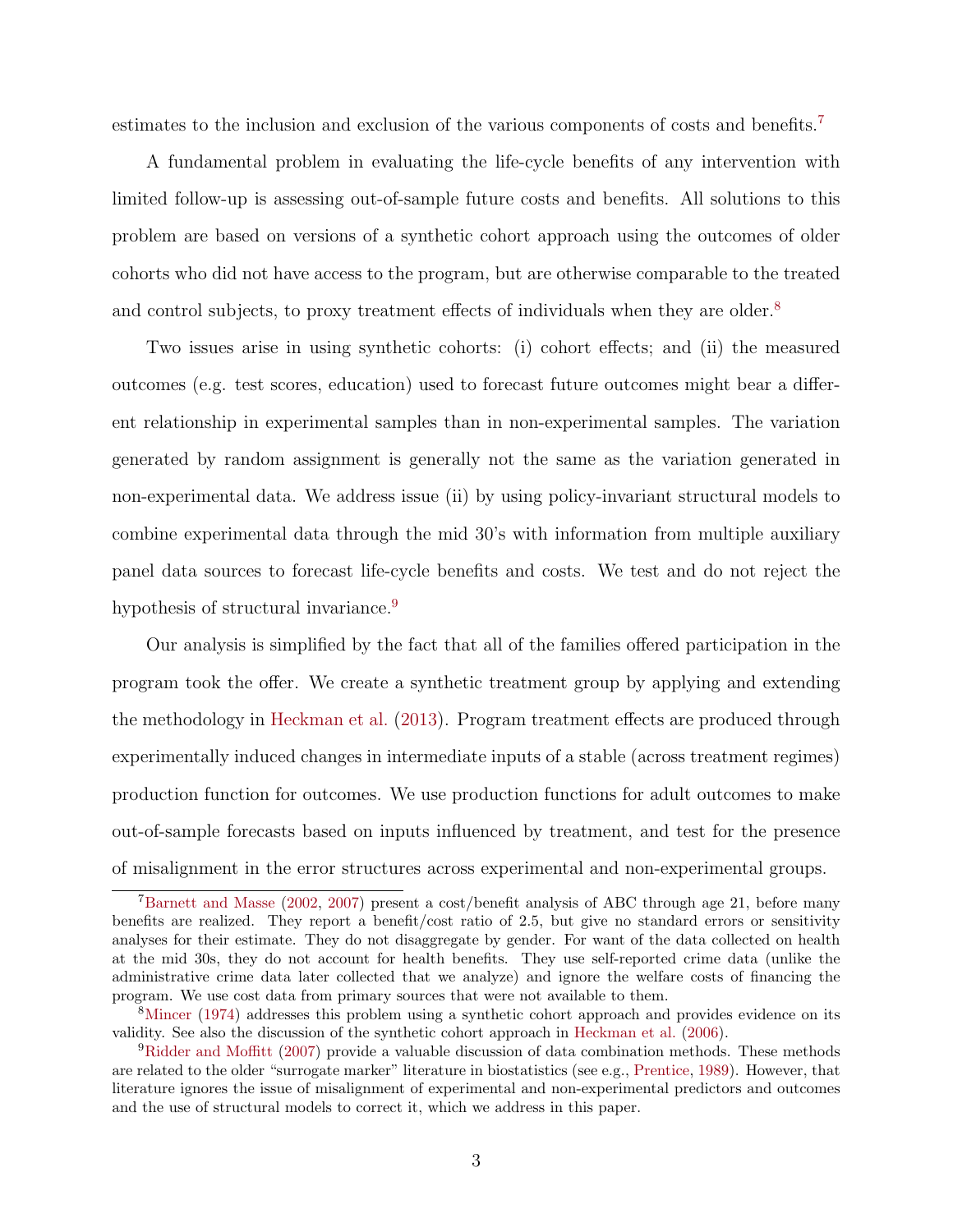We account for sampling uncertainty arising from combining data, estimating parameters of behavioral equations, and simulation error. We conduct sensitivity analyses on outcomes for which sampling uncertainty is not readily quantified. Our approach to combining multiple data sets is of interest in its own right as a guide for forecasting the life-cycle benefits of social programs.

We utilize and build on the analysis of program treatment effects of ABC/CARE in García et al.  $(2017)$ . They note that control-group substitution is a central feature of the experiment.[10](#page-0-0) Roughly 75% of the control-group children in ABC/CARE enroll in some form of lower-quality alternative childcare outside of the home.<sup>[11](#page-0-0)</sup> Garc $(2017)$  define and estimate parameters accounting for the choices taken by control-group families. They find pronounced gender differences in treatment effects comparing high-quality treatment with lower-quality alternatives. Males benefit much less from lower-quality alternative childcare arrangements compared to females, a result consistent with the literature on the greater vulnerability of male children when removed from their mothers, even for short periods.<sup>[12](#page-0-0)</sup> Estimated life-cycle benefits depend on alternatives to treatment.

We contribute to the literature on the effectiveness of early childhood programs by considering their long-term benefits on health. We estimate the savings from life-cycle medical costs and from improvements in the quality of life.<sup>[13](#page-0-0)</sup> There are benefits for participants in terms of reduced participation in crime, increased life-cycle labor income, reduced special education costs and enhanced educational attainment. The program subsidizes maternal childcare, thereby facilitating maternal employment, labor income, and educational attainment.

Figure [1](#page-6-0) previews our findings. It displays the discounted (using a 3% discount rate) life-cycle benefits and costs of the program (2014 USD) pooled across genders, over all

<sup>10</sup>See [Heckman](#page-49-6) [\(1992\)](#page-49-6), [Heckman et al.](#page-49-7) [\(2000\)](#page-49-7), and [Kline and Walters](#page-50-1) [\(2016\)](#page-50-1).

<sup>11</sup>We refer to alternatives as alternative childcare or alternative preschool centers. See Appendix [A.5](#page-0-0) for a precise description of these alternatives.

<sup>&</sup>lt;sup>12</sup>See [Kottelenberg and Lehrer](#page-50-4) [\(2014\)](#page-50-4), [Baker et al.](#page-47-2) [\(2015\)](#page-47-2), [Schore](#page-51-7) [\(2017\)](#page-48-2), and García et al. (2017).

<sup>&</sup>lt;sup>13</sup>[Campbell et al.](#page-47-3) [\(2014\)](#page-47-3) show the substantial adult (mid 30s) health benefits of ABC but do not present a cost/benefit analysis of their results.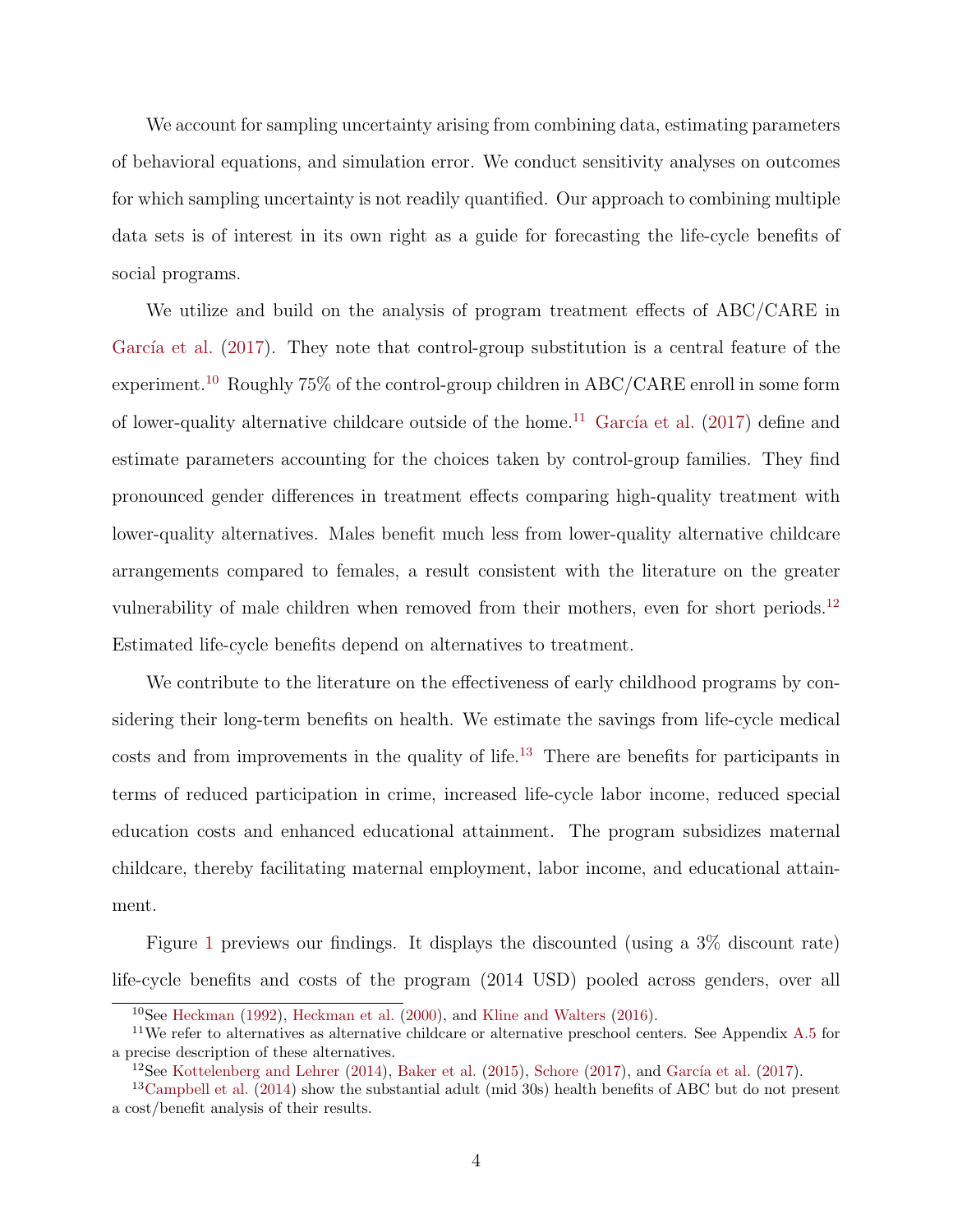Figure 1: Net Present Value of Main Components of the Pooled (Over Gender) Cost/Benefit Analysis Over the Life Cycle per Figure 1: Net Present Value of Main Components of the Pooled (Over Gender) Cost/Benefit Analysis Over the Life Cycle per Program Participant, Treatment vs. Next Best Program Participant, Treatment vs. Next Best

<span id="page-6-0"></span>

Labor income: total individual labor income from age 21 to the retirement of program participants (assumed to be at age 67). Parental labor income: total parental labor income the following components are not shown in the figure: (i) cost of alternative preschool paid by the control-group children's parents; (ii) the social welfare costs of transfer<br>income from the government; (iii) disability death, discounted to birth at a rate of 3%. By "net" we mean that each component represents the total value for the treatment group minus the total value for the control of the parents of the participants from when the participants were ages 1.5 to 21. Crime: the total cost of crime (judicial and victimization costs). To simplify the display, retention);  $(v)$  total medical public and private costs. Inference is based on non-parametric, one-sided p-values from the empirical bootstrap distribution. We indicate point Note: This figure displays the life-cycle net present values per program participant of the main components of the cost/benefit analysis of ABC/CARE from birth to forecasted Note: This figure displays the life-cycle net present values per program participant of the main components of the cost/benefit analysis of ABC/CARE from birth to forecasted death, discounted to birth at a rate of 3%. By "net" we mean that each component represents the total value for the treatment group minus the total value for the control group. Program costs: the total cost of ABC/CARE, including the welfare cost of taxes to finance it. Total benefits: the benefits for all of the components we consider. Labor income: total individual labor income from age 21 to the retirement of program participants (assumed to be at age 67). Parental labor income: total parental labor income of the parents of the participants from when the participants were ages 1.5 to 21. Crime: the total cost of crime (judicial and victimization costs). To simplify the display, the following components are not shown in the figure: (i) cost of alternative preschool paid by the control-group children's parents; (ii) the social welfare costs of transfer income from the government; (iii) disability benefits and social security claims; (iv) costs of increased individual and maternal education (including special education and grade retention); (v) total medical public and private costs. Inference is based on non-parametric, one-sided p-values from the empirical bootstrap distribution. We indicate point group. Program costs: the total cost of ABC/CARE, including the welfare cost of taxes to finance it. Total benefits: the benefits for all of the components we consider. estimates significant at the 10% level. estimates significant at the 10% level.

 $^*Q$ ALYs refers to the quality-adjusted life years. Any gain corresponds to better health conditions until forecasted death, with \$150,000 (2014 USD) as the base value for a \*QALYs refers to the quality-adjusted life years. Any gain corresponds to better health conditions until forecasted death, with \$150, 000 (2014 USD) as the base value for a year of life. year of life.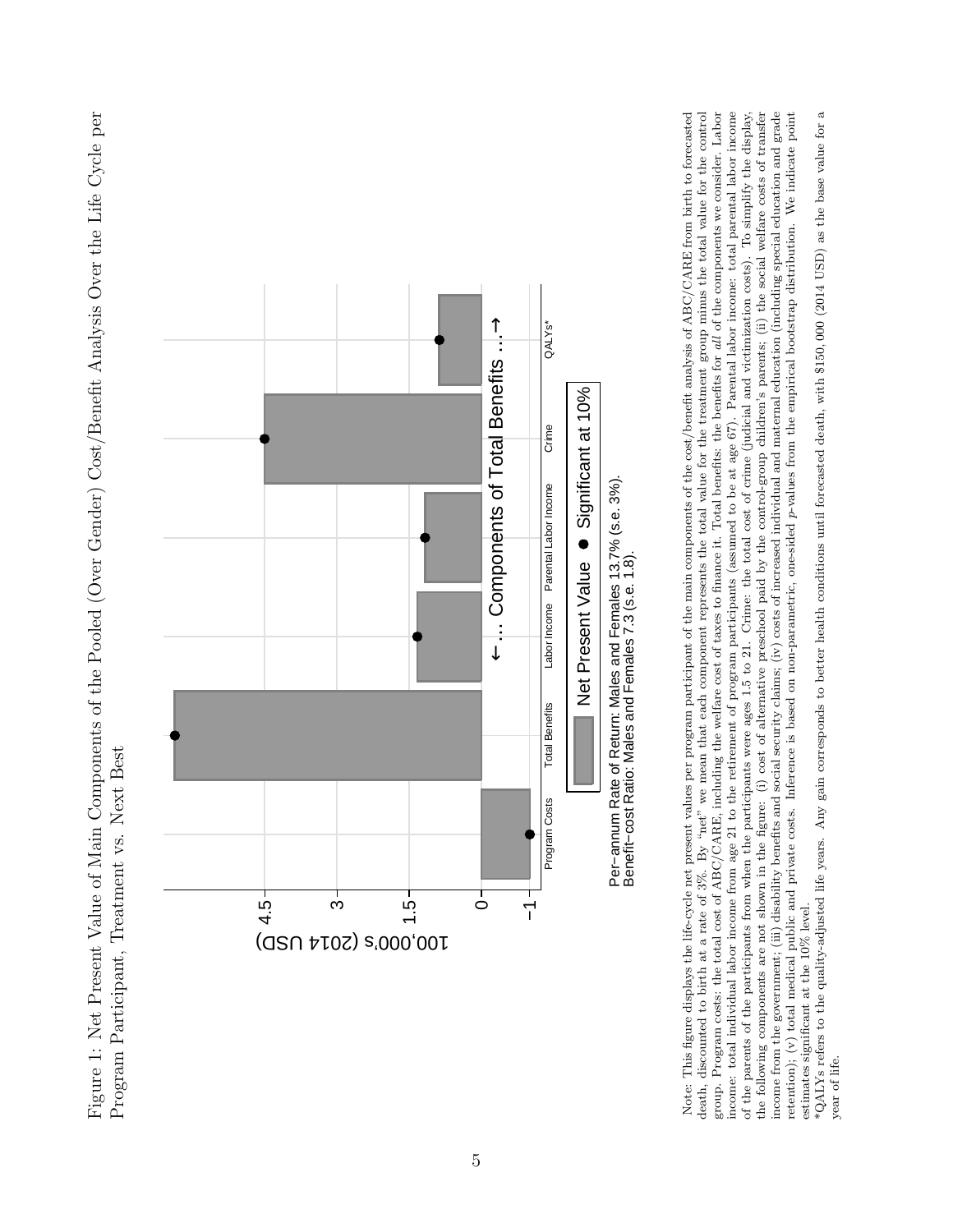categories, and for separate categories as well.<sup>[14](#page-0-0)</sup> We report separate estimates by gender later in this paper and find substantial differences in gender effects. The costs of the program are substantial, as has frequently been noted by critics.<sup>[15](#page-0-0)</sup> But so are the benefits, which far outweigh the costs.

<span id="page-7-0"></span>Figure 2: Benefit/Cost Ratio and Internal Rate of Return when Accounting for Different Combinations of the Main Benefits



Note: This figure presents all possible combinations of accounting for the benefits from the four major categories in our analysis. The non-overlapping areas present estimates accounting for a single category as the benefit. Where multiple categories overlap, we account for benefits from each of the overlapping categories. The other components remain constant across all calculations and are the same as in Figure [1.](#page-6-0) Health combines QALYs (quality-adjusted life years) and health expenditure. Inference is based on non-parametric, one-sided  $p$ -values from the empirical bootstrap distribution. We put boxes around point estimates that are statistically significant at the 10% level.

Figure [2](#page-7-0) summarizes the results from our extensive sensitivity analyses. It shows the estimated rates of return and benefit/cost ratios when we calculate our estimates under the assumption that only one of the many streams we consider is the source of the benefit. We calculate the estimates with all possible combinations of the main benefit and cost streams.

<sup>&</sup>lt;sup>14</sup>The baseline discount rate of  $3\%$  $3\%$  is an arbitrary decision. In Table 3 and Table [5,](#page-41-0) we report benefit/cost ratios using other discount rates. Using discount rates of 0%, 3%, and 7%, the estimates for the benefit/cost ratios are 17.40 (s.e. 5.90), 7.33 (s.e. 1.84), and 2.91 (s.e. 0.59), respectively. We report estimates for discount rates between 0% and 15% in Appendix [G.1.](#page-0-0)

<sup>15</sup>See, e.g., [Fox Business News](#page-48-6) [\(2014\)](#page-48-6) and [Whitehurst](#page-52-4) [\(2014\)](#page-52-4).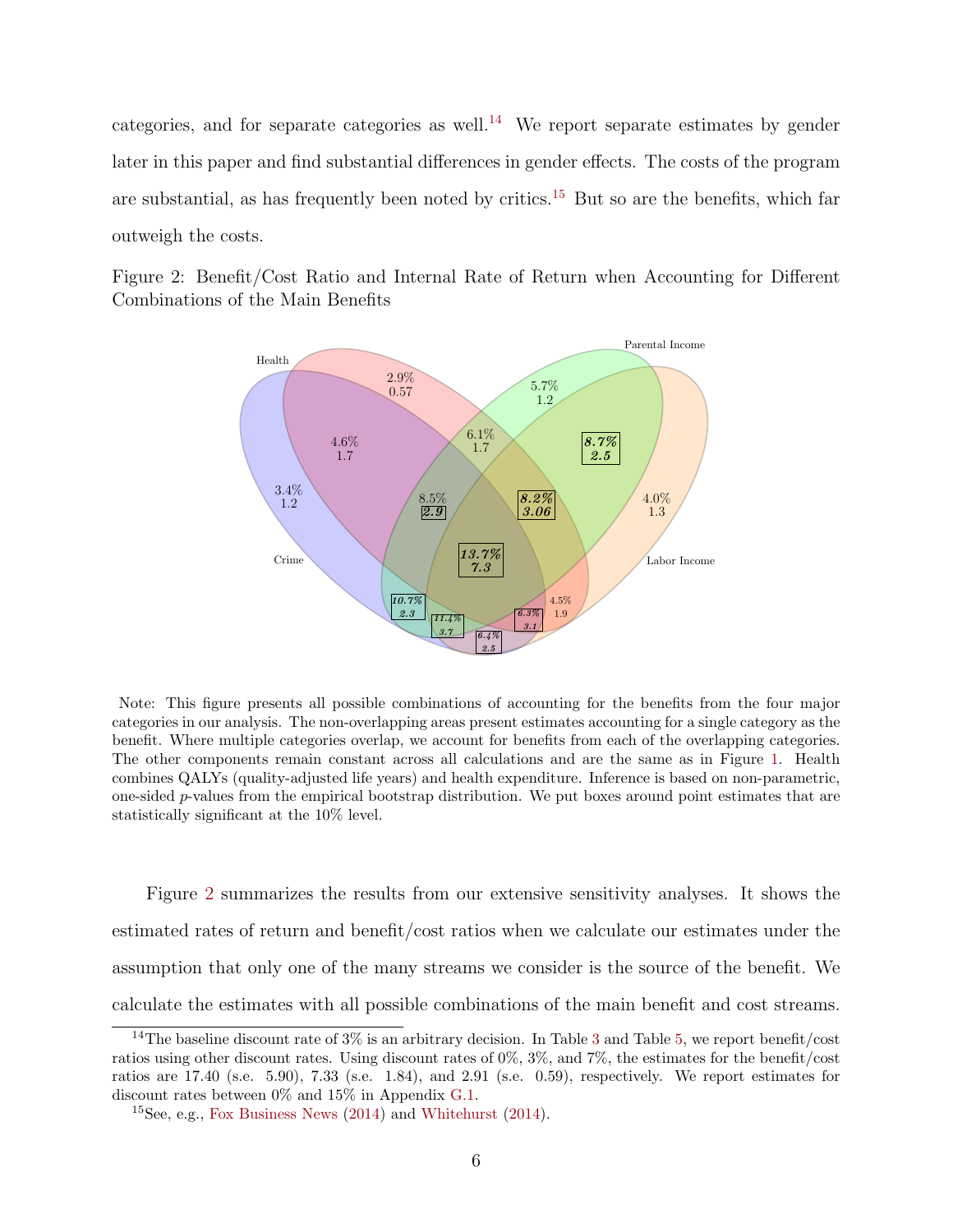Our measures of economic efficiency remain statistically and economically significant even after eliminating the benefits from any one of the four main components that we monetize. No single component drives our results. We report estimates from a variety of specifications of regressors and functional forms. Our estimates are robust to different plausible assumptions about the values of non-market outcomes, for which conventional estimates of standard errors are not available.

Figure [3](#page-9-0) summarizes the range of all of the estimates that we generate in this paper. The overall benefit/cost ratio (internal rate of return) ranges from 1.52 to 17.40 (8 to 18.3) for the full sample. They range from 2.23 to 25.45 (6 to 19.4) for the males, and from 1.12 to 5.79 (4 to 18) for the females. Benefits from reductions in criminality and increased labor income are pronounced for males, contributing to their larger estimates relative to the females estimates. However, when we omit crime from our analysis, we still estimate substantial returns for males. The returns of the program are higher for males relative to attending a low-quality preschool; the returns are higher for females relative to those who stay at home.

This paper justifies and interprets these estimates. The paper unfolds in the following way. Section [2](#page-9-1) discusses the ABC/CARE program. Section [3](#page-12-0) presents our notation and the definitions of the treatment effects reported in García et al.  $(2017)$  that are the basis for the estimates reported in this paper. They show that the program had substantial impacts on multiple domains. This paper reports treatment effects in economically meaningful metrics. Section [3](#page-12-0) presents our methods for forecasting life-cycle outcomes and the evidence supporting the assumptions that justify them. Section [4](#page-29-0) discusses how we monetize life-cycle outcomes. Section [5](#page-36-0) reports our estimates of benefit/cost ratios and rates of return and the outcomes from a variety of robustness checks. Section [6](#page-42-0) examines the predictive validity of ad hoc forecast methods currently used in the literature to estimate the long-run benefits of programs with short-term follow up. Section [7](#page-46-0) summarizes the paper.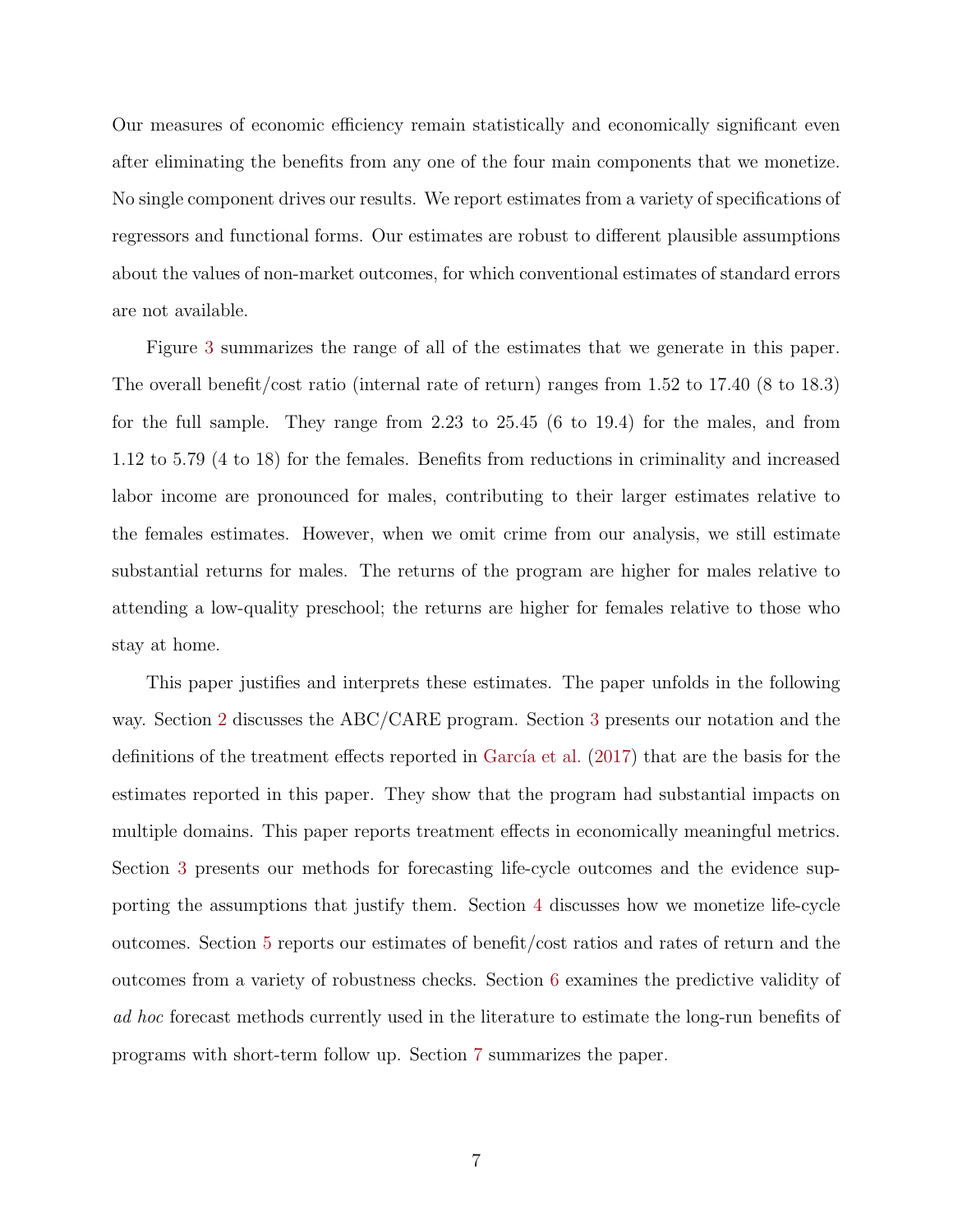<span id="page-9-0"></span>



<span id="page-9-1"></span>8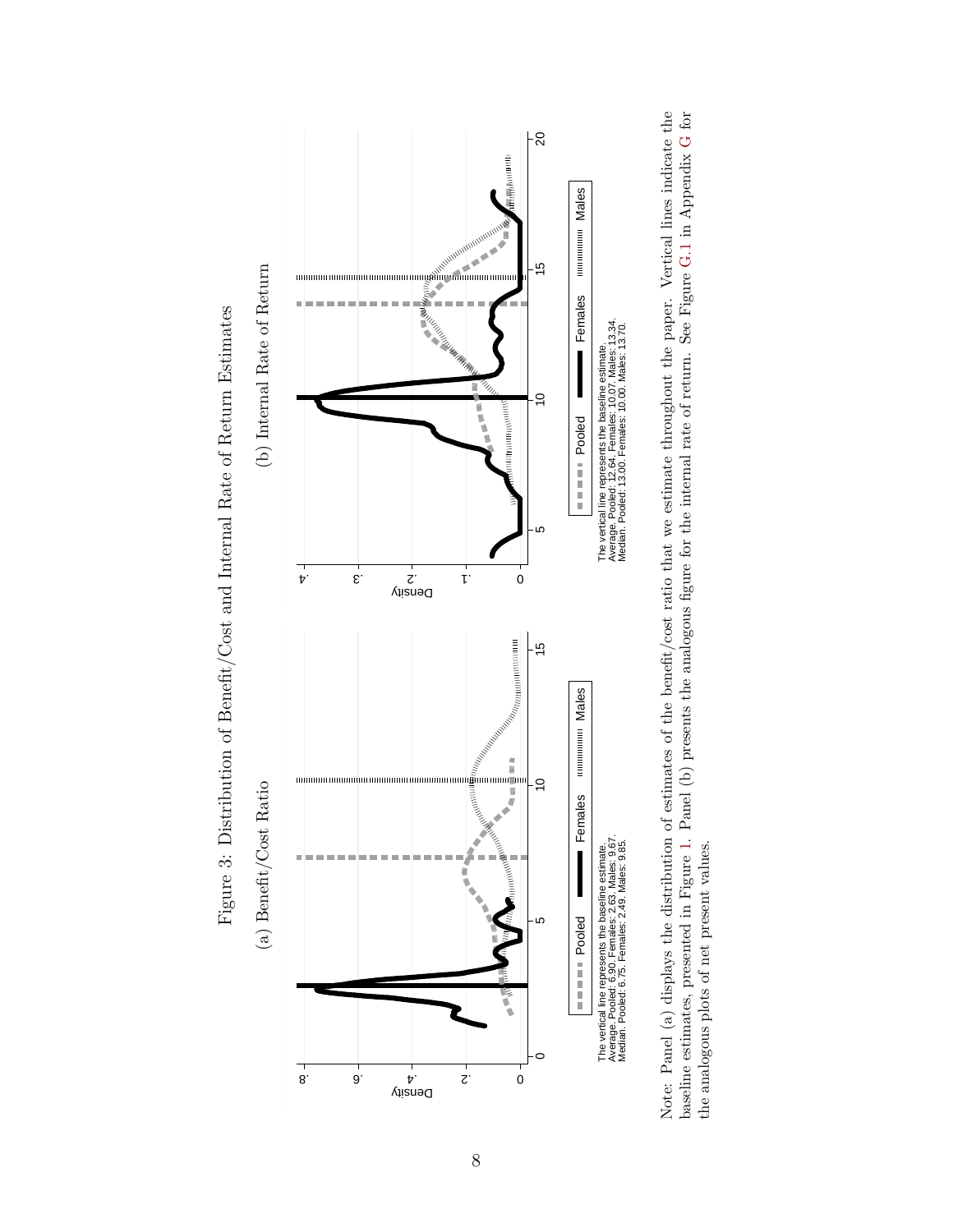## 2 Background and Data Sources

ABC/CARE targeted disadvantaged, predominately African-American children in Chapel Hill/Durham, North Carolina.<sup>[16](#page-0-0)</sup> García et al. [\(2017\)](#page-48-2) and [A](#page-0-0)ppendix A describe these programs in detail. Here, we summarize their main features.

The goal of these programs is to enhance the life skills of disadvantaged children. Both programs support language, motor, and cognitive development as well as socio-emotional competencies considered crucial for school success including task orientation, the ability to communicate, independence, and pro-social behavior.<sup>[17](#page-0-0)</sup> The programs provide health screenings to treatment group members, but health care costs are paid by parents.

ABC recruited four cohorts of children born between 1972 and 1976. CARE recruited two cohorts of children, born between 1978 and 1980. For both programs, families of potential participants were referred to researchers by local social service agencies and hospitals at the beginning of the mother's last trimester of pregnancy. Eligibility was determined by a score on a childhood risk index.[18](#page-0-0)

The design and implementation of ABC and CARE are very similar. Both have two phases, the first of which lasts from birth until age 5. In this phase, children are randomly assigned to treatment. The second phase of the study consists of child academic support through home visits from ages 5 through 8. The first phase of CARE, from birth until age 5, has an additional treatment arm of home visits designed to improve home environments.<sup>[19](#page-0-0)</sup> Our analysis uses the first phase and pools the CARE treatment group with the ABC treatment group. We do not use data from the CARE group that only receive home visits in

<sup>&</sup>lt;sup>16</sup>Both ABC and CARE were designed and implemented by researchers at the Frank Porter Graham Center of the University of North Carolina in Chapel Hill.

<sup>17</sup>[Sparling](#page-52-5) [\(1974\)](#page-52-5); [Ramey et al.](#page-51-8) [\(1976,](#page-51-8) [1985\)](#page-50-5); [Wasik et al.](#page-52-6) [\(1990\)](#page-52-6); [Ramey et al.](#page-51-5) [\(2012\)](#page-51-5).

<sup>18</sup>See Appendix [A.2](#page-0-0) for details on the construction of the index. It weights the following variables (listed from the most to the least important according to the index): maternal and paternal education, family income, father's presence at home, lack of maternal relatives in the area, siblings behind appropriate grade in school, family on welfare, father in unstable job, low maternal IQ, low siblings' IQ, social agency indicates that the family is disadvantaged, one or more family members has sought a form of professional help in the last three years, and any other special circumstance detected by program's staff.

 $19$ [Wasik et al.](#page-52-6) [\(1990\)](#page-52-6).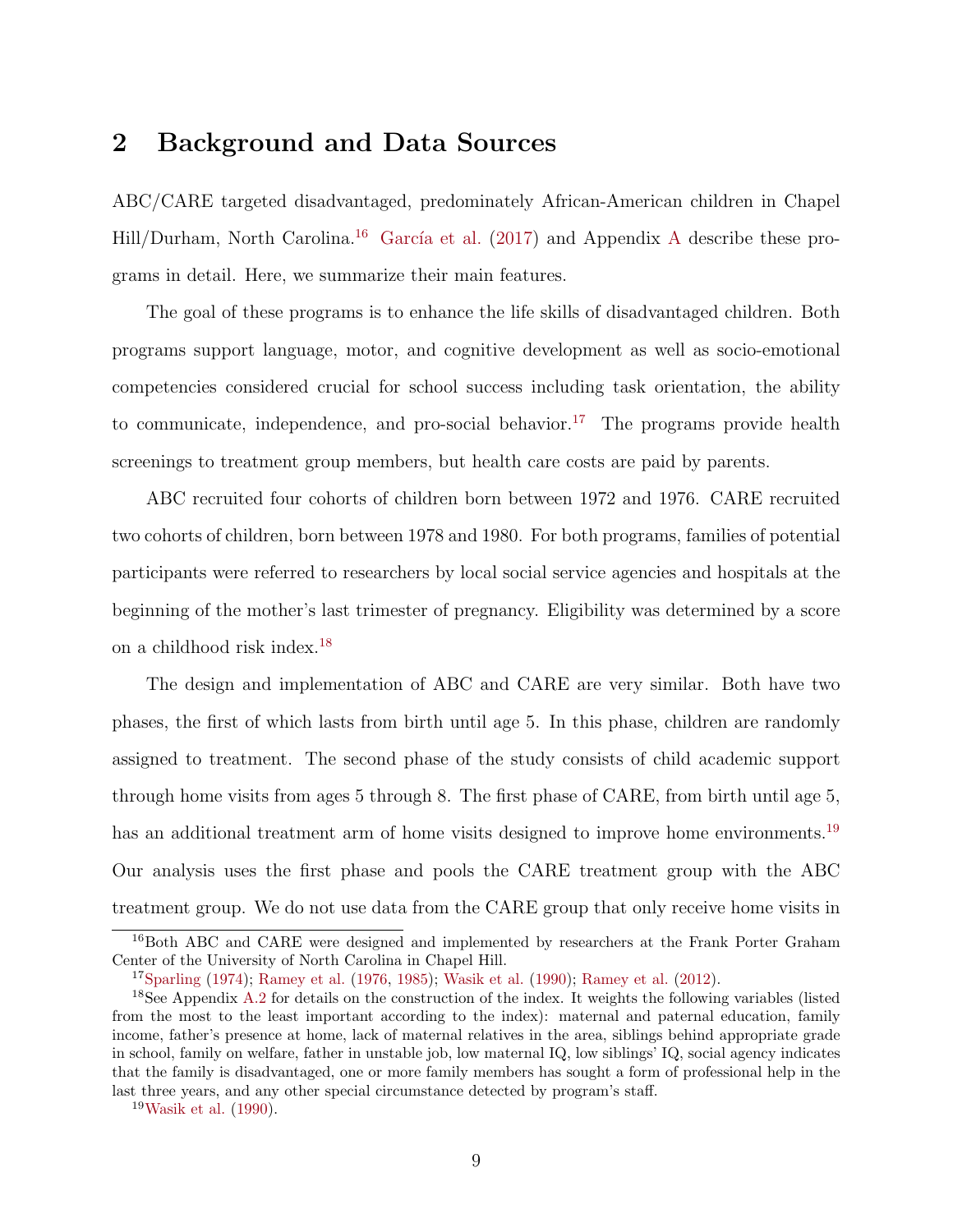the early years. [Campbell et al.](#page-47-3) [\(2014\)](#page-47-3) test and do not reject the hypothesis that the data sets used in this paper have a common structure.

For both programs, from birth until age 8, data were collected annually on cognitive and socio-emotional skills, home environments, family structure, and family economic characteristics. After age 8, data on cognitive and socio-emotional skills, education, and family economic characteristics were collected at ages 12, 15, 21, and  $30<sup>20</sup>$  $30<sup>20</sup>$  $30<sup>20</sup>$  In addition, we have access to administrative criminal records and a physician-administered medical survey when the subjects were in their mid  $30s^{21}$  $30s^{21}$  $30s^{21}$ 

Randomization for ABC/CARE was conducted on child pairs matched on family characteristics. Siblings and twins were jointly randomized into either treatment or control groups.[22](#page-0-0) Randomization pairing was based on the childhood risk index, maternal education, maternal age, and gender of the subject.<sup>[23](#page-0-0)</sup> Dropouts are evenly balanced and are predominately related to the health of the child and mobility of families rather than dissatisfaction with the program.<sup>[24](#page-0-0)</sup>

Seventy-five percent of the ABC control group and 74% of the CARE control (but no children from the families offered treatment) attended alternative (to home) childcare.<sup>[25](#page-0-0)</sup> Those who enrolled generally stayed enrolled. As control children age, they are more likely to enter alternative childcare (see Appendix [A.5\)](#page-0-0). Children in the control group who are enrolled in alternative early childcare programs are less economically disadvantaged at baseline compared to children who stay at home. On average, they are children with mothers

<sup>&</sup>lt;sup>20</sup>At age 30, measures of cognitive skills are unavailable for both ABC and CARE.

<sup>&</sup>lt;sup>21</sup>See Appendix [A.6](#page-0-0) for a more comprehensive description of the data. There, we document the balance in observed baseline characteristics across the treatment and control groups after dropping the individuals for whom we have no crime or health information. There is substantial attrition for these data collections. Further, the methodology we propose addresses missing data in either of these two outcome categories.

 $2^{2}$ For siblings, this occurred when two siblings were close enough in age such that both of them were eligible for the program.

<sup>23</sup>We do not know the original pairs.

<sup>&</sup>lt;sup>24</sup>The 22 dropouts in ABC include four children who died, four children who left the study because their parents moved, and two children who were diagnosed as developmentally delayed. See Table [A.3](#page-28-0) for details. All eligible families agreed to participate. Dropping out occurs after randomization.

<sup>25</sup>See [Heckman et al.](#page-49-7) [\(2000\)](#page-49-7) on the issue of substitution bias in social experiments.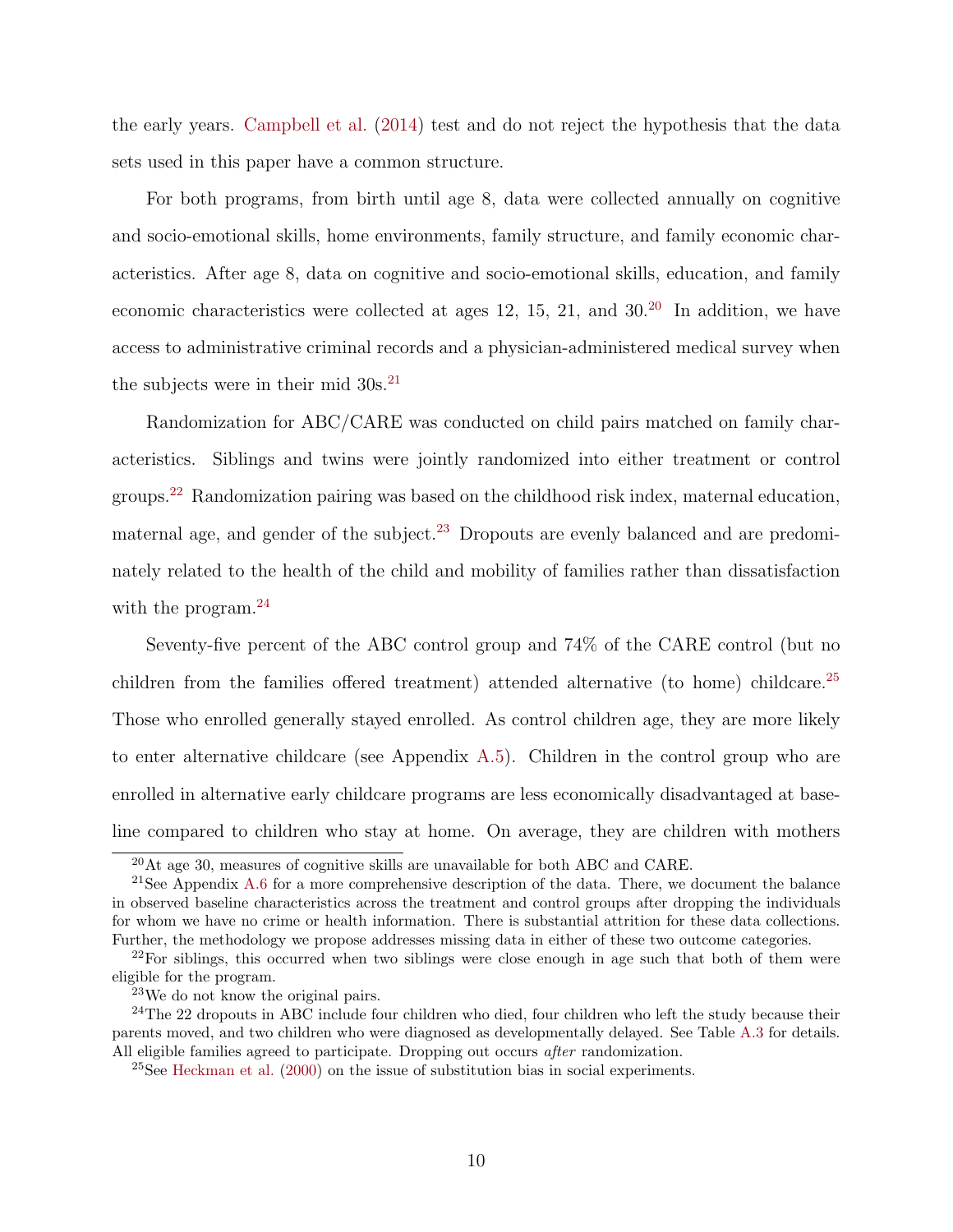who were more likely to be working at baseline.<sup>[26](#page-0-0)</sup> Parents of control-group girls were much more likely than parents of control-group boys to use alternative childcare if assigned to the control group.[27](#page-0-0)

## <span id="page-12-0"></span>3 Forecasting Life-cycle Costs and Benefits

<span id="page-12-1"></span>This section discusses the model and data sources used to forecast life cycle profiles.

### 3.1 Parameters Underlying Our Analysis

We begin by summarizing the treatment parameters underlying our analysis.<sup>[28](#page-0-0)</sup> Toward this end, we define three indicator variables:  $W = 1$  indicates that the parents referred to the program participate in the randomization protocol,  $W = 0$  indicates otherwise. R indicates randomization into the treatment group  $(R = 1)$  or to the control group  $(R = 1)$ 0). D indicates attending the program, i.e.,  $D = R$  implies compliance with the initial randomization protocol.

Individuals are eligible to participate in the program if baseline background variables  $B \in \mathcal{B}_0$ .  $\mathcal{B}_0$  is the set of scores on the risk index that determines program eligibility. Because all of the eligible persons given the option to participate choose to do so  $(W = 1$ , and  $D =$ R), we can safely interpret the treatment effects generated by the experiment as average treatment effects for the population for which  $B \in \mathcal{B}_0$  and not just treatment effects for the treated  $(TOT).^{29}$  $(TOT).^{29}$  $(TOT).^{29}$ 

 $26$ The difference is statistically significant at 10%.

<sup>&</sup>lt;sup>27</sup>Most of the alternative childcare centers received federal subsidies and were subject to the federal regulations of the era ( Appendix [A.5.1\)](#page-0-0). See [Department of Health, Education, and Welfare](#page-48-7) [\(1968\)](#page-48-7); [North](#page-50-6) [Carolina General Assembly](#page-50-6) [\(1971\)](#page-50-6); [Ramey et al.](#page-51-9) [\(1977\)](#page-51-9); [Ramey and Campbell](#page-50-7) [\(1979\)](#page-50-7); [Ramey et al.](#page-51-10) [\(1982\)](#page-51-10); [Burchinal et al.](#page-47-4) [\(1997\)](#page-47-4). They had relatively low quality compared to ABC/CARE.

<sup>&</sup>lt;sup>28</sup>See García et al. [\(2017\)](#page-48-2) for a full discussion of these parameters and the presentation of their estimates.

<sup>&</sup>lt;sup>29</sup>All providers of health care and social services (referral agencies) in the area of the ABC/CARE study were informed of the programs. They referred mothers whom they considered disadvantaged. Eligibility was corroborated before randomization. Our conversations with the program staff indicate that the encouragement from the referral agencies was such that most referred mothers attended and agreed to participate in the initial randomization [\(Ramey et al.,](#page-51-5) [2012\)](#page-51-5).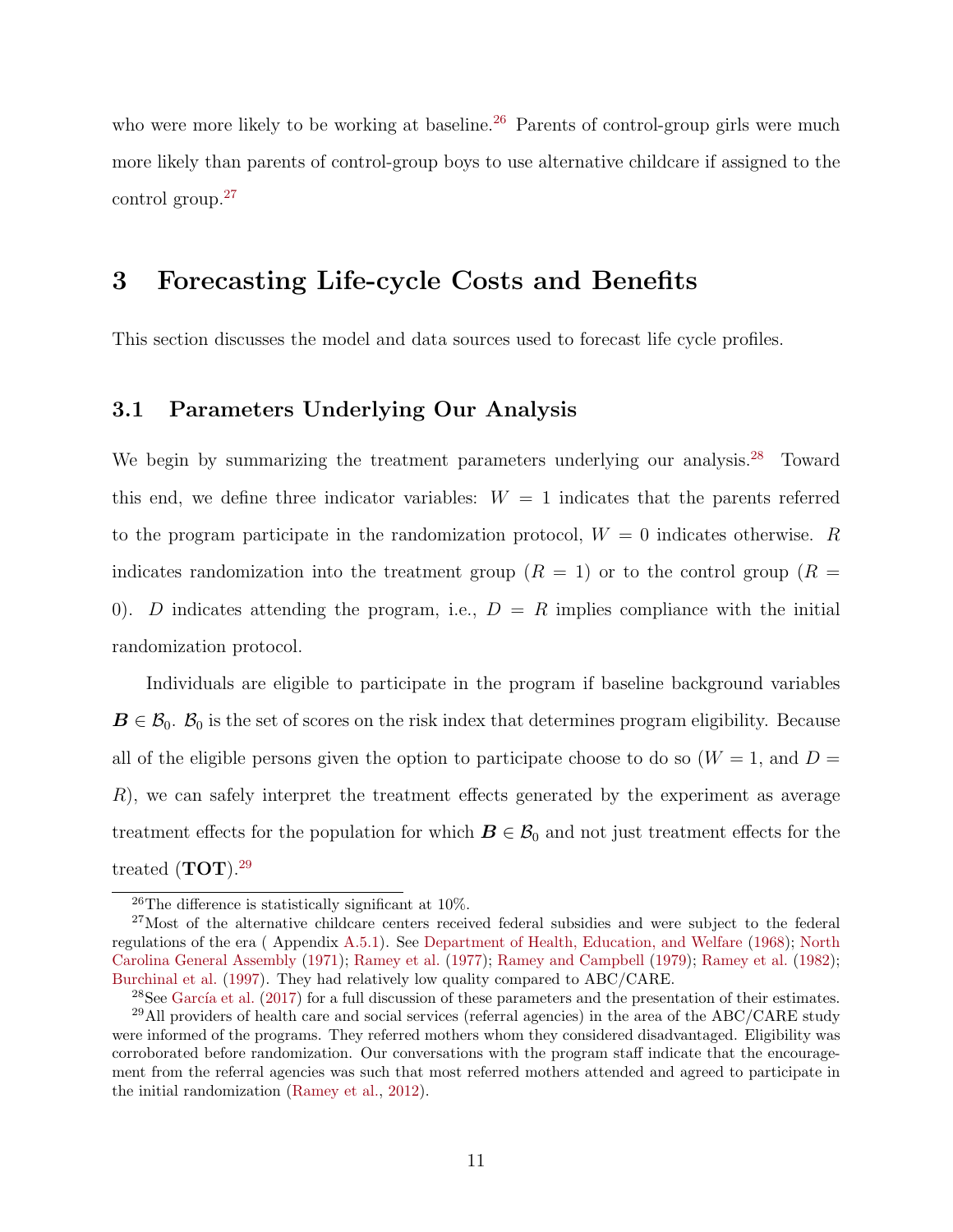Denote potential outcome  $j, j \in \mathcal{J}_a$  at age  $a \in [1, \ldots, A]$  under treatment status  $d \in$  $\{0,1\}$  (treatment or control) in the sample  $k \in \{e,n\}$ , by  $Y_{k,j,a}^d$ . The set  $\mathcal{J}_a$  indexes the outcomes of interest measured at age  $a \in [1, \ldots, A]$ .

All treatment group children have the same exposure. Although it would be ideal to analyze control children by the length of their exposure to alternative environments, data limitations lead us to simplify the analysis of the control substitution by creating two categories. "H" indicates that the control child is in home care throughout the entire length of the program. "C" indicates that the control child is in alternative childcare for any amount of time.[30](#page-0-0) This separation of the counterfactual setting allows us to calculate the returns of ABC/CARE in comparison to (i) staying at home  $(H)$ , (ii) alternative childcare  $(C)$ , or (iii) the "next best" option, which pools across the full control group.

## <span id="page-13-0"></span>3.2 Using Auxiliary Data Sources to Forecast Out-of-Sample Outcomes

The goal of this paper is to quantify the multiple benefits of ABC/CARE in terms of benefit/cost ratios and rates of return. We rely on auxiliary data to forecast the costs and benefits of the program over the life cycle after the measurement phase of the study ends.<sup>[31](#page-0-0)</sup>

This section explains our strategy for constructing out-of-sample treatment effects.<sup>[32](#page-0-0)</sup> Our approach builds on the analysis of [Heckman et al.](#page-49-4) [\(2013\)](#page-49-4), who show that, for the Perry Preschool program, the effect of treatment on outcomes operates through its effects on measured inputs in a stable production function rather than through shifts in the production function. If this is also true for ABC/CARE, this feature greatly facilitates our projection analysis. We test and do not reject the hypothesis that treatment works by shifting inputs

 $30$ This assumption is consistent with the finding in García et al. [\(2017\)](#page-48-2) that once parents decide to enroll their children in alternative childcare arrangements, the children stay enrolled up to age 5. They also find little sensitivity of the estimates of treatment effects to the choice of different, related categorizations.

<sup>31</sup>See Appendix [C.3.2](#page-0-0) for an overview of the auxiliary datasets that we use.

<sup>32</sup>Appendix [C.7](#page-0-0) gives details of our step-by-step procedure and states its identification and estimation strategy in the Generalized Method of Moments framework.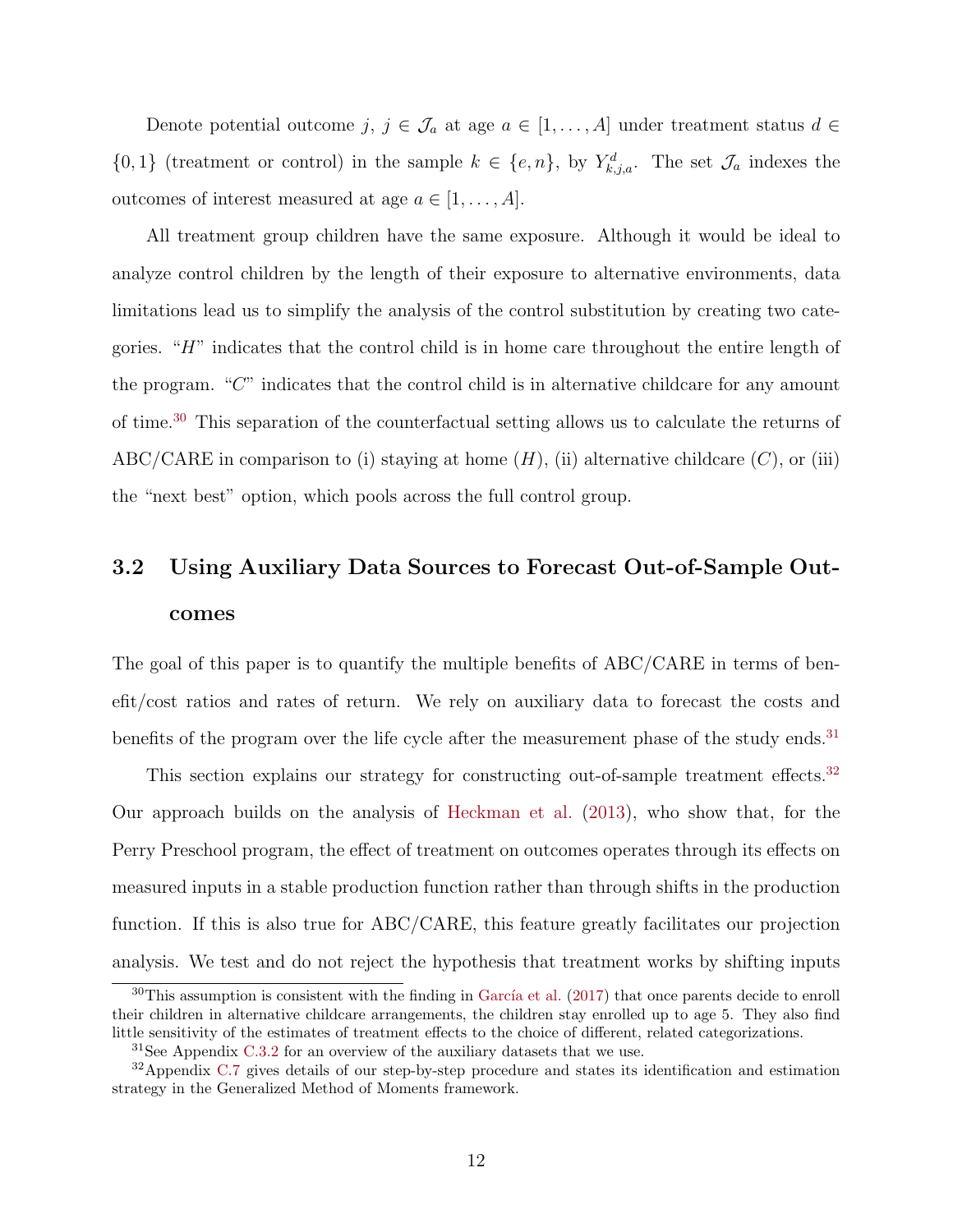<span id="page-14-0"></span>

| Component                                                                     | Subject's Age<br>at Prediction | Baseline Prediction Method                                                                          | Variables Used to Construct<br>Synthetic Experimental Groups                   | Variables Used to Predict                                                                                             | Auxiliary Samples<br>Used                        |
|-------------------------------------------------------------------------------|--------------------------------|-----------------------------------------------------------------------------------------------------|--------------------------------------------------------------------------------|-----------------------------------------------------------------------------------------------------------------------|--------------------------------------------------|
| Program Costs                                                                 | Ю<br>$0$ to                    | Observed (source documents)                                                                         | N/A                                                                            | N/A                                                                                                                   | N/A                                              |
| Costs of Alternative Preschools                                               | n<br>0 to                      | Relevant Documents<br>Location $\&$ Time<br>Estimated from                                          | N/A                                                                            | N/A                                                                                                                   | N/A                                              |
| (includes special education<br>and grade retention)<br><b>Education Costs</b> | up to $30$                     | (Per Level Cost taken<br>Level is Observed<br>from NCES)                                            | N/A                                                                            | N/A                                                                                                                   | N/A                                              |
| Transfer Income<br>Labor Income                                               | 21 to 30                       | Based on Prediction Model<br>in the Auxiliary Sample                                                | Birth-year; Gender;<br>Siblings at Birth                                       | at Birth; PIAT Math (5 to 7);<br>Education (30)<br>Gender; Mother's Education;<br>Labor Income (21)<br>Lagged Outcome | CNLSY                                            |
| Transfer Income<br>Labor Income<br>ð                                          | $30$ to $67$                   | Based on Prediction Model<br>in the Auxiliary Sample                                                | Birth-year; Gender;<br>Siblings at Birth                                       | Gender; Education (30);<br>Labor Income (30);<br>Lagged Outcome                                                       | Pooled NLSY79<br>and PSID                        |
| Parental Labor<br>Income                                                      | 21<br>$0$ to                   | (Observed Values at<br>Linear Interpolation<br>Ages 1.5, 2.5, 3.5, 8, 12, 15, 21)                   | $\rm N/A$                                                                      | N/A                                                                                                                   | N/A                                              |
| (Arrests and<br>Sentences)<br>Crime                                           | up to Mid 30s                  | Combines Administrative<br>and Self-reported Data)<br>Observed <sup>*</sup>                         | N/A                                                                            | N/A                                                                                                                   | N/A                                              |
| (Arrests and<br>Sentences)<br>Crime                                           | Mid 30s to 50                  | Based on Prediction Model<br>in the Auxiliary Sample<br>(One Prediction per Arrest)<br>or Sentence) | Control and Treat-<br>Use Full Auxiliary<br>Sample to Predict<br>ment Outcomes | (all outcomes listed in Table E.1)<br>Lagged Crime Outcomes                                                           | NCDPS                                            |
| Victimization<br>Inflation                                                    | $50\,$<br>up to Age            | victims-arrests ratio<br>Impute national                                                            | Samples to Impute<br>Use Full Auxiliary                                        | N/A                                                                                                                   | NCVS; NJRP; UCRS<br>(vary by crime)              |
| Health Costs                                                                  | before Age 30                  | Based on Prediction Model<br>in the Auxiliary Sample                                                | Use Full Auxiliary<br>Sample to Predict                                        | Age-specific (four follow-ups<br>available) detailed<br>in Table F.6                                                  | MEPS                                             |
| Health Transitions<br>(includes disability<br>claims)                         | 30 to Death                    | Based on Prediction Model<br>in the Auxiliary Sample                                                | Use Full Auxiliary<br>Samples to Predict                                       | Gender; Education (30);<br>Lagged Health Outcomes<br>as indicated in Table F.1                                        | for<br>HRS $(only$<br>PSID and<br>mortality)     |
| <b>Health Costs</b>                                                           | 30 to Death                    | Based on Prediction Model<br>in the Auxiliary Sample                                                | Use Full Auxiliary<br>Samples to Predict                                       | Conditions; Labor Income (30)<br>Education (30); Marital<br>Status (30); Disease<br>Age; Gender; Race;                | (if Medicaid<br>eligible)<br><b>MCBS</b><br>MEPS |
| QALY <sub>s</sub>                                                             | 30 to Death                    | Based on Prediction Model<br>in the Auxiliary Sample                                                | Use Full Auxiliary<br>Samples to Predict                                       | ADL and IADL counts;<br>Disease Conditions                                                                            | and MEPS<br>PSID                                 |
| Deadweight-loss                                                               | 0 to Death                     | government-spent dollar<br>50 cents per each                                                        | N/A                                                                            | N/A                                                                                                                   | N/A                                              |
| Į<br>$T$ kia $*$ akla<br>$N \sim t \sim$                                      | 400                            | $\ddot{\phantom{0}}$<br>for fo                                                                      | $+1$<br>اموم م<br>nd honofts                                                   | A bhuaristicus<br>ة<br>أحداث                                                                                          | A DLL A attached for Doll,                       |

Table 1: Summary of Forecast Methodology to Construct Life-cycle Costs and Benefits Table 1: Summary of Forecast Methodology to Construct Life-cycle Costs and Benefits

NCES: National Center of Education Statistics; NCDPS: North Carolina Department of Public Safety Data; NLSY79: National Longitudinal Survey of the Youth 1979; MEPS: Medical Expenditure Panel Survey; MCBS: Medicare Current Beneficiary Survey; NJRP: National Judicial Reporting Program; NVS: National Crime Victimization Survey; PSID: Panel Study of Income Dynamics; UCRS: Uniform Crime Reporting Statistics. N/A: not applicable. A quality-adjusted life year (QALY) reweighs a year of life according to its quality given the burden of disease. Suppose we assign a value of \$150,000 (2014 USD) to each year of life. A QALY of \$150,000 denotes a year of life in the absence of disease (perfect health). The value of QALY for an individual in a given year is smaller than \$150,000 when there is positive burden of disease, as worse health conditions imply a lower quality of life. When an individual dies, her QALY equals zero. There are extreme combinations of disease<br>and disability that may generate negative QALYs, althou solely to monetizing the value of life net of what individuals produce in terms of economic output. The benefit/cost ratio and internal rate of return remain significant Note: This table summarizes our methodology for forecasting the costs and benefits of each component that we consider. Abbreviations: ADL: Activities for Daily Note: This table summarizes our methodology for forecasting the costs and benefits of each component that we consider. Abbreviations: ADL: Activities for Daily<br>Living: IADL: Instrumental Activities for Daily Living: CNLSY: NCES: National Center of Education Statistics; NCDPS: North Carolina Department of Public Safety Data; NLSY79: National Longitudinal Survey of the Youth 1979; MEPS: Medical Expenditure Panel Survey; MCBS: Medicare Current Beneficiary Survey; NJRP: National Judicial Reporting Program; NVS: National Crime reweighs a year of life according to its quality given the burden of disease. Suppose we assign a value of \$150, 000 (2014 USD) to each year of life. A QALY of \$150, 000 denotes a year of life in the absence of disease (perfect health). The value of QALY for an individual in a given year is smaller than \$150, 000 when there is positive burden of disease, as worse health conditions imply a lower quality of life. When an individual dies, her QALY equals zero. There are extreme combinations of disease and disability that may generate negative QALYs, although this is unusual. Because we quantify labor income in addition to other components, this value corresponds solely to monetizing the value of life net of what individuals produce in terms of economic output. The benefit/cost ratio and internal rate of return remain significant Living; IADL: Instrumental Activities for Daily Living; CNLSY: Children of the National Longitudinal Survey of the Youth 1979; HRS: Health and Retirement Study; Victimization Survey; PSID: Panel Study of Income Dynamics; UCRS: Uniform Crime Reporting Statistics. N/A: not applicable. A quality-adjusted life year (QALY) after removing this component entirely (see Table 5). after removing this component entirely (see Table [5\)](#page-41-0).

\*When not observed, we impute based on the national arrest-sentence ratio from NJRP and UCRS. We assume that a lack of criminal records before the mid 30s ∗When not observed, we impute based on the national arrest-sentence ratio from NJRP and UCRS. We assume that a lack of criminal records before the mid 30s implies no crime after the mid 30s. implies no crime after the mid 30s.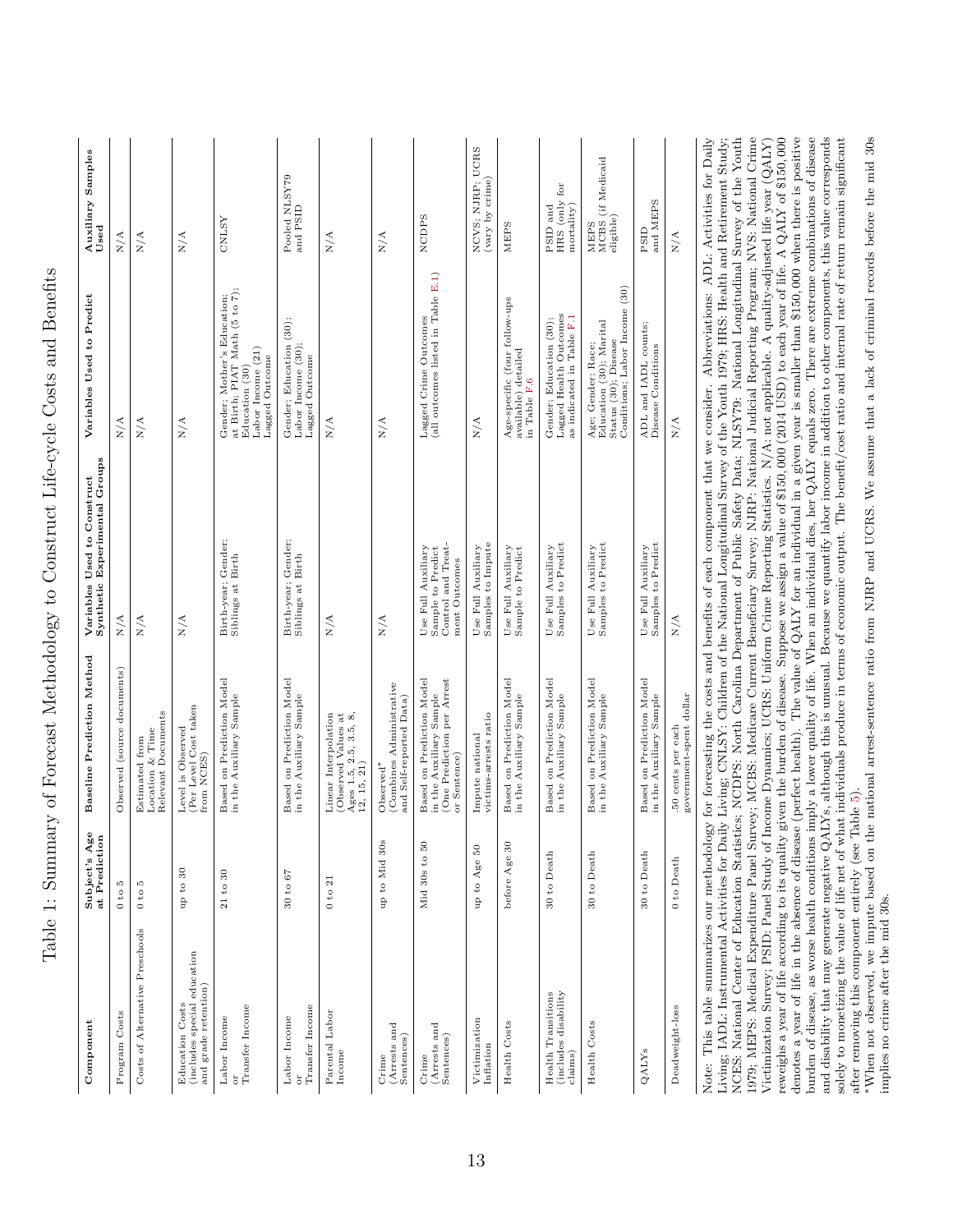and not the production function using the ABC/CARE data.

Table [1](#page-14-0) presents the outcomes for which we conduct these analyses. It also summarizes the methodology and auxiliary samples used to make our predictions. We focus on labor income to illustrate our approach, but a similar methodology is used to forecast other outcomes.[33](#page-0-0),[34](#page-0-0) We first present an intuitive summary of our approach. We formalize these intuitions in the next section, and in the Appendix. The remaining sections apply the methodology to other outcomes besides labor income.

We have data on control- and treatment-group members through age  $a^*$ . We can identify treatment effects within the experimental sample at these ages. We cannot identify these treatment effects at ages for which we lack information on participant outcomes. Instead, we forecast post-a<sup>\*</sup> treatment effects, which are required to construct counterfactual life-cycle profiles.

Making valid forecasts of out-of-sample treatment effects does not require making valid forecasts of separate out-of-sample treatment and control profiles. Only valid forecasts of their difference are required. We compare the predictive power of constructed treatment and control groups through age  $a^*$ . We also analyze the performance of forecasts of separate treatment and control profiles after age  $a^*$ . Doing so allows us to test the validity of our methodology by comparing (within the support of the experimental sample) outcomes by treatment status for the experimental control and treatment groups with those from the synthetic control and treatment groups we generate. Comparisons between the experimental

<sup>33</sup>We do not monetize the loss of leisure and household production that individuals experience from working (this applies both to the individuals in the program and to their parents). The reasons for this are two-fold: (i) we lack information on intensive-margin labor supply; and (ii) different labor supply models and market structures have different implications with respect to the value of non-market time. In addition, our data are not well-suited for estimating a structural model of labor supply. We note, however, that the benefit/cost ratio and internal rate of return are both statistically significant and substantial after removing any benefits from labor income entirely (see Table [5\)](#page-41-0). This exercise corresponds to a one-to-one loss of leisure given the gain in labor income, i.e. for each additional dollar an individual makes, she loses the same dollar of (monetized) leisure and household production.

<sup>34</sup>Our calculations are based on labor income gross of tax, because we want to quantify the effects of the program on the gross output that an individual is able to produce. A rise in gross labor income increases the taxable base and has an implied increase in deadweight loss. We do not quantify that deadweight loss because: (i) we do not have enough information to make full use of standard tax simulators; and (ii) we are not able to vary the standard tax simulators to assess estimation uncertainty.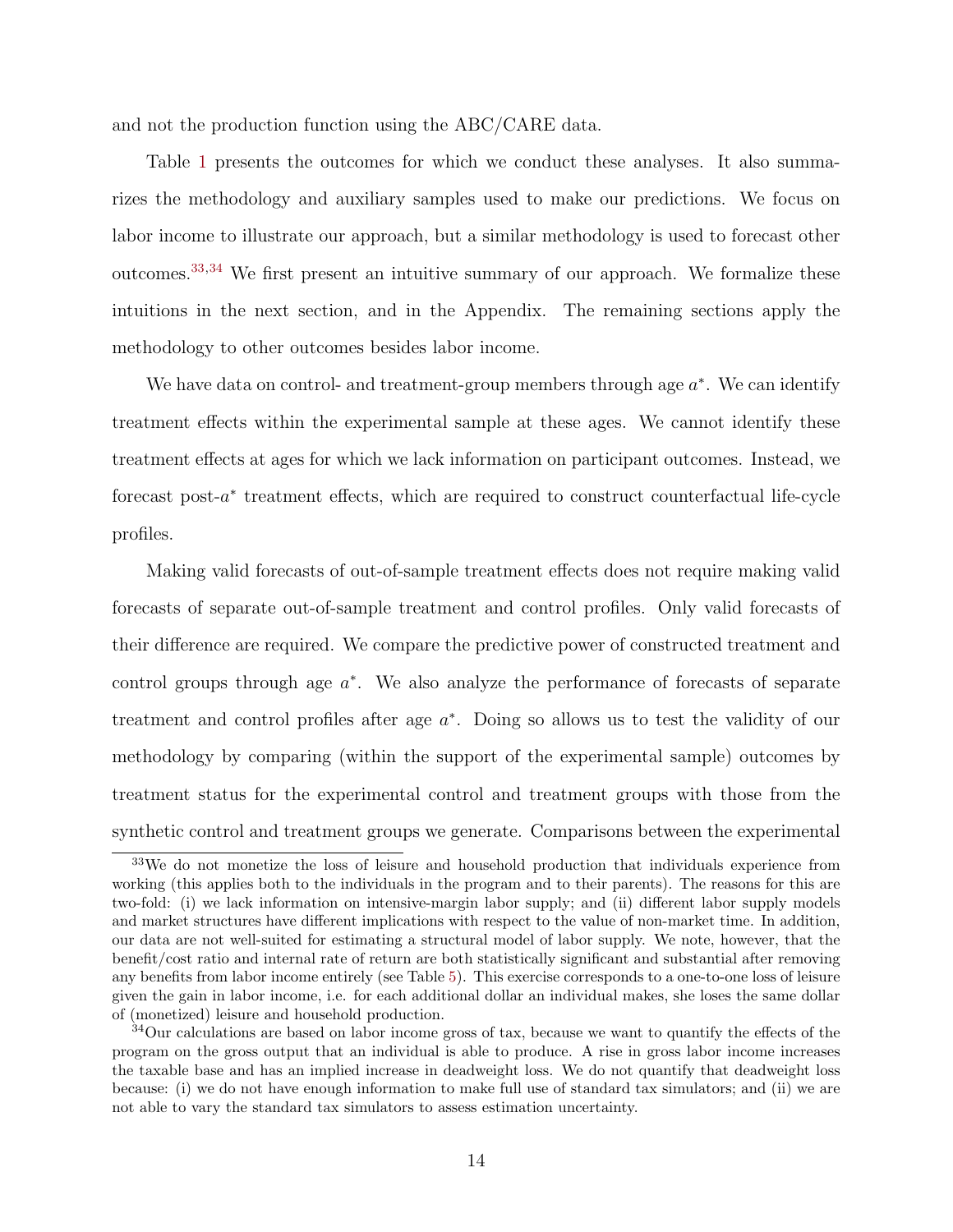control group and the synthetic control group are particularly compelling because neither group receives treatment.[35](#page-0-0) Because all persons in the experimental sample who are offered treatment accept it, it is straightforward to construct synthetic control groups in auxiliary samples using only eligibility criteria.

There are two distinct stages in our analysis. In Stage I, we construct samples of individuals in the auxiliary samples with characteristics similar to those of the individuals in the experimental sample. The minimal set of characteristics includes the background variables  $\mathbf{B} \in \mathcal{B}_0$ . We use a coarse form of matching based on Algorithm [1](#page-0-0) in Appendix [C.3.3.](#page-0-0) In Stage II, we build models using these samples to forecast out-of-sample outcomes separately for the treated and the controls.

Stage II is implemented by a three-step procedure. In Step 1, we use the experimental sample to conduct mediation analyses relating the vector of outcomes at age a for person  $i$  ( $Y_{i,a}^d$ ) for  $a \leq a^*$  to predictor variables (and interactions) that are affected by treatment  $(\mathbf{X}_{i,a}^d)$ , as well as background variables  $(\mathbf{B}_i)$ . It turns out that we accurately predict withinsample treatment effects as well as the levels of treatment- and control-group profiles using this approach. In Step 2, we construct counterpart forecasts of treatment and control outcomes using the auxiliary samples. We compare the constructed counterparts to the actual samples for ages  $a \leq a^*$ . In Step 3, we use the estimated dynamic relationships fit on the constructed samples to forecast the post- $a^*$  outcomes.

Under exogeneity of the predictor variables and structural invariance, the two stages can be compressed into a single, one-stage, non-parametric matching procedure.<sup>[36](#page-0-0)</sup> In Appendix [C.3.4.1](#page-0-0) we compare the estimates from matching with those from our main approach and find close agreement between the two approaches and for different assumptions about the serial correlation processes of the outcome equations.

<sup>35</sup>Although some might be attending other centers. We control for participation in Head Start in our auxiliary samples. Doing so does not substantially alter our estimates. The raw difference in the net present values between treatment and control labor income is 81,230 (123,210) for females (males). This is compared to 55,720 (153,140) for the baseline estimates. We underestimate the treatment effect by not conditioning on Head Start.

<sup>36</sup>See [Heckman et al.](#page-49-8) [\(1998\)](#page-49-8) for an example.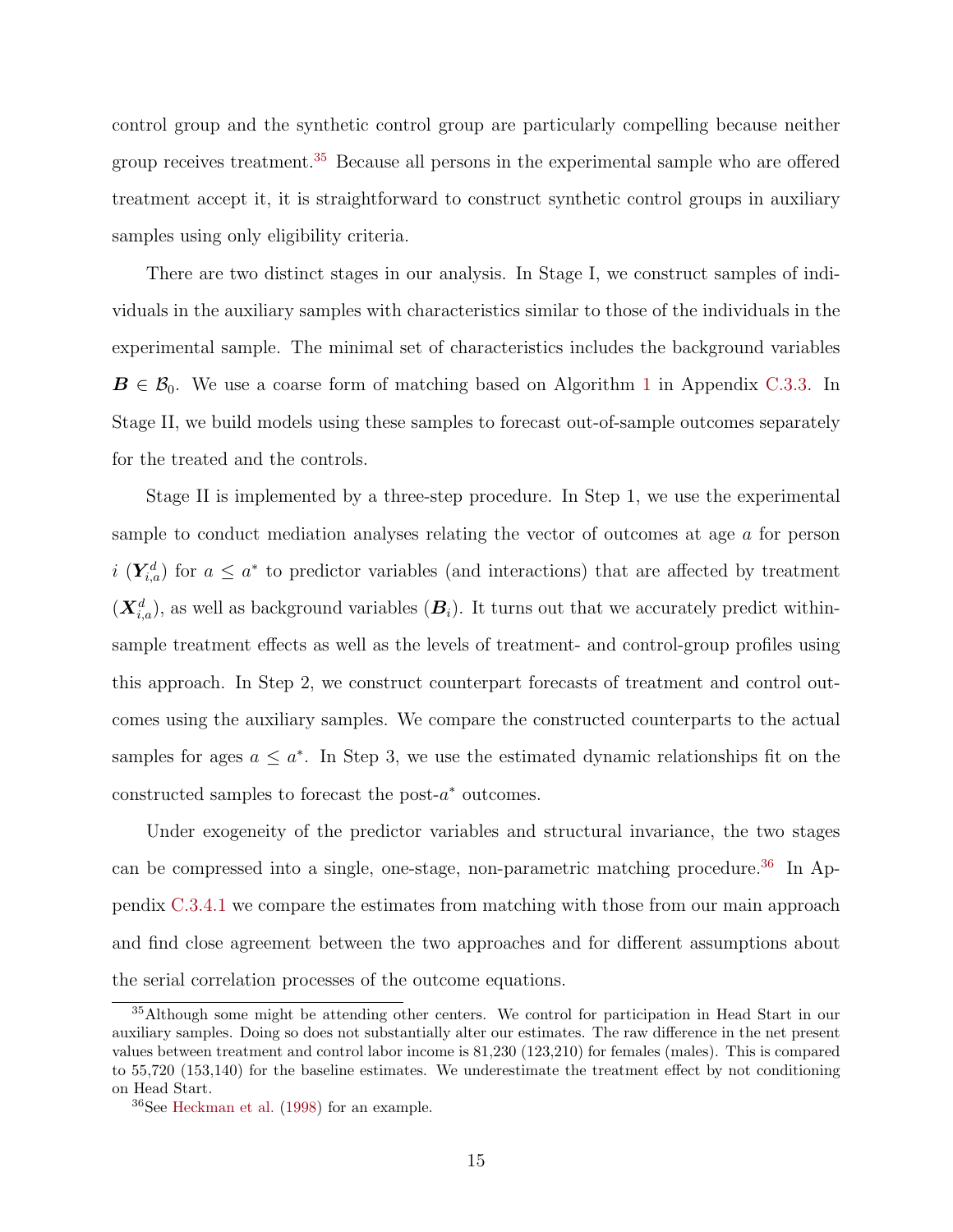Figure [4](#page-18-0) previews the results of applying the two-stage approach, displaying the life-cycle labor income profiles for the treatment and control groups. It also compares the realized labor income with the model-predicted labor income at  $a^*$ . There is close agreement of the constructed profiles within the age group of the experimental sample. The pattern of life-cycle labor income we generate is typical for that of low-skilled workers [\(Blundell et al.,](#page-47-5) [2015;](#page-47-5) [Gladden and Taber,](#page-48-8) [2000;](#page-48-8) [Sanders and Taber,](#page-51-11) [2012;](#page-51-11) [Lagakos et al.,](#page-50-8) [2016\)](#page-50-8).<sup>[37](#page-0-0)</sup>

We conduct a further check on the validity of our procedure. In the experimental sample all of the parents of children with characteristics  $\mathbf{B} \in \mathcal{B}_0$  agree to participate in the program. Because the auxiliary samples have no treatment group members, we can evaluate our procedure by comparing the labor incomes of individuals in the auxiliary samples for whom  $B \in \mathcal{B}_0$  to the labor incomes of individuals in our constructed synthetic control group. Figure [5](#page-19-0) makes this comparison. It plots the average labor incomes of individuals in our auxiliary sample for whom  $B \in \mathcal{B}_0$  alongside those of the constructed synthetic control group from ages 20 to 45. It also displays the labor income of the experimental control group at  $a^*$  (age 30).<sup>[38](#page-0-0)</sup> The agreement is reassuringly close.

#### <span id="page-17-1"></span>3.3 Constructing Out-of-Sample Counterfactuals

We now formalize our analytical framework and its underlying assumptions. To avoid notational clutter, we henceforth suppress individual  $i$  subscripts. Our analysis is based on a causal (structural) model for treatment  $(d = 1)$  and control  $(d = 0)$  counterfactual outcomes for outcome j measured at age a in sample  $k \in \{e, n\}$ , where e denotes membership in the experimental sample and  $n$  denotes membership in the auxiliary sample:

<span id="page-17-0"></span>
$$
Y_{k,j,a}^d = \phi_{k,j,a}^d(\mathbf{X}_{k,a}^d, \mathbf{B}_k) + \varepsilon_{k,j,a}^d, \quad j \in \mathcal{J}_a,\tag{1}
$$

<sup>&</sup>lt;sup>37</sup>For details on the variables used to construct the forecasts, see Appendix [C.](#page-0-0)

<sup>&</sup>lt;sup>38</sup>The graphs stop at age 45 because we do not observe all of the components of the risk index determinants of eligibility after age 45 in the auxiliary samples. We use only a subset of this index to make life-cycle projections. These variables are effective predictors over the age range for which the full set of  $\bm{B}$  is available.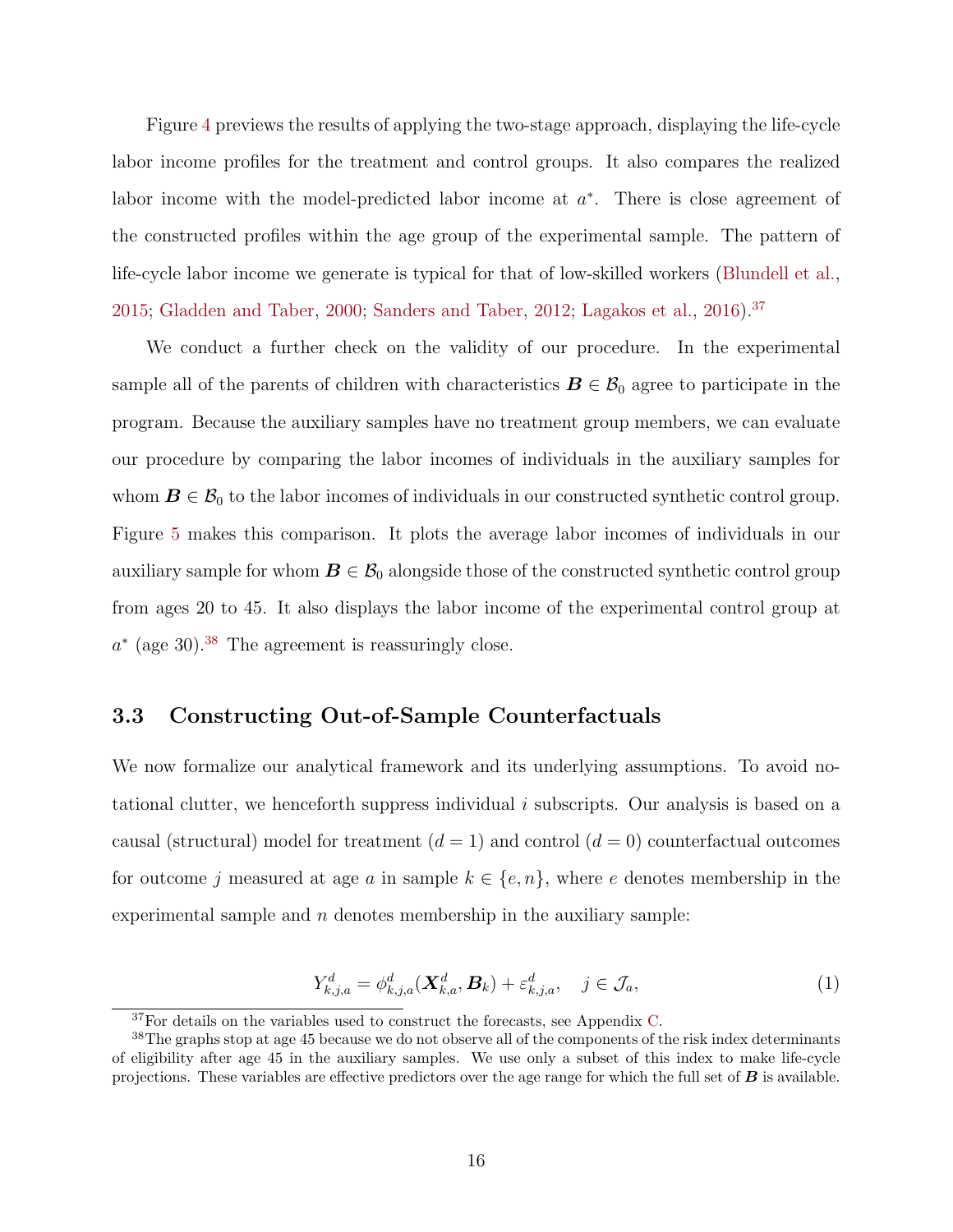<span id="page-18-0"></span>

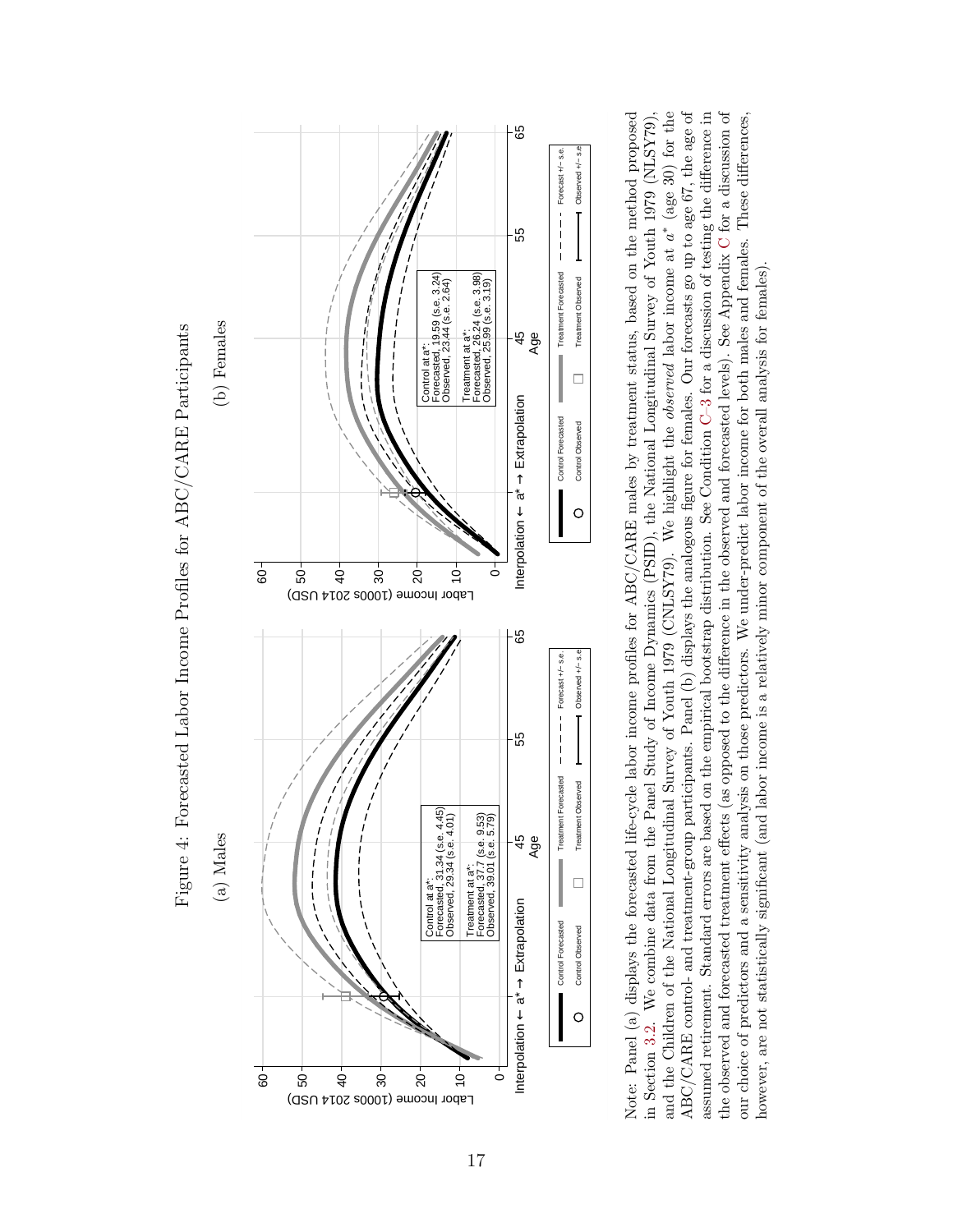



<span id="page-19-0"></span>Figure 5: Labor Income Profile, Disadvantaged Individuals Synthetic Control Group in the Auxiliary Samples Figure 5: Labor Income Profile, Disadvantaged Individuals Synthetic Control Group in the Auxiliary Samples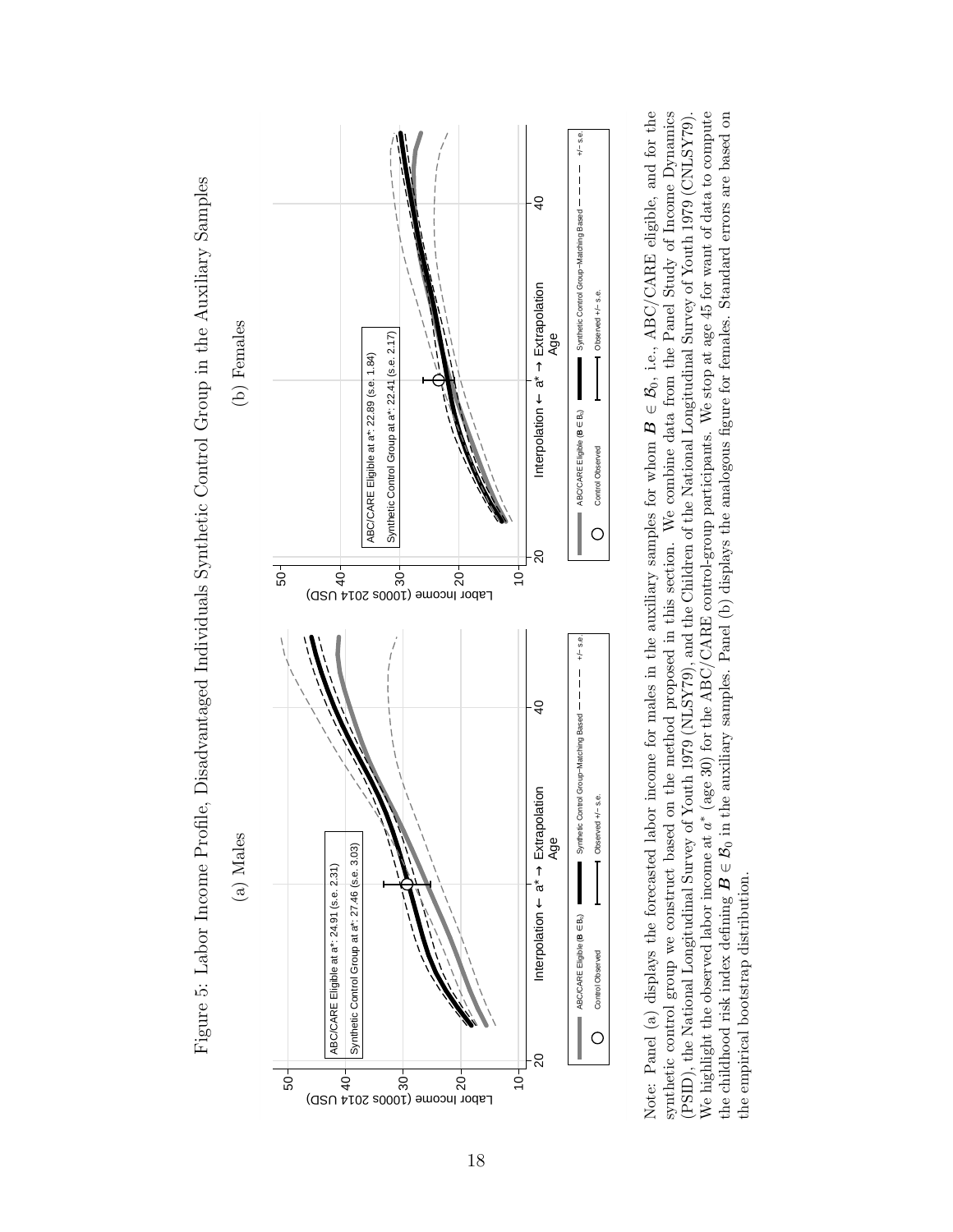where  $\phi_{k,j,a}^d(\cdot,\cdot)$  is an invariant structural production relationship mapping inputs  $X_{k,a}^d$ ,  $B_k$ into output  $Y_{k,j,a}^d$  holding error term  $\varepsilon_{k,j,a}^d$  fixed.<sup>[39](#page-0-0)</sup> We normalize  $\varepsilon_{k,j,a}^d$  to have mean zero. Among the  $\mathbf{X}_{k,a}^d$  are variables caused by treatment, including lagged dependent variables. In this general framework, the relationships between the dependent and right-hand side variables in Equation [\(1\)](#page-17-0) do not necessarily coincide across the samples,  $k \in \{e, n\}$ .

Let  $\boldsymbol{Y}^d_k$  denote the vector of all outcomes at all ages for  $k \in \{e, n\}$ , when treatment status is fixed to d. Similarly,  $\mathbf{X}_k^d$  is the vector of all causal predictors of  $\mathbf{Y}_k^d$  at all ages. Both  $\mathbf{Y}_k^d$ and  $X_k^d$  include the full set of possible outcomes over the life cycle, even though they are not observed after age  $a^*$ . The background variables may have different distributions in the two samples. We denote the joint distribution of these vectors conditional on  $B_k = b$  by  $F_{\boldsymbol{Y}^d_k,\boldsymbol{X}^d_k|\boldsymbol{B}_k=\boldsymbol{b}}(\cdot,\cdot).$ 

In the experimental sample, parents of eligible children  $(B_e \in \mathcal{B}_0)$ , always agree to participate in the program  $(W_e = 1)$  and accept treatment  $(R_e = D_e)$ . We assume that this condition holds in the auxiliary sample. Given this condition, we can use  $D_e$  and  $R_e$ interchangeably and apply a standard [Quandt](#page-50-9) [\(1972\)](#page-50-9) switching regression model to write the outputs and inputs generated by treatment as

<span id="page-20-0"></span>
$$
Y_{k,j,a} = (1 - D_k) Y_{k,j,a}^0 + (D_k) Y_{k,j,a}^1,
$$
  
\n
$$
j \in \mathcal{J}_a, a \in \{1, ..., A\}, \quad k \in \{e, n\}
$$
  
\n
$$
\mathbf{X}_{k,a} = (1 - D_k) \mathbf{X}_{k,a}^0 + (D_k) \mathbf{X}_{k,a}^1.
$$
  
\n(2)

The fact that  $D_e = R_e$  allows us to use experimental data (for  $a \in \{1, ..., a^*\}$ ) to identify the distribution of  $Y_{e,j,a}^d$  (i.e.,  $Y_{e,j,a}^d$  when fixing treatment status (d)).

#### 3.3.1 Accounting for Age, Period, and Cohort Effects

The auxiliary data  $(n)$  come from older cohorts not exposed to the program, for whom we observe more complete segments of their life cycles. We do not observe what treatment

 $39$ Fixing and conditioning are fundamentally different concepts. See [Haavelmo](#page-49-9) [\(1943\)](#page-49-9) and [Heckman and](#page-49-10) [Pinto](#page-49-10) [\(2015\)](#page-49-10) for discussions. Our analysis applies the methodology of these papers.

<sup>&</sup>lt;sup>40</sup>We keep the conditioning on  $\mathbf{B} \in \mathcal{B}_0$  implicit.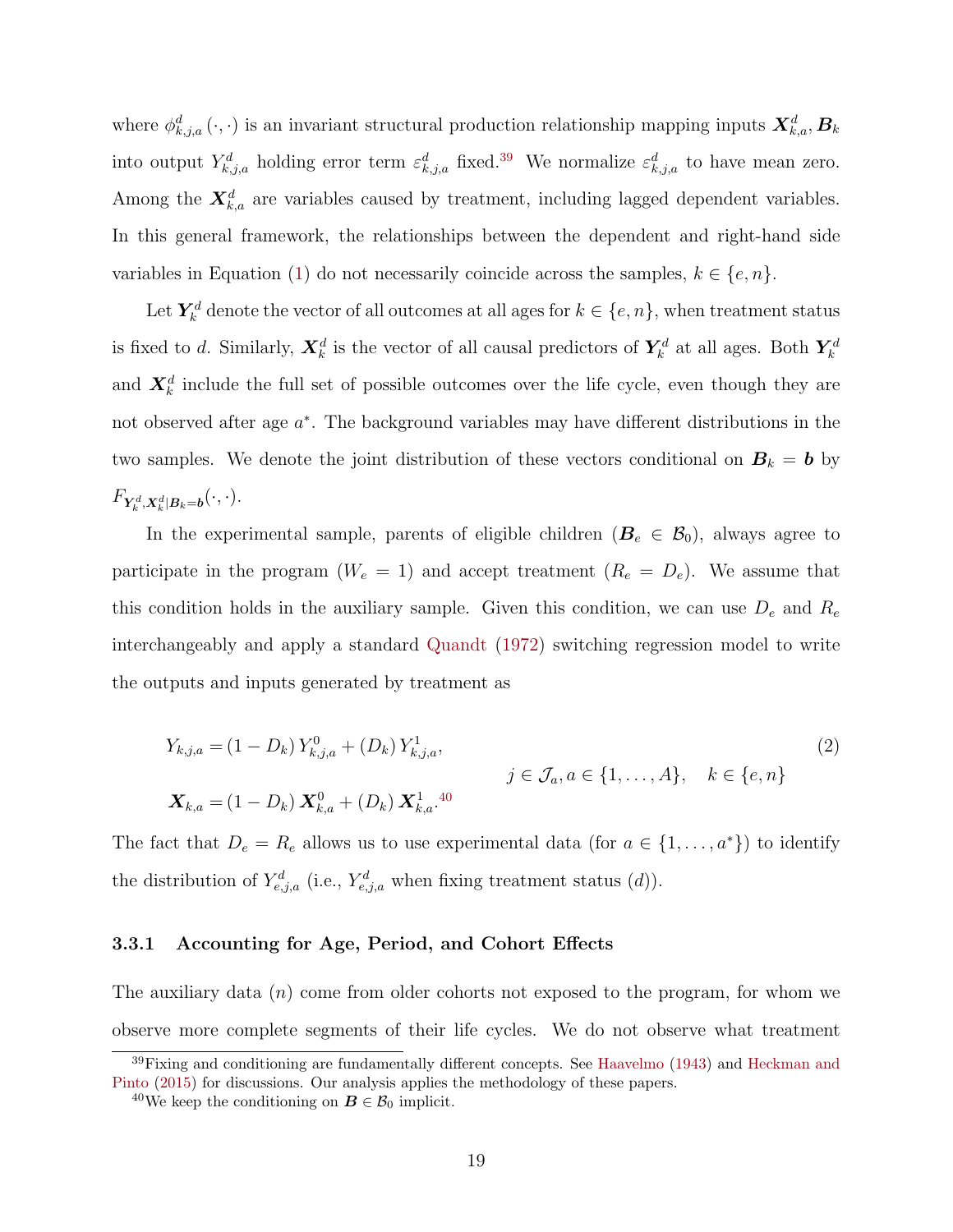status d would have been in the auxiliary data. Even if we did, we do not know if cohort  $(c)$ or time  $(t)$  effects make the experiences of the individuals in the auxiliary sample different from the experiences of the individuals in the experimental sample.

To formalize this problem, and our solution to it, let  $Y_{j,k,a,c,t}^d$  be outcome j for sample k at age a for birth cohort c at time t when treatment is fixed to d. We make the following assumption. It allows us to circumvent the problem by assuming cohort and time effects operate identically across the experimental (e) and non-experimental  $(n)$  samples in the following sense:

#### <span id="page-21-0"></span>Assumption A–1 Alignment of Cohort and Time Effects

For experimental sample cohort  $c_e$  and auxiliary sample cohort  $c_n$ :

$$
Y_{e,a,c_e,t_e}^d = Y_{n,a,c_n,t_n}^d \tag{3}
$$

for  $d \in \{0,1\}$ ,  $a \ge a^*$ , where  $t_e, t_n$  are the years for which cohorts  $c_e, c_n$  are observed, where  $t_e = t_n + c_e - c_n$ , and  $t_n$  is the year that the age a outcome is observed for cohort n  $(t_n = a + c_n). \ \Box$ 

Notice that  $Y_{n,a,c_n,t_n}^d$  is the outcome for treatment status d in the auxiliary sample. Assumption [A–1](#page-21-0) does not rule out cohort or period effects. However, it rules out any differences in cohort and time effects of the auxiliary sample and the experimental sample when they reach the age of those in the auxiliary sample.

We henceforth drop the " $c$ " and " $t$ " sub-indices. The out-of-sample year effect for the experimental sample is assumed to be the same as for the auxiliary sample measured at year  $t_n$ . We can weaken Assumption [A–1](#page-21-0) if there is prior knowledge about year and/or cohort effects or if we can parameterize estimable functions of  $c$  and  $t$ .<sup>[41](#page-0-0)</sup> In the sensitivity analyses reported below, we examine plausible alternative assumptions about cohort and time effects drawing on results in the empirical literature. Examples include a rate of decay in labor income due to a time effect as a crisis or a cohort effect due to skill depreciation. We also

<sup>&</sup>lt;sup>41</sup>See [Heckman and Robb](#page-50-10) [\(1985\)](#page-50-10). For health, cohort effects could be very substantial (e.g., the growth of medical costs) and we account for this as explained in Section [4.1](#page-29-1) and Appendix [F.](#page-0-0)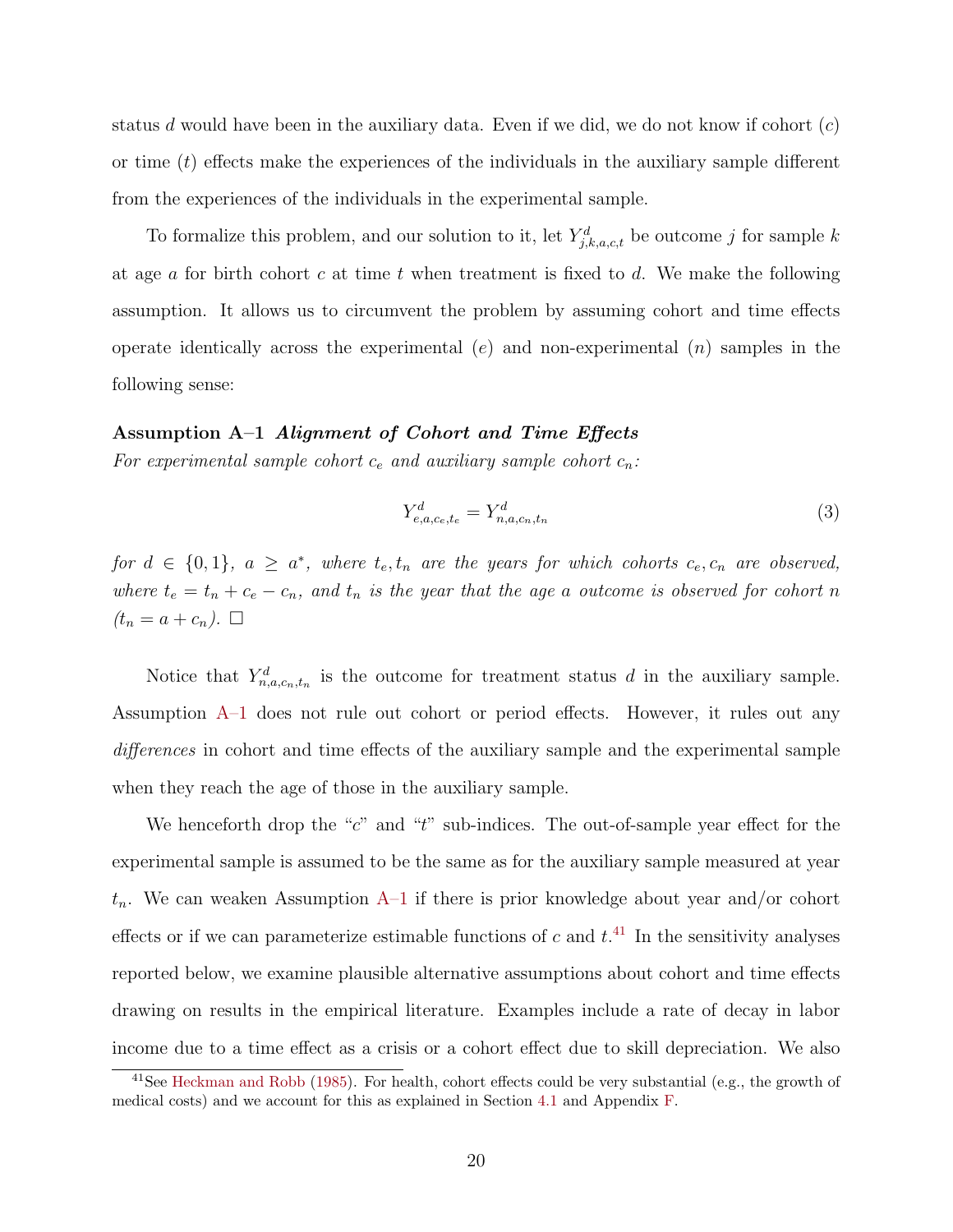consider wage increases due to alternative scenarios of gains in productivity, or time effect due to plausible changes in the structure of medical costs.

#### 3.3.2 Support Conditions

We require that the support of the auxiliary sample contains the support of the experimental sample. This assumption allows us to find counterpart values of  $\mathbf{X}_{k,a}^d$ ,  $\mathbf{B}$ , and  $\mathbf{Y}_{k,a}$  in the control and experimental samples.

#### Assumption  $A-2$  *Support Conditions*

For  $a \in \{1, \ldots, A\}$ , the support of  $(\mathbf{Y}_{e,a}^d, \mathbf{X}_{e,a}^d, \mathbf{B}_e)$  in the experimental sample is contained in the support of  $(Y_{n,a}^d, X_{n,a}^d, B_n)$  in the auxiliary sample:

$$
supp(\mathbf{Y}_{e,a}, \mathbf{X}_{e,a}^d, \mathbf{B}_e) \subseteq supp(\mathbf{Y}_{n,a}, \mathbf{X}_{n,a}^d, \mathbf{B}_n), \quad d \in \{0, 1\}. \quad \Box
$$
 (4)

This assumption is straightforward to test for ages  $a \leq a^*$ . It is satisfied in our samples, as shown in Appendix [C.3.5.](#page-0-0)

#### 3.3.3 Conditions for Valid Out-of-Sample Forecasts

A strong sufficient condition for identifying the distribution of life-cycle profiles of individuals in the experimental sample using individuals in the auxiliary samples is Condition [C–1:](#page-22-0)

### <span id="page-22-0"></span>Condition C–1 Equality of Distributions Across the Experimental and Auxiliary Samples

$$
F_{\mathbf{Y}_e^d, \mathbf{X}_e^d | \mathbf{B}_e = \mathbf{b}}(\cdot, \cdot) = F_{\mathbf{Y}_n^d, \mathbf{X}_n^d | \mathbf{B}_n = \mathbf{b}}(\cdot, \cdot), \quad d \in \{0, 1\}
$$
\n
$$
\tag{5}
$$

for  $\bm{Y}_e^d, \bm{X}_e^d | \bm{B}_e = \bm{b}$  and  $\bm{Y}_n^d, \bm{X}_n^d | \bm{B}_n = \bm{b}$  contained in the support of the experimental sample  $supp\left(\boldsymbol{Y}_{e}^{d},\boldsymbol{X}_{e}^{d},\boldsymbol{B}_{e}\right)$  .

<span id="page-22-1"></span>Since we are only interested in means for benefit/cost analysis, we can get by with a weaker requirement for conditional means, which has testable implications, as we show below: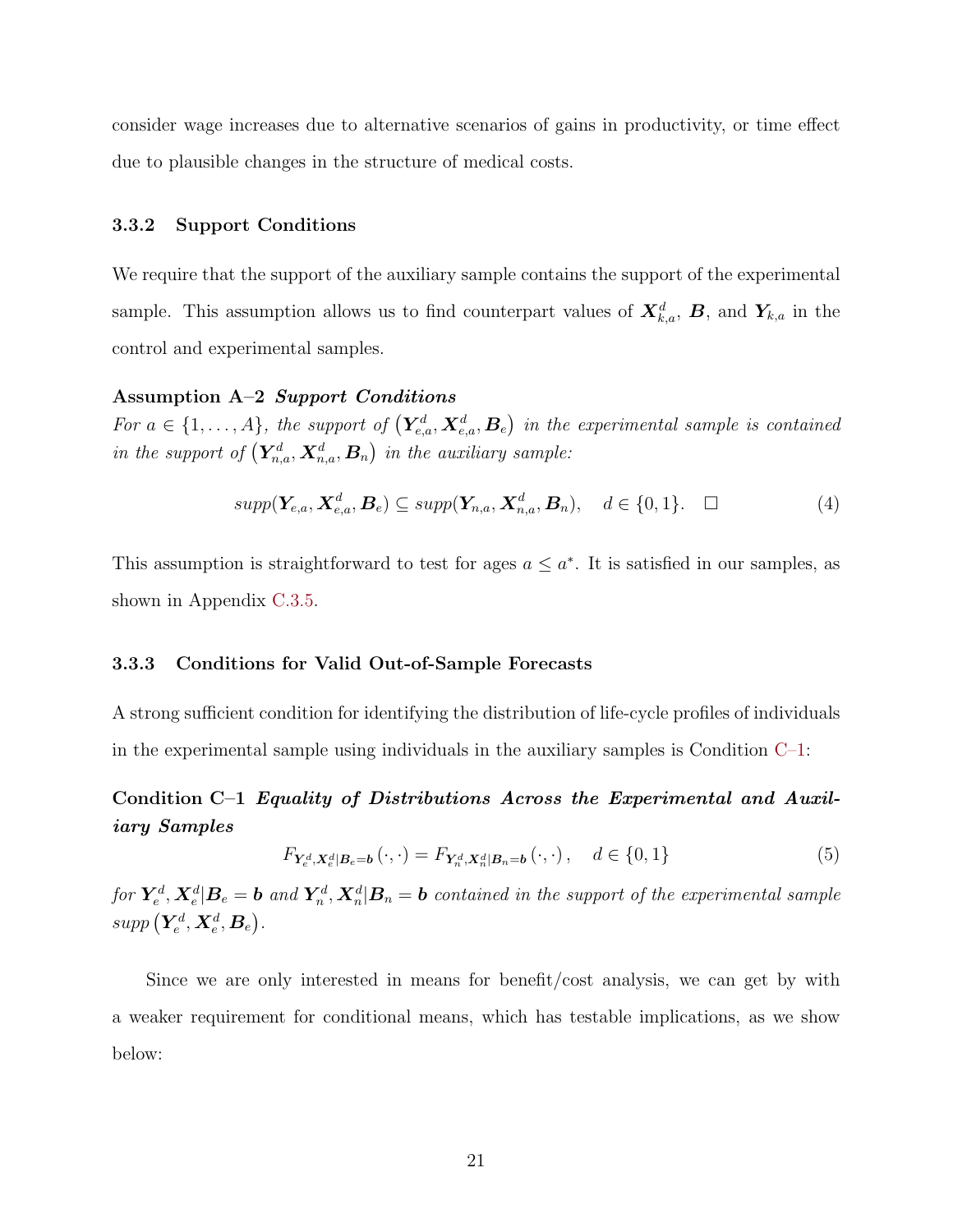Condition C–2 Equality in Conditional Expectations Across the Experimental and Auxiliary Samples

$$
\mathbb{E}\left[\boldsymbol{Y}_e^d|\boldsymbol{X}_e^d=\boldsymbol{x},\boldsymbol{B}_e=\boldsymbol{b}\right]=\mathbb{E}\left[\boldsymbol{Y}_n^d|\boldsymbol{X}_n^d=\boldsymbol{x},\boldsymbol{B}_n=\boldsymbol{b}\right],\quad d\in\{0,1\}
$$
(6)

for  $d \in \{0, 1\}$  over supp  $(Y_{e,a}^d, X_{e,a}^d, B_e)$ .

Since we are primarily interested in treatment effects, we can get by with an even weaker condition:

<span id="page-23-0"></span>Condition C–3 Equality in Mean Treatment Effects Across the Experimental and Auxiliary Samples

$$
\mathbb{E}\left[\boldsymbol{Y}_e^1 - \boldsymbol{Y}_e^0|\boldsymbol{B}_e = \boldsymbol{b}\right] = \mathbb{E}\left[\boldsymbol{Y}_n^1 - \boldsymbol{Y}_n^0|\boldsymbol{B}_n = \boldsymbol{b}\right]
$$
\n(7)

over  $supp \left(\boldsymbol{Y}_{e,a}^{d}, \boldsymbol{B}_{e}\right)$ .<sup>[42](#page-0-0)</sup>

We could simply invoke Condition [C–2](#page-22-1) or [C–3](#page-23-0) and be done. Our approach is to examine and test (when possible) assumptions that justify the treatment effects, and Condition [C–2](#page-22-1) is useful for doing so.

#### 3.3.4 Exogeneity

Conditions [C–1](#page-22-0) to [C–3](#page-23-0) do not require that we take a position on the exogeneity of  $\mathbf{X}_{k}^{d}$ ,  $k \in$  $\{e, n\}$ . However, exogeneity facilitates the use of economic theory to generate and interpret treatment effects, to test the validity of our synthetic control groups, and to find auxiliary sample counterparts to treatments and controls. It also facilitates matching, one of the methods used in this paper to construct synthetic treatment and control groups.<sup>[43](#page-0-0)</sup> For these purposes, we assume:

<span id="page-23-1"></span> $42\text{We test the difference between the observed and forecasted treatment effect, because as we describe}$ above, an equal difference (as opposed to equal levels) is sufficient. Even though the point estimate of the difference is 2,037.08 (−2,256.09) for males (females, we find that this difference is not statistically different than 0 for both genders).

<sup>43</sup>See [Heckman and Navarro](#page-49-11) [\(2004\)](#page-49-11).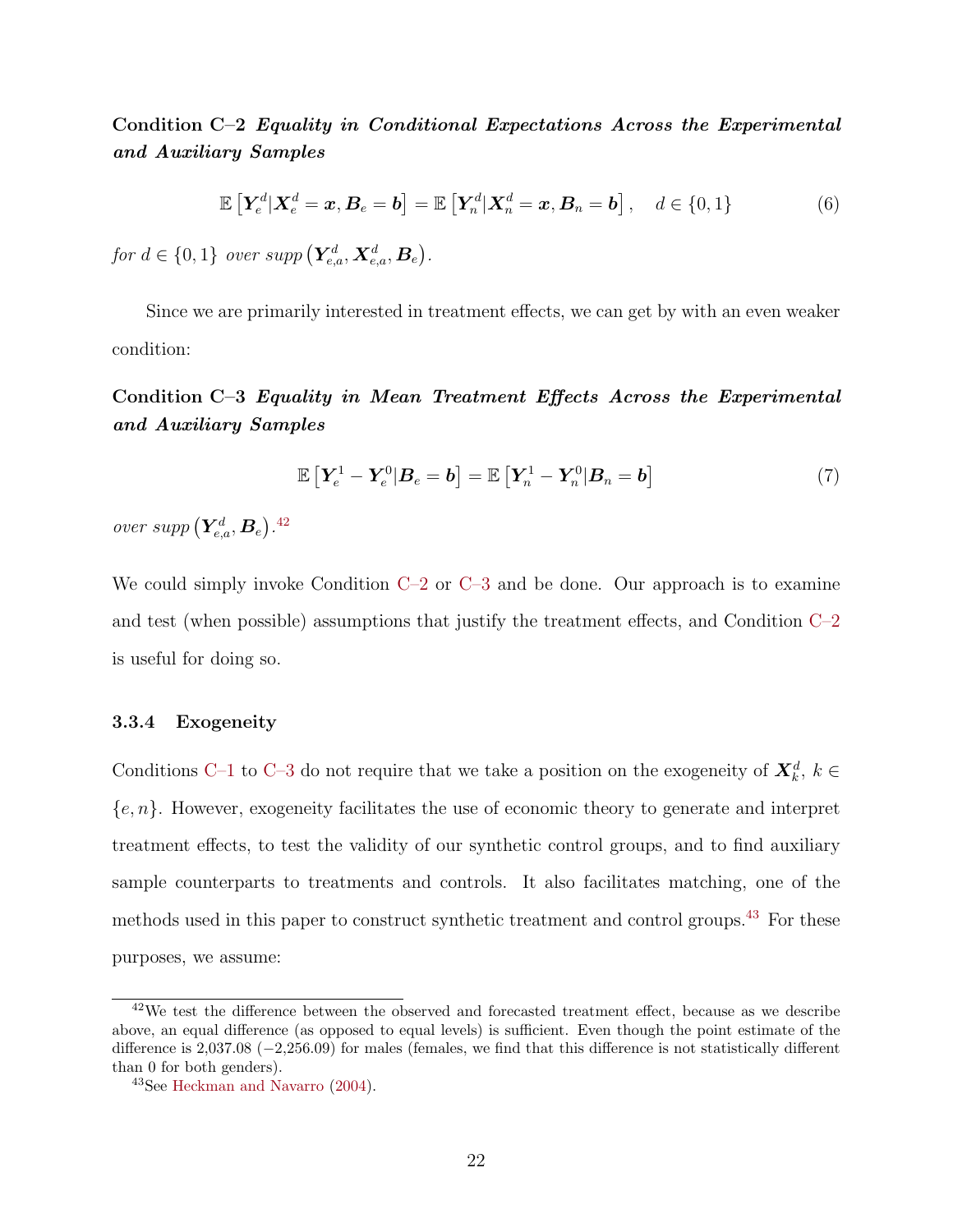#### Assumption A–3 Exogeneity

For all  $a, a'' \in \{1, ..., A\}$  and for  $d, d' \in \{0, 1\},$ 

$$
\varepsilon_{k,j,a}^d \perp \!\!\! \perp X_{k,a''}^{d'} | B_k = \boldsymbol{b} \tag{8}
$$

for all **b** in the support of  $B_k$ ,  $k \in \{e, n\}$ , for all outcomes  $j \in \mathcal{J}_a$ , where " $\mathbf{M} \perp \mathbf{N} | \mathbf{Q}$ " denotes independence of **M** and **N** given **Q**.  $\Box$ 

Assumption [A–3](#page-23-1) is much stronger than needed. It justifies Conditions [C–1](#page-22-0) and [C–](#page-22-1) [2,](#page-22-1) but these conditions only require that endogeneity processes are governed by the same relationships in the experimental and auxiliary samples. However, when this assumption and our other assumptions hold, we generate testable implications of our forecasting model.

To appreciate the benefit of Assumption [A–3,](#page-23-1) consider the following example. Say we want to predict future labor income and we use years of education as a main component of  $X_{k,a''}^{d'}$ . The joint distribution of  $\varepsilon_{k,j,a}^d$  and  $X_{k,a''}^{d'}$  could differ substantially across experimental and non-experimental samples. In the experimental sample, years of education are increased by treatment, which is randomly assigned. In the non-experimental samples, however, there is no treatment. Individuals with high observed levels of education could very well have a high value of  $\varepsilon_{k,j,a}^d$  (e.g., ability bias). Assumption A-3 avoids this problem when making forecasts. However, under further assumptions, it is testable and fixable.

In Appendix [C.3.6,](#page-0-0) we test Assumption [A–3](#page-23-1) for a variety of outcomes and fail to reject the null of exogeneity. We discuss these tests in Section [3.3.6.](#page-25-0) In Appendix [C.6,](#page-0-0) we analyze standard panel data models for the outcome equations as well as instrumental variable approaches to account for lagged dependent variables and serial correlation. Our estimates are robust even when we allow for different failures of Assumption [A–3.](#page-23-1) We also present non-parametric matching estimates. Their near-coincidence with the matching estimates with those from the structural model is further support of the validity of Assumption [A–3.](#page-23-1)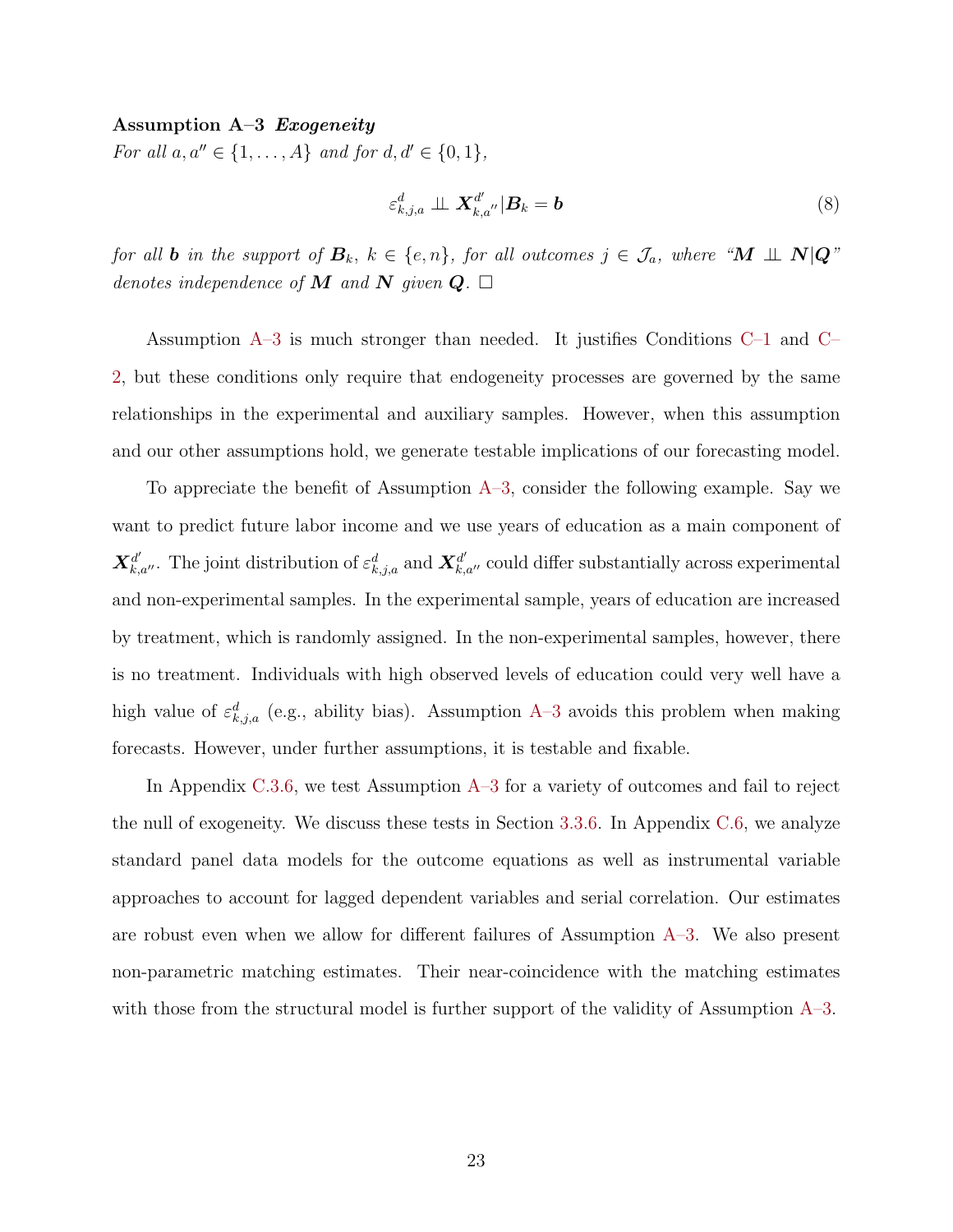#### 3.3.5 Structural Invariance

We assume that the variables  $\mathbf{X}_{k,a}^{d}$  fully summarize treatment in the sense that any effect that treatment has on outcomes operates through the inputs,  $\mathbf{X}_{k,a}^d$ , and not through shifts in the production function relating inputs to outputs (see [Heckman et al.,](#page-49-4) [2013\)](#page-49-4). Assumption [A–4](#page-25-1) formalizes this condition.

#### <span id="page-25-1"></span>Assumption A–4 Structural Invariance

For all  $\boldsymbol{x}, \boldsymbol{b} \in \text{supp}(\boldsymbol{X}_{e,a}^d, \boldsymbol{B}_e), k \in \{e, n\}$ 

$$
\phi_{k,j,a}^0(\boldsymbol{x},\boldsymbol{b}) = \phi_{k,j,a}^1(\boldsymbol{x},\boldsymbol{b})
$$
  
=:  $\phi_{j,a}(\boldsymbol{x},\boldsymbol{b}),$  (9)

 $\phi^d_{k,j,a}(\bm{x})$  is the function generating the causal effect of setting  $\bm{X}_{k,a}^d=\bm{x}$  holding  $\varepsilon_{k,j,a}^d$  fixed for  $a \in \{1, ..., A\}$  for any outcome  $j \in \mathcal{J}_a$ .  $\Box$ 

This assumption has two distinct aspects which could be broken down into two separate assumptions: (i) the structural functions evaluated with the same arguments have identical values for treatment and control groups in the experimental sample, and (ii) the structural relationships are identical in the experimental and auxiliary samples. As previously noted, exogeneity is not needed to justify Conditions [C–1](#page-22-0) through [C–3.](#page-23-0) But in the absence of exogeneity, the relationship between the inputs,  $\mathbf{X}_{k,a}^d$ , and the errors,  $\boldsymbol{\varepsilon}_{k,a}^d$ , likely differs across experimental (e) and non-experimental  $(n)$  samples because randomization imparts a source of exogenous variation to  $\mathbf{X}_{e,a}^d$  that is absent in non-experimental samples.

#### <span id="page-25-0"></span>3.3.6 Testing Exogeneity

In Appendix [C.3.6,](#page-0-0) we report tests for endogeneity in the experimental and auxiliary samples used in this paper. We assume that  $\varepsilon_{k,j,a}^d, k \in \{e,n\}$  follows a factor structure.<sup>[44](#page-0-0)</sup> We provide evidence supporting exogeneity in both samples for the predictor variables used

<sup>&</sup>lt;sup>44</sup>Factor structure models are widely used in structural estimation of production functions of skills during early childhood. See, e.g., [Cunha and Heckman](#page-48-9) [\(2008\)](#page-48-9); [Cunha et al.](#page-48-10) [\(2010\)](#page-48-10) and [Agostinelli and Wiswall](#page-47-6) [\(2016\)](#page-47-6).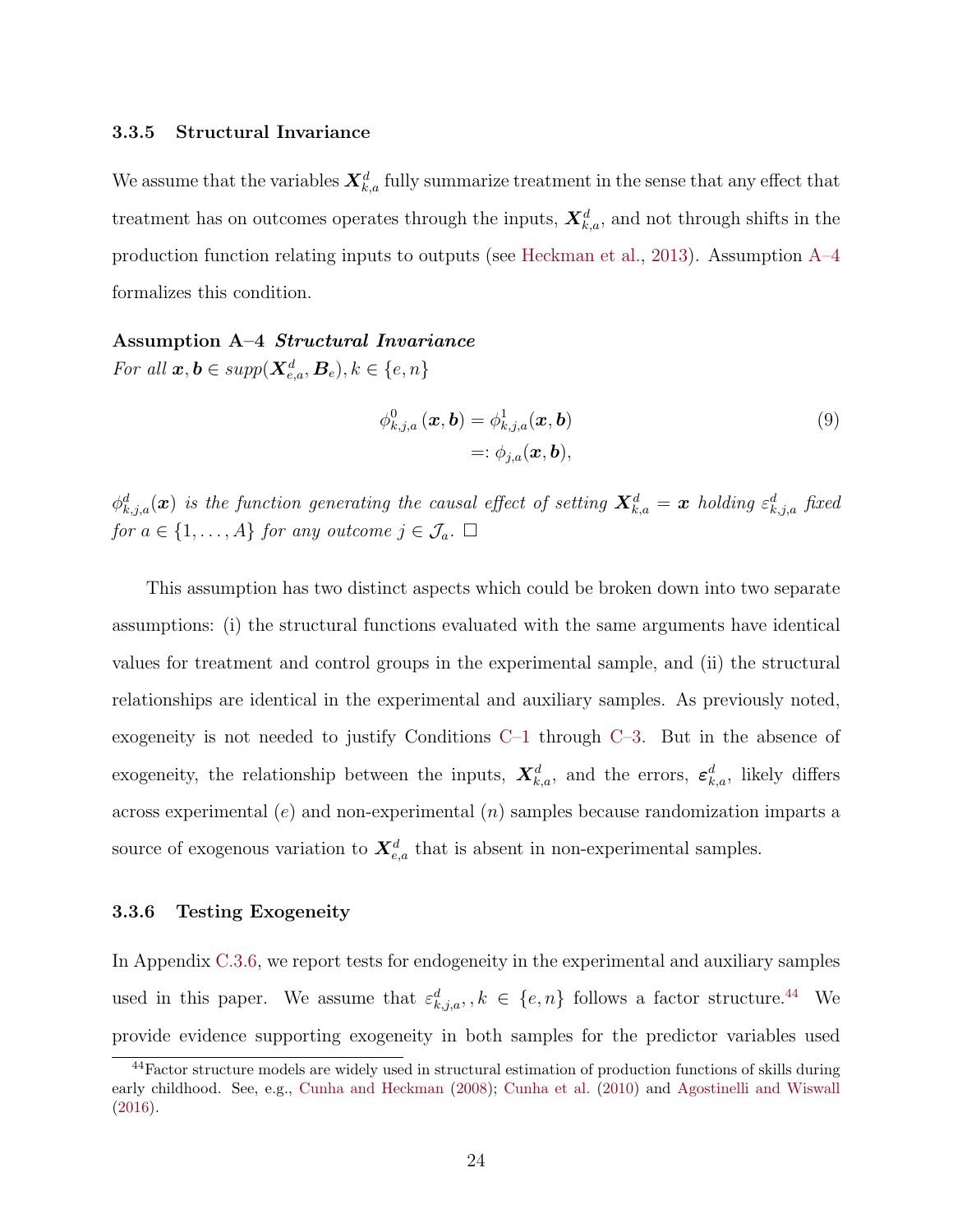in our empirical analyses. Once we condition on  $\mathbf{X}_{k,a}^d$  and  $\mathbf{B}_k$ , we do not reject the null hypothesis of exogeneity.

#### 3.3.7 Testable Implications

Assumption A-4 combined with Assumption A-3, Equation [\(2\)](#page-20-0), and the assumption  $\mathbb{E}(\varepsilon_{k,j,a}^d)$  = 0 for all  $a \in \{1, \ldots, A\}$  generate testable restrictions for our forecasting models. Exogeneity and invariance enable us to jointly test the two aspects of structural invariance for  $a \leq a^*$ , when  $Y_{k,j,a}$  is observed in both the experimental and auxiliary samples:

$$
\mathbb{E}\left[Y_{e,j,a}^1|\boldsymbol{X}_{e,a}^1=\boldsymbol{x},\boldsymbol{B}_e=\boldsymbol{b},D=1\right] = \mathbb{E}\left[Y_{e,j,a}^0|\boldsymbol{X}_{e,a}^0=\boldsymbol{x},\boldsymbol{B}_e=\boldsymbol{b},D=0\right]
$$
(10)  
and

$$
\mathbb{E}\left[Y_{e,j,a}^d|\boldsymbol{X}_{e,a}^d=\boldsymbol{x},\boldsymbol{B}_e=\boldsymbol{b},D=d\right] = \mathbb{E}\left[Y_{n,j,a}|\boldsymbol{X}_{n,a}=\boldsymbol{x},\boldsymbol{B}_n=\boldsymbol{b}\right] \text{ for } d\in\{0,1\}. (11)
$$

Under our assumptions, experimental treatment effects should equal differences in the conditional means of the non-experimental samples evaluated at  $X_{n,a} = x^1$  and  $X_{n,a} = x^0$ :

$$
\mathbb{E}\left[Y_{e,j,a}^1|\boldsymbol{X}_{e,a}^1=\boldsymbol{x}^1,\boldsymbol{B}_e=\boldsymbol{b},D=1\right]-\mathbb{E}\left[Y_{e,j,a}^0|\boldsymbol{X}_{e,a}^0=\boldsymbol{x}^0,\boldsymbol{B}_e=\boldsymbol{b},D=0\right]=
$$
\n
$$
\mathbb{E}\left[Y_{n,j,a}|\boldsymbol{X}_{n,a}=\boldsymbol{x}^1,\boldsymbol{B}_n=\boldsymbol{b}\right]-\mathbb{E}\left[Y_{n,j,a}|\boldsymbol{X}_{n,a}=\boldsymbol{x}^0,\boldsymbol{B}_n=\boldsymbol{b}\right].
$$
\n(12)

In Appendix [C.3.7,](#page-0-0) we test and do not reject all three hypotheses, singly and jointly for  $a \leq a^{*}.^{45}$  $a \leq a^{*}.^{45}$  $a \leq a^{*}.^{45}$ 

#### 3.3.8 Summarizing the Implications of Exogeneity and Structural Invariance

Collecting results, we obtain the following theorem:

<sup>&</sup>lt;sup>45</sup>This holds when pooling males and females and when testing separately by gender (see Appendix [C.3.7\)](#page-0-0).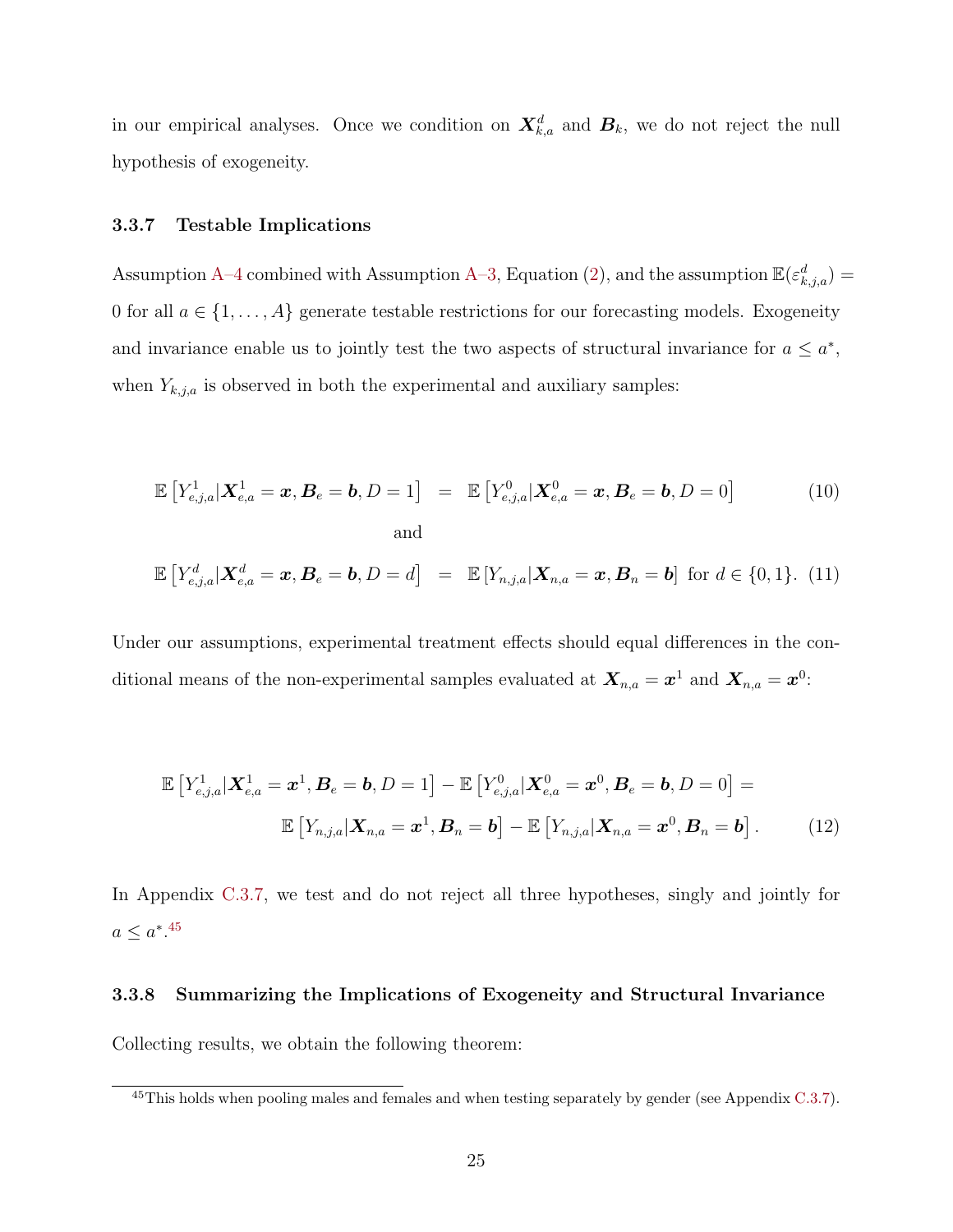#### Theorem 1 Valid Out-of-Sample Forecasts

Under Assumptions A-1-A-4, Conditions C-2 and C-3 hold for any value of  $(X_{k,a}^d, B_k)$ . This is an immediate consequence of the cited assumptions.  $\Box$ 

#### <span id="page-27-0"></span>3.3.9 Using Matching to Construct Virtual Treatment and Comparison Groups

Under exogeneity assumption  $A-3$  and invariance condition  $A-4$  we can use matching to construct counterparts to the experimental treatment and control groups in the auxiliary sample.<sup>[46](#page-0-0)</sup> Doing so compresses the two stages of constructing a comparison group and creating forecasts into one stage. Matching in this fashion creates direct counterparts in the auxiliary samples for each member of the experimental samples. It is an intuitively appealing non-parametric estimator that is valid under exogeneity [\(Heckman and Navarro,](#page-49-11) [2004\)](#page-49-11).

We discuss this approach in Appendix [C.3.3.](#page-0-0) Matching is a non-parametric estimation procedure for conditional mean functions. There is close agreement between non-parametric estimates based on matching and more parametric model-based approaches used in most of this paper (see Appendix [C.3.4.1\)](#page-0-0).

<sup>46</sup>[Heckman et al.](#page-49-8) [\(1998\)](#page-49-8) use this procedure.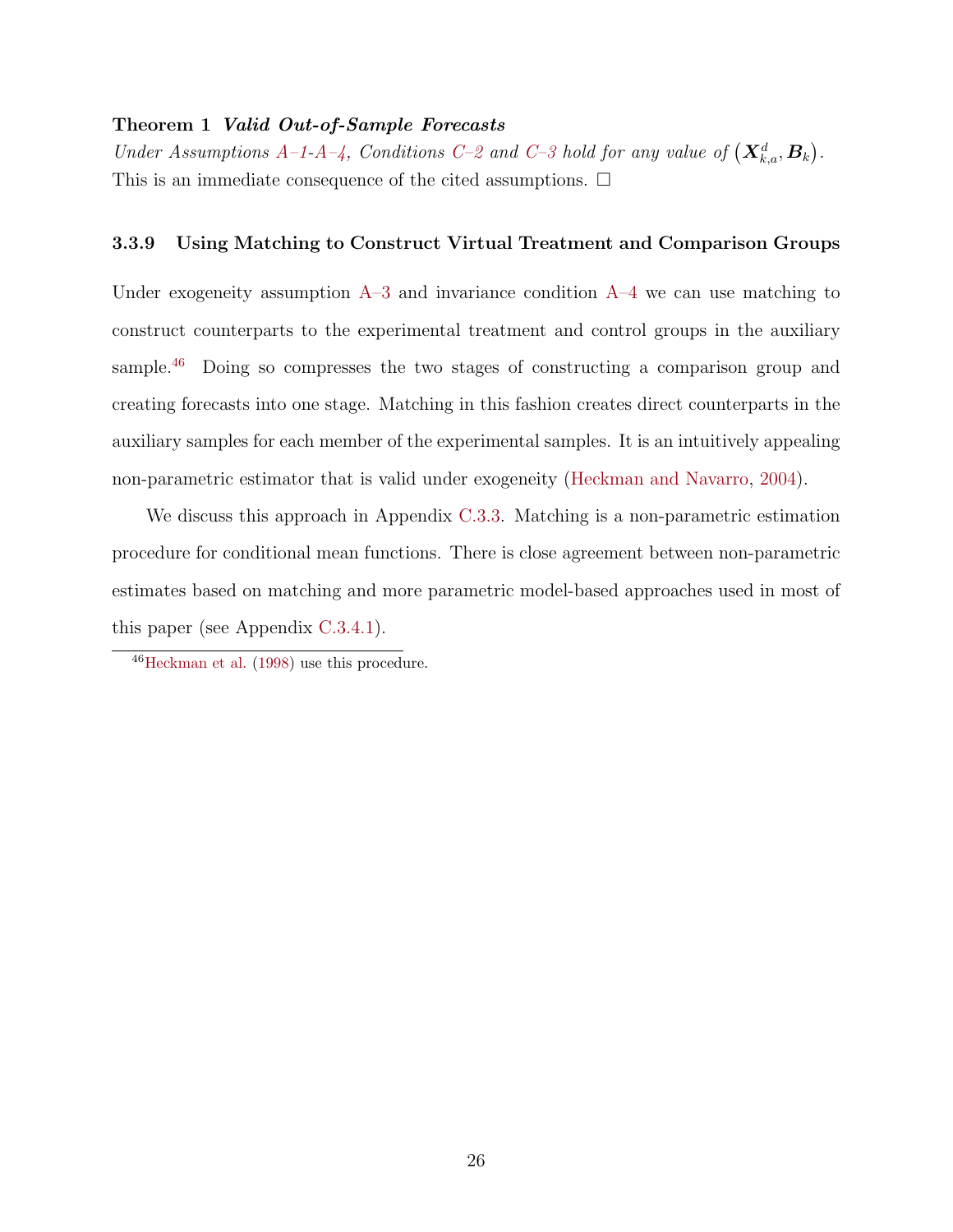<span id="page-28-0"></span>

| Specification 1: forecast based on lagged outcome; no serial autocorrelation; and no fixed effect. Specifica-<br>Non-parametric matching<br>(0.31)<br>(0.69)<br>(0.14)<br>B/C<br>0.16<br>6.28<br>$4.05$<br>Specification 5:<br>(0.0 1)<br>(0.01)<br>$(0.01)$<br><b>IRR</b><br>0.13<br>0.17<br>0.11<br>(20, 210)<br>132,924<br>(11, 253)<br>196,530<br>(4,350)<br>69,317<br>NPV<br>(1.88)<br>B/C<br>3.49<br>$2.22$<br>(0.7)<br>1.17<br>(1.1)<br>Specification 4:<br>$\lambda_1 \neq 0$<br>$f\neq 0$<br>$\rho=0$<br>(0.02)<br>$(0.02)$<br>$_{\rm RR}$<br>$0.05$<br>0.04<br>0.05<br>(0.1)<br>(54, 752)<br>(34, 142)<br>(25, 323)<br>74,775<br>19,959<br>46,953<br>NPV<br>(12.28)<br>12.68<br>(5.81)<br>21.26<br>B/C<br>1.83<br>(5.4)<br>Specification 3:<br>$\boldsymbol{\lambda_1} \neq 0$<br>$\boldsymbol{\rho} \neq \boldsymbol{0}$<br>$\boldsymbol{f}=0$<br>(0.14)<br>(0.48)<br>(0.12)<br><b>IRR</b><br>0.26<br>0.25<br>0.07<br>(168, 160)<br>(211,089)<br>(358, 534)<br>268,179<br>456,078<br>31,303<br>NPV<br>(5.15)<br>(5.51)<br>(3.19)<br>B/C<br>4.64<br>9.35<br>Specification 2:<br>$\pmb{\lambda}_1=0$<br>$\rho\neq 0$ $f=0$<br>(0.12)<br>(0.28)<br>(0.05)<br>0.15<br>$_{\rm IRR}$<br>0.19<br>0.11<br>87,036)<br>(160, 988)<br>(99, 416)<br>200,509<br>154,547<br>79,441<br>NPV<br>$7.33$<br>(1.84)<br>(2.93)<br>(0.73)<br>10.19<br>B/C<br>$2.61\,$<br>Specification 1:<br>("Baseline")<br>$\pmb{\lambda}_1\neq 0$<br>$\boldsymbol{f}=0$<br>$\rho=0$<br>(0.03)<br>(0.04)<br>(0.06)<br>0.14<br>0.15<br>0.10<br><b>IRR</b><br>(183, 224)<br>(287, 442)<br>(72, 355)<br>919,049<br>161,759<br>636,674<br>NPV | are explained below. Specification 1 is our baseline estimate. It also presents the calculation of the internal rate of return and the benefit/cost ratio of the<br>Note: This table displays the net present value of labor income in 2014 USD (treatment - control) using the five different specifications for forecasts that<br>tion 2: forecast based on lagged outcome; arbitrary serial autocorrelation; and no fixed effect. Specification 3: forecast based on lagged outcome; first-order<br>(13)<br>serial autocorrelation; and no fixed effects. Specification 4: forecast based on lagged outcome; no serial autocorrelation; and fixed effect. Specification 5:<br>Model: With the exception of Specification 5, the different specifications are particular cases of the following model:<br>Possibly Serially Correlated Component<br>$\frac{\omega_{k,j,a}}{a}$<br>$\lambda_0 + \lambda_1 Y_{k,j,a-1} + \lambda_2 \mathbf{X}_{k,a} + \varepsilon_{k,j,a}$<br>Independent Innovation<br>Forecast based on non-parametric matching estimates described in Section 3.3.9.<br>$U_{k,j,a}$<br>$^{+}$<br>Person-Specific Effect<br>$\rho\omega_{k,j,a-1} +$<br>$\overline{\mathbf{u}}$<br>$\vert\vert$<br>$\left  {}\right $<br>$Y_{k,j,a}$<br>$\varepsilon_{k,j,a}$<br>$\omega_{k,j,a}$<br>program using these different net present values. |  |  |  |  |  |  |  |  |
|------------------------------------------------------------------------------------------------------------------------------------------------------------------------------------------------------------------------------------------------------------------------------------------------------------------------------------------------------------------------------------------------------------------------------------------------------------------------------------------------------------------------------------------------------------------------------------------------------------------------------------------------------------------------------------------------------------------------------------------------------------------------------------------------------------------------------------------------------------------------------------------------------------------------------------------------------------------------------------------------------------------------------------------------------------------------------------------------------------------------------------------------------------------------------------------------------------------------------------------------------------------------------------------------------------------------------------------------------------------------------------------------------------------------------------------------------------------------------------------------------------------------------------------------------------------------------------------------------------------|----------------------------------------------------------------------------------------------------------------------------------------------------------------------------------------------------------------------------------------------------------------------------------------------------------------------------------------------------------------------------------------------------------------------------------------------------------------------------------------------------------------------------------------------------------------------------------------------------------------------------------------------------------------------------------------------------------------------------------------------------------------------------------------------------------------------------------------------------------------------------------------------------------------------------------------------------------------------------------------------------------------------------------------------------------------------------------------------------------------------------------------------------------------------------------------------------------------------------------------------------------------------------------------------------------------------------------------------------------|--|--|--|--|--|--|--|--|
|                                                                                                                                                                                                                                                                                                                                                                                                                                                                                                                                                                                                                                                                                                                                                                                                                                                                                                                                                                                                                                                                                                                                                                                                                                                                                                                                                                                                                                                                                                                                                                                                                  |                                                                                                                                                                                                                                                                                                                                                                                                                                                                                                                                                                                                                                                                                                                                                                                                                                                                                                                                                                                                                                                                                                                                                                                                                                                                                                                                                          |  |  |  |  |  |  |  |  |
|                                                                                                                                                                                                                                                                                                                                                                                                                                                                                                                                                                                                                                                                                                                                                                                                                                                                                                                                                                                                                                                                                                                                                                                                                                                                                                                                                                                                                                                                                                                                                                                                                  |                                                                                                                                                                                                                                                                                                                                                                                                                                                                                                                                                                                                                                                                                                                                                                                                                                                                                                                                                                                                                                                                                                                                                                                                                                                                                                                                                          |  |  |  |  |  |  |  |  |
|                                                                                                                                                                                                                                                                                                                                                                                                                                                                                                                                                                                                                                                                                                                                                                                                                                                                                                                                                                                                                                                                                                                                                                                                                                                                                                                                                                                                                                                                                                                                                                                                                  |                                                                                                                                                                                                                                                                                                                                                                                                                                                                                                                                                                                                                                                                                                                                                                                                                                                                                                                                                                                                                                                                                                                                                                                                                                                                                                                                                          |  |  |  |  |  |  |  |  |
|                                                                                                                                                                                                                                                                                                                                                                                                                                                                                                                                                                                                                                                                                                                                                                                                                                                                                                                                                                                                                                                                                                                                                                                                                                                                                                                                                                                                                                                                                                                                                                                                                  |                                                                                                                                                                                                                                                                                                                                                                                                                                                                                                                                                                                                                                                                                                                                                                                                                                                                                                                                                                                                                                                                                                                                                                                                                                                                                                                                                          |  |  |  |  |  |  |  |  |
|                                                                                                                                                                                                                                                                                                                                                                                                                                                                                                                                                                                                                                                                                                                                                                                                                                                                                                                                                                                                                                                                                                                                                                                                                                                                                                                                                                                                                                                                                                                                                                                                                  |                                                                                                                                                                                                                                                                                                                                                                                                                                                                                                                                                                                                                                                                                                                                                                                                                                                                                                                                                                                                                                                                                                                                                                                                                                                                                                                                                          |  |  |  |  |  |  |  |  |
|                                                                                                                                                                                                                                                                                                                                                                                                                                                                                                                                                                                                                                                                                                                                                                                                                                                                                                                                                                                                                                                                                                                                                                                                                                                                                                                                                                                                                                                                                                                                                                                                                  |                                                                                                                                                                                                                                                                                                                                                                                                                                                                                                                                                                                                                                                                                                                                                                                                                                                                                                                                                                                                                                                                                                                                                                                                                                                                                                                                                          |  |  |  |  |  |  |  |  |
|                                                                                                                                                                                                                                                                                                                                                                                                                                                                                                                                                                                                                                                                                                                                                                                                                                                                                                                                                                                                                                                                                                                                                                                                                                                                                                                                                                                                                                                                                                                                                                                                                  |                                                                                                                                                                                                                                                                                                                                                                                                                                                                                                                                                                                                                                                                                                                                                                                                                                                                                                                                                                                                                                                                                                                                                                                                                                                                                                                                                          |  |  |  |  |  |  |  |  |
|                                                                                                                                                                                                                                                                                                                                                                                                                                                                                                                                                                                                                                                                                                                                                                                                                                                                                                                                                                                                                                                                                                                                                                                                                                                                                                                                                                                                                                                                                                                                                                                                                  |                                                                                                                                                                                                                                                                                                                                                                                                                                                                                                                                                                                                                                                                                                                                                                                                                                                                                                                                                                                                                                                                                                                                                                                                                                                                                                                                                          |  |  |  |  |  |  |  |  |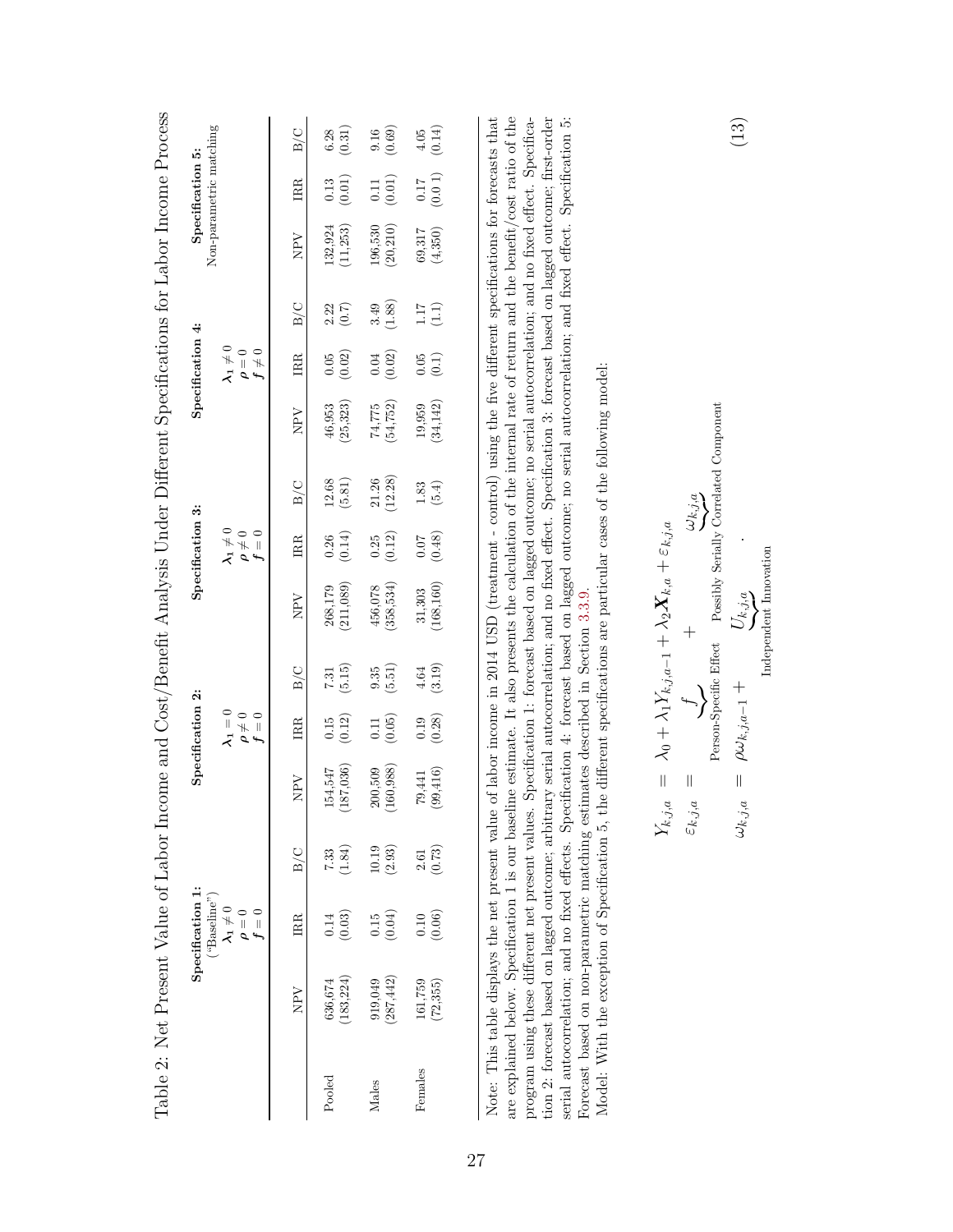#### 3.3.10 Exploring the Impact of Other Forecast Models

In Appendix [C.6,](#page-0-0) we analyze the consequences of using more general forecast models that allow us to relax exogeneity Assumption [A–3.](#page-23-1) We estimate standard panel data specifications. We summarize the results from these exercises for the case of forecasting labor income in Table [2](#page-28-0) with a comprehensive note at the base of the table. Forecasts of present values exhibit little sensitivity across these different methods, and do not differ substantially from the prediction baseline model.

# <span id="page-29-0"></span>4 Monetizing Specific Components of the Benefits and Costs

This section discusses how we calculate the benefits and costs of health, parental income, crime, and the costs of the program. We discuss our measures of educational attainment and costs in Appendix [D.](#page-0-0)

#### <span id="page-29-1"></span>4.1 Health

A major contribution of this paper is forecasting and monetizing the life-cycle benefits of enhanced participant health using a version of Equation [\(1\)](#page-17-0) including a full vector of lagged dependent variables for different indicators of health status. This requires adapting the models of Section [3.3,](#page-17-1) as well as estimating a dynamic model of competing health risks [\(Kalbfleisch and Prentice,](#page-50-11) [1980\)](#page-50-11). Three additional issues arise: (i) health outcomes such as diabetes or heart disease are absorbing states; (ii) health outcomes are highly interdependent within and across time periods; and (iii) there is no obvious terminal time period for benefits and costs except death, which is endogenous.<sup>[47](#page-0-0)</sup>

Our auxiliary model for health is an adaptation of the Future America Model (FAM).

<sup>&</sup>lt;sup>47</sup>For example, we extrapolate labor income until the retirement age of 67. However, for health, we need to forecast an age of death for each individual before extrapolating.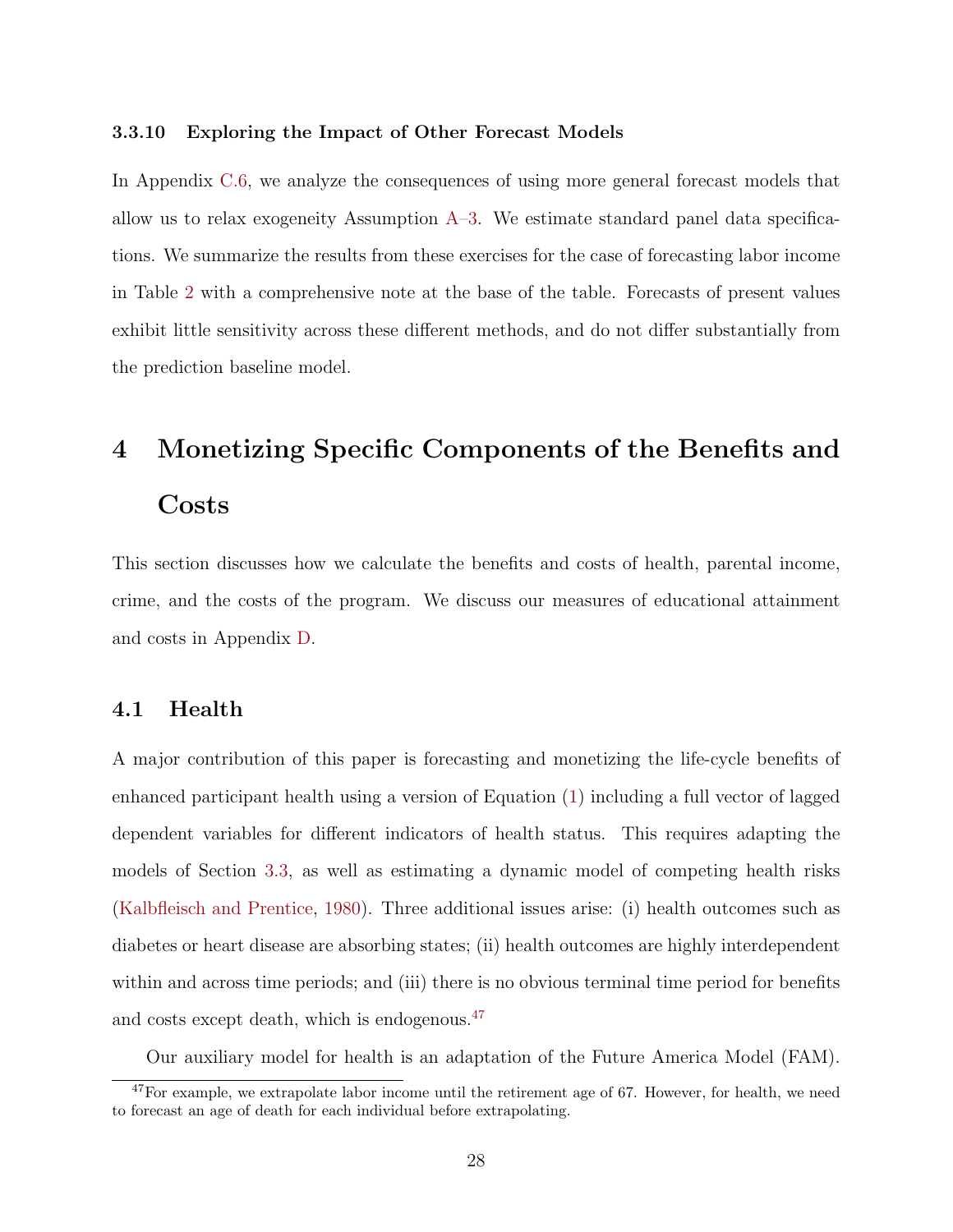This model forecasts health outcomes from the subjects' mid 30s up to their projected age of death [\(Goldman et al.,](#page-49-12) [2015\)](#page-49-12).<sup>[48](#page-0-0)</sup> Appendix [F](#page-0-0) discusses the FAM methodology in detail.

FAM passes a variety of specification tests and accurately forecasts health outcomes and healthy behaviors.<sup>[49](#page-0-0)</sup> We initialize the health forecast model using the same variables that we use to forecast labor and transfer income, along with the initial health conditions as listed in Table [F.1.](#page-0-0)

Our methodology has five steps: (i) estimate age-by-age health state transition probabilities using the Panel Study of Income Dynamics (PSID); (ii) match these transition probabilities to the ABC/CARE subjects based on observed characteristics; (iii) estimate qualityadjusted life year (QALY) models using the Medical Expenditure Panel Survey (MEPS) and the PSID; (iv) estimate medical cost models using the MEPS and the Medicare Current Beneficiary Survey (MCBS), allowing estimates to differ by health state and observed characteristics; and (v) forecast the medical expenditures and QALYs that correspond to the simulated individual health trajectories.<sup>[50](#page-0-0)</sup>

Our microsimulation model starts with information on observed characteristics at age 30, along with the information on observed characteristics available at this age. Restricting it to the individuals for whom we have information from the mid 30s health survey allows us to account for components that are important for forecasting health outcomes. The models forecast the probability of being in any of the states in the horizontal axis of Table [F.1](#page-0-0) at age  $a + 1$  based on the state at age a, which is described by the vertical axis of the table.<sup>[51](#page-0-0)</sup> Absorbing states are an exception. For example, heart disease at age a does not enter in the estimation of transitions for heart disease at age  $a + 1$  because it is an absorbing state: once

<sup>48</sup>The simulation starts at the age in which we observe the subjects' age-30 follow-up.

 $^{49}$ In Appendix [F.4,](#page-0-0) we present tests of the model's assumptions and predictive performance for population aggregate health and healthy behavior outcomes.

 $50\,\text{As}$  an intermediate step between (i) and (ii), we impute some of the variables used to initialize the FAM models (see Appendix [F.3.1\)](#page-0-0).

<sup>51</sup>In practice, the forecasts are based on two-year lags, due to data limitations in the auxiliary sources we use to simulate the FAM. For example, if the individual is 30 (31) years old in the age-30 interview, we simulate the trajectory of her health status at ages 30 (31), 32 (33), 34 (35), and so on until her projected death.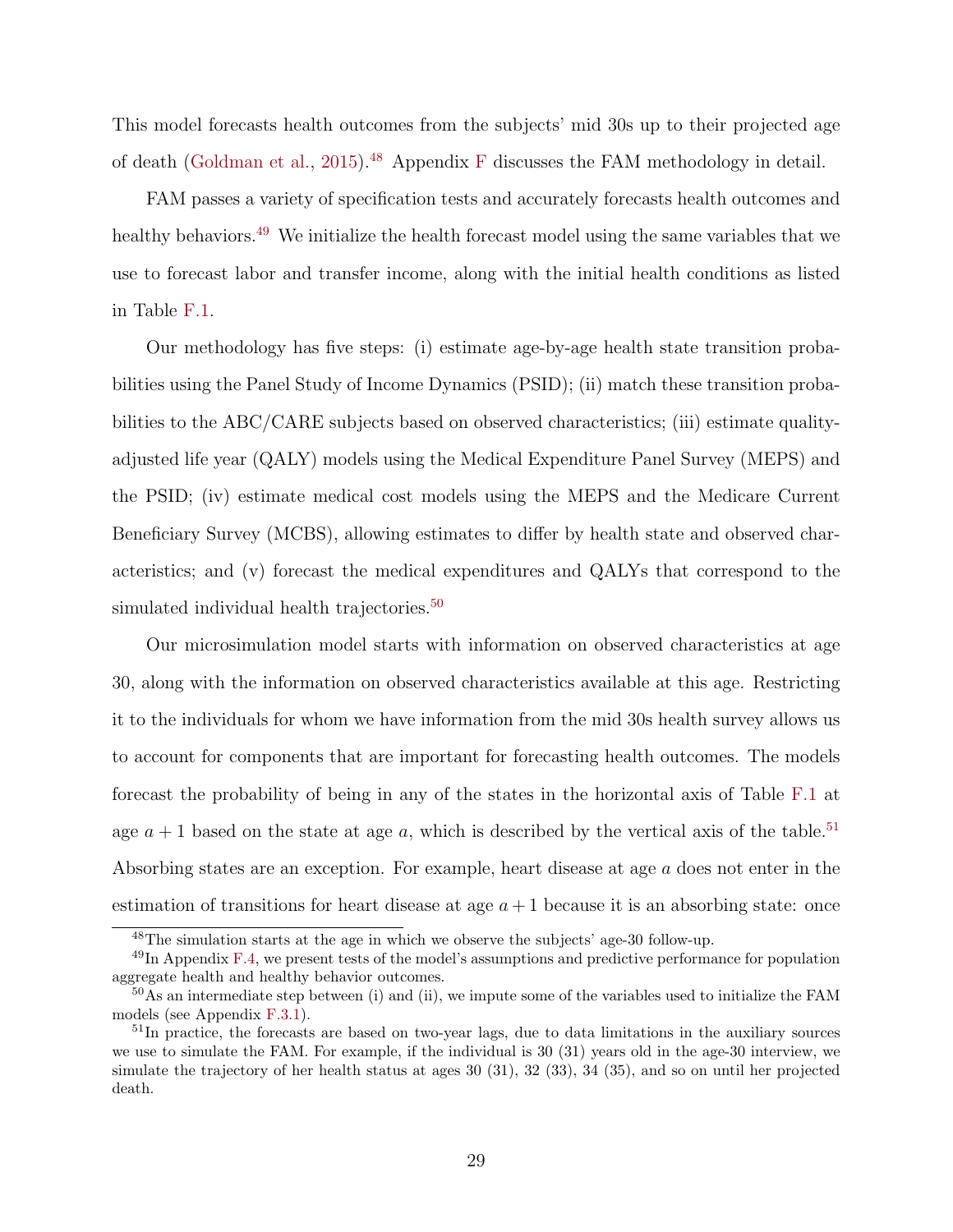a person has heart disease, she carries it through the rest of her life.

At each age, once we obtain the transition probability for each health outcome, we make a Monte-Carlo draw for each subject. Each simulation depends on each individual's health history and on her particular characteristics. For every simulated trajectory of health outcomes, we forecast the life-cycle medical expenditure using the models estimated from the MEPS and the MCBS. We then obtain an estimate of the expected life-cycle medical expenditure by taking the mean of each individual's simulated life-cycle medical expenditure.

The models estimated using MCBS represent medical costs in the years 2007–2010. The MEPS estimation captures costs during 2008–2010. To account for real medical cost growth after 2010, we adjust each model's forecast using the method described in Appendix [F.3.4.](#page-0-0)



<span id="page-31-0"></span>Figure 6: Mean Quality-Adjusted Life Years: Forecasts and Comparison to PSID

Note: This figure displays the life-cycle net present value of forecasted quality-adjusted life years (QALYs) for ABC/CARE males and females in the control group. The forecasts are based on combining data from the Panel Study of Income Dynamics (PSID), the Health Retirement Study (HRS), and the Medical Expenditure Panel Survey (MEPS). For each gender, we display a comparison to disadvantaged males and females in the PSID, where disadvantaged is defined as being African American and having at most 12 years of education. QALYs are the quality-adjusted life years accounting for the burden of disease. The black dots indicate that the bars are significantly greater than 0 at the 10% level. This is calculated using the empirical bootstrap distribution.

The same procedure is applied to calculate quality-adjusted life years (QALYs). We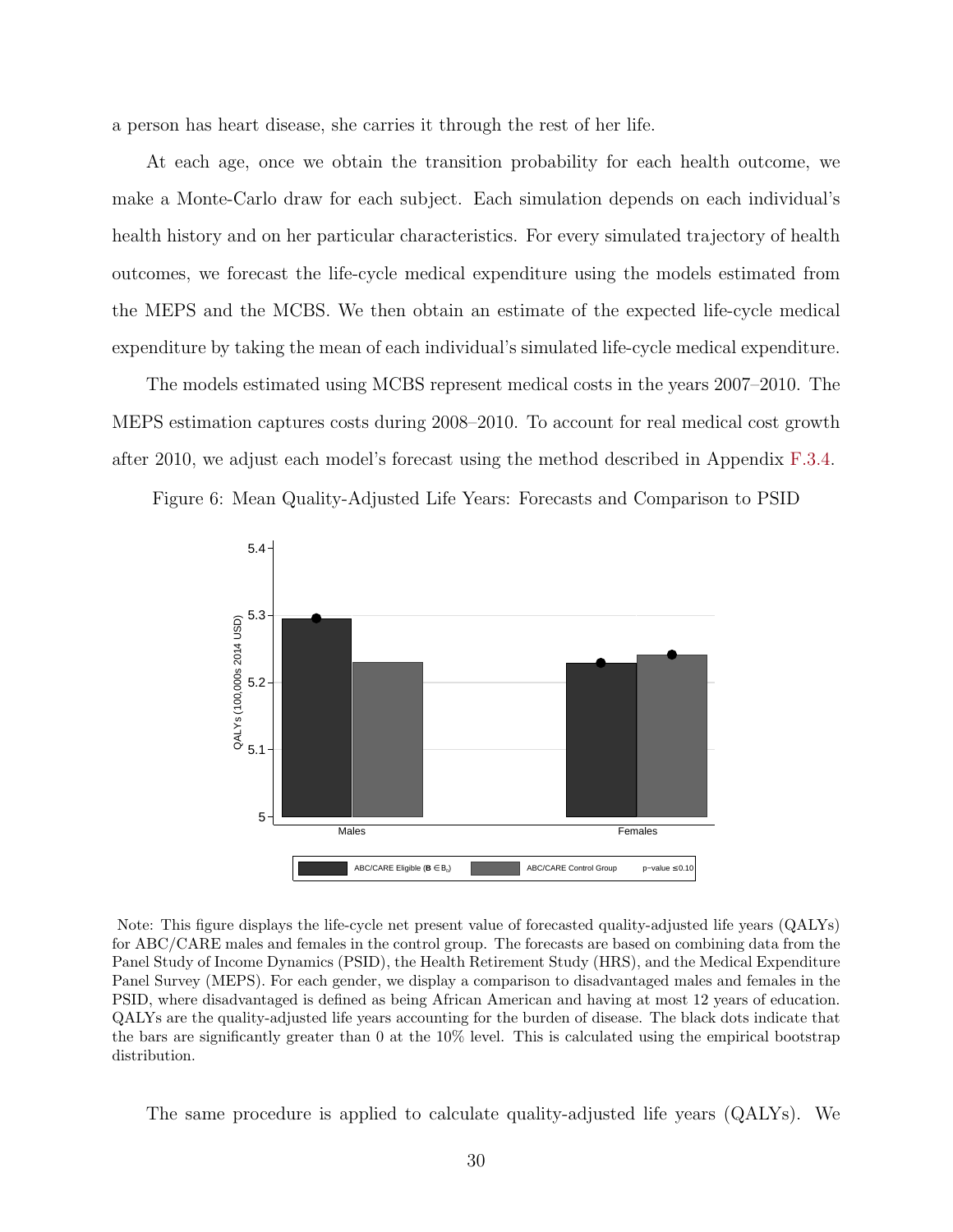compute a QALY model based on a widely-used health-related Quality-of-Life (HRQoL) measure  $(EQ-5D)$ , available in MEPS.<sup>[52](#page-0-0)</sup> We then estimate this model using the PSID.

We estimate three models of medical spending: (i) Medicare spending (annual medical spending paid by parts A, B, and D of Medicare); (ii) private spending (medical spending paid by a private insurer or paid out-of-pocket by the individual); and (iii) all public spending other than Medicare. Each medical spending model includes the variables we use to forecast labor and transfer income, together with current health, risk factors, and functional status as explanatory variables.

We also calculate medical expenditure before age 30 (see Appendix [F.3.5\)](#page-0-0). The ABC/CARE interviews at ages 12, 15, 21 and 30 have information related to hospitalizations at different ages and number of births before age 30. We combine this information along with individual and family demographic variables to use MEPS to forecast medical spending for each age.

QALYs are crucial for our cost/benefit analysis because they monetize the health of an individual at each age. Figure [6](#page-31-0) plots our estimates of mean QALYs together with a PSID comparison for the control sample in an exercise analogous to that used to produce Figure  $4.53$  $4.53$  Although there is not a clear age-by-age treatment effect on QALYs, there is a statistically and substantively significant difference in the accumulated present value of the QALYs between the treatment and the control groups. The QALYs for female individuals in the control group match the QALYs of disadvantaged individuals in the PSID. For males, use of the PSID auxiliary sample to construct controls understates the net benefits of ABC/CARE.<sup>[54](#page-0-0)</sup>

<span id="page-32-0"></span> $52$  For a definition and explanation of this instrument, see [Dolan](#page-48-11) [\(1997\)](#page-48-11); [Shaw et al.](#page-52-7) [\(2005\)](#page-52-7).

<sup>&</sup>lt;sup>53</sup>In our baseline estimation, we assume that each year of life is worth \$150,000 (2014 USD). Our estimates are robust to substantial variation in this assumption, as we show in Appendix [G.](#page-0-0)

<sup>54</sup>In Appendix [F](#page-0-0) we further discuss and justify the parameterizations required to obtain estimates of QALYs. We only consider QALYs starting at age 30. [Tysinger et al.](#page-52-8) [\(2015\)](#page-52-8) examine the sensitivity to these parameterizations and discuss alternative micro-simulations monetizing health condition.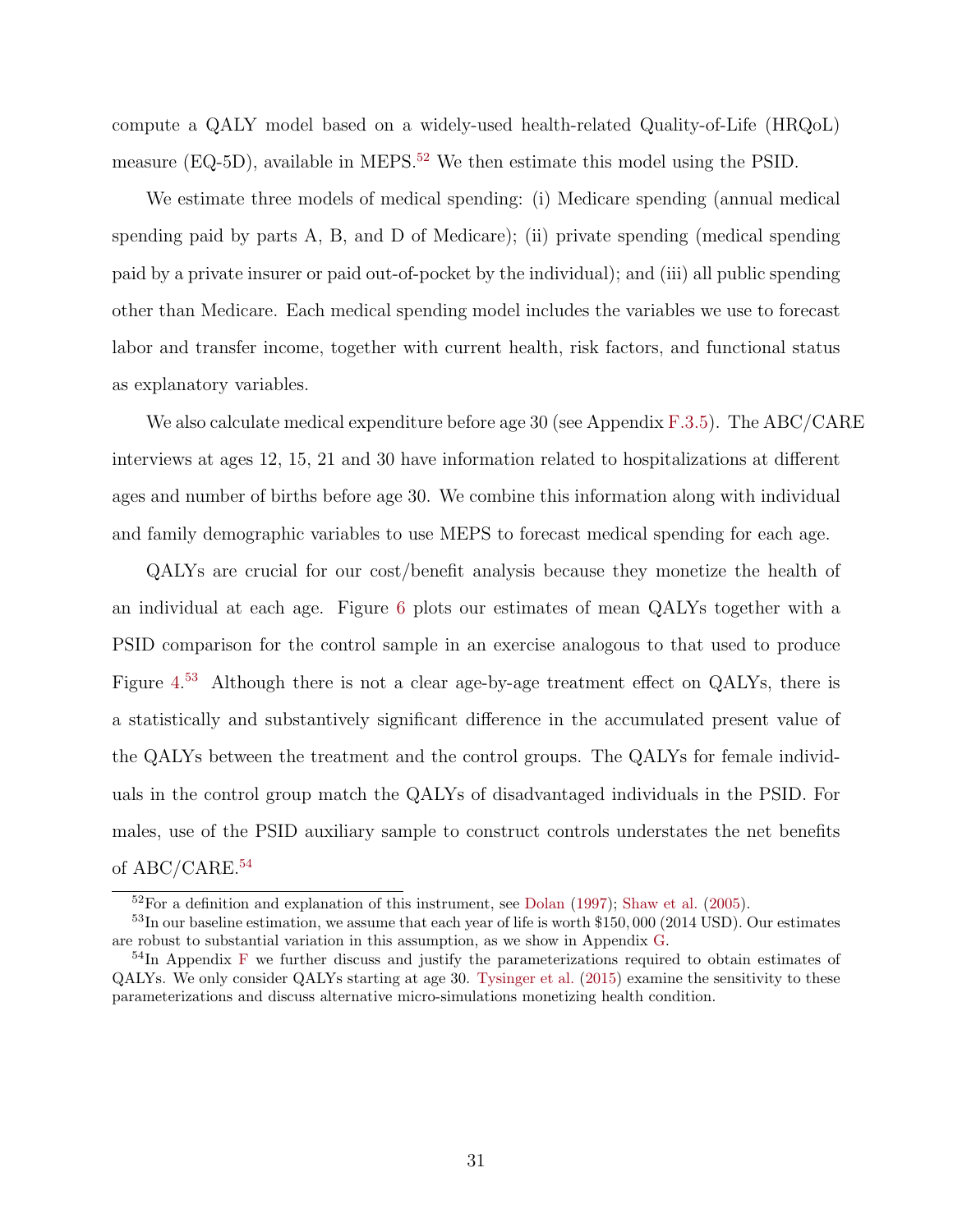#### 4.2 Forecasting Parental Labor Income

ABC/CARE offers childcare to the parents of treated children for more than nine hours a day for five years, 50 weeks a year. Only 27% of mothers of children reported living with a partner at baseline and this status barely changed during the course of the experiment (see Appendix [A\)](#page-0-0). The childcare component generates substantial treatment effects on maternal labor force participation and parental labor income as reported in García et al.  $(2017)$ . This arises from wage growth due to parental educational attainment and more work experience.[55](#page-0-0)

We observe parental labor income at eight different ages for the experimental subjects up through age  $21^{56,57}$  $21^{56,57}$  $21^{56,57}$  $21^{56,57}$  $21^{56,57}$  An ideal approach would be to estimate the profile over the full life-cycle of mothers. We propose two different approaches for doing this in Appendix [C.3.8:](#page-0-0) (i) an approach based on parameterizing parental labor income using standard Mincer equations; and (ii) an approach based on the analysis of Section [3.3.](#page-17-1) In Section [5,](#page-36-0) we present estimates using the labor income through age 21 and using these two alternatives for projecting future labor income after age 21. The benefits of the program increase when considering the full life-cycles of mothers using either approach.

Any childcare inducements of the program likely benefit parents who, at baseline, did not have any other children. If they did, then they might have had to take care of other children anyway, weakening the childcare-driven effect, especially if there are younger siblings present. In Appendix [C.3.8,](#page-0-0) we show that the treatment effect for discounted parental labor income is much higher when there are no siblings of the participant children at baseline. The effect also weakens when comparing children who have siblings younger than 5 years old to children who have siblings 5 years old or older.<sup>[58](#page-0-0)</sup>

<sup>&</sup>lt;sup>55</sup>There is also an effect on maternal school enrollment. Some of the mothers decided to further enroll in school, obtained a higher degree, and that could be one of the reasons why they make more money afterward. We report these treatment effects in Appendix [A.](#page-0-0) We quantify the cost of this additional education using the strategy in Appendix [D.](#page-0-0)

 $56$ The ages at which parental labor income is observed are 0, 1.5, 3.5, 4.5, 8, 12, 15, and 21. At age 21 the mothers of the ABC/CARE subjects were, on average, 41 years old.

<sup>&</sup>lt;sup>57</sup>We linearly interpolate parental labor income for ages for which we do not have observations between 0 and 21.

<sup>&</sup>lt;sup>58</sup>These patterns persist when splitting the ABC/CARE sample by gender, but the estimates are not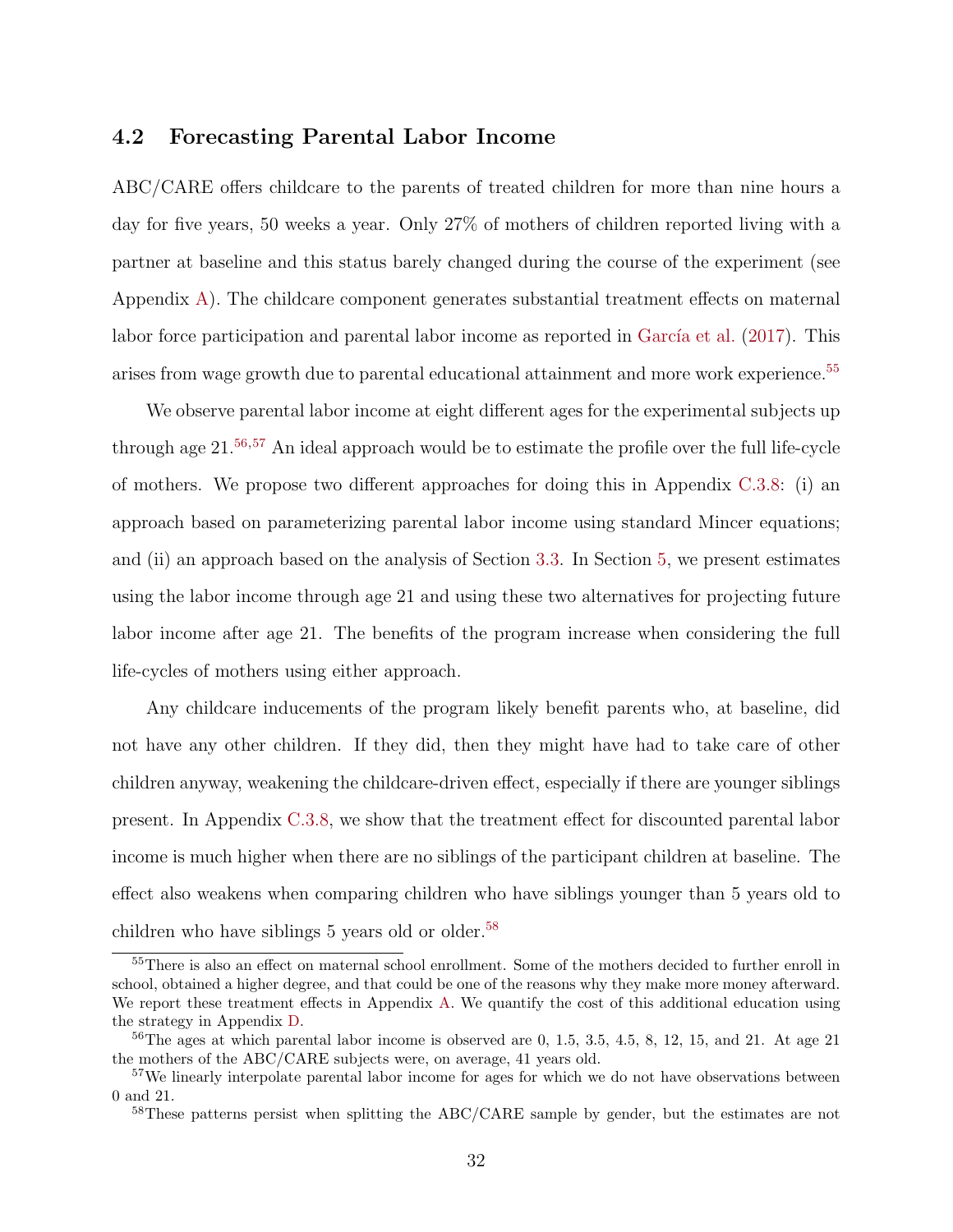### 4.3 Crime

To estimate the life-cycle benefits and costs of ABC/CARE related to criminal activity, we use rich data on crime outcomes obtained from public records.<sup>[59](#page-0-0)</sup> See Appendix [E](#page-0-0) for a more complete discussion. We consider the following types of crime: arson, assault, burglary, fraud, larceny, miscellaneous (which includes traffic and non-violent drug crimes which can lead to incarceration), murder, vehicle theft, rape, robbery, and vandalism. We use administrative data that document: (i) youth arrests, gathered at the age-21 follow-up; (ii) adult arrests, gathered at the mid 30s follow-up; and (iii) sentences, gathered at the mid 30s follow-up. We also use self-reported data on adult crimes, gathered in the age-21 and age-30 subject interviews. Because none of these sources capture all criminal activity, it is necessary to combine them to more completely approximate the crimes the subjects committed. We also use several auxiliary datasets to complete the life-cycle profile of criminal activity and compute the costs of the committed crimes (see Appendix [E.1\)](#page-0-0).

We follow four steps to estimate the costs of crime.

1. Count arrests and sentences. We start by counting the total number of sentences for each individual and type of crime (arson, assault, etc.) up to the mid 30s, matching crimes across data sources, to construct the total number of arrests for each individual and type of crime up to the mid  $30s^{60}$  $30s^{60}$  $30s^{60}$  For individuals missing arrest data, <sup>[61](#page-0-0)</sup> we impute

precise because the samples become too small. See Appendix [C.3.8.](#page-0-0)

<sup>&</sup>lt;sup>59</sup>Two previous studies consider the impacts of ABC on crime: [Clarke and Campbell](#page-47-7) [\(1998\)](#page-47-7) use administrative crime records up to age 21, and find no statistically significant differences between the treatment and the control groups. [Barnett and Masse](#page-47-0) [\(2002,](#page-47-0) [2007\)](#page-47-1) account for self-reported crime at age 21. They find weak effects based on self-reports, but they lack access to longer term, administrative data. The novelty of our study with respect to crime does not only consist of using administrative data allowing us to know the accumulated number of crimes that the children commit once they were in their mid 30s. It is also novel because we use micro-data specific to the state in which these individuals grew up, as well as other national datasets, to forecast criminal activity from the mid 30s to 50.

 $60$ In practice, we count all offenses (an arrest might include multiple offenses). This gives the correct number of victims for our estimations. The youth data have coarser categories than the rest of the data: violent, property, drug, and other. To match these data with the adult data, we assume that all property crimes were larcenies and that all violent crimes are assaults. In the ABC/CARE sample, assault is the most common type of violent crime, and larceny/theft is the most common property crime.

 $61A$ bout 10% of the ABC/CARE sample has missing arrest data. We fail to reject the null hypothesis of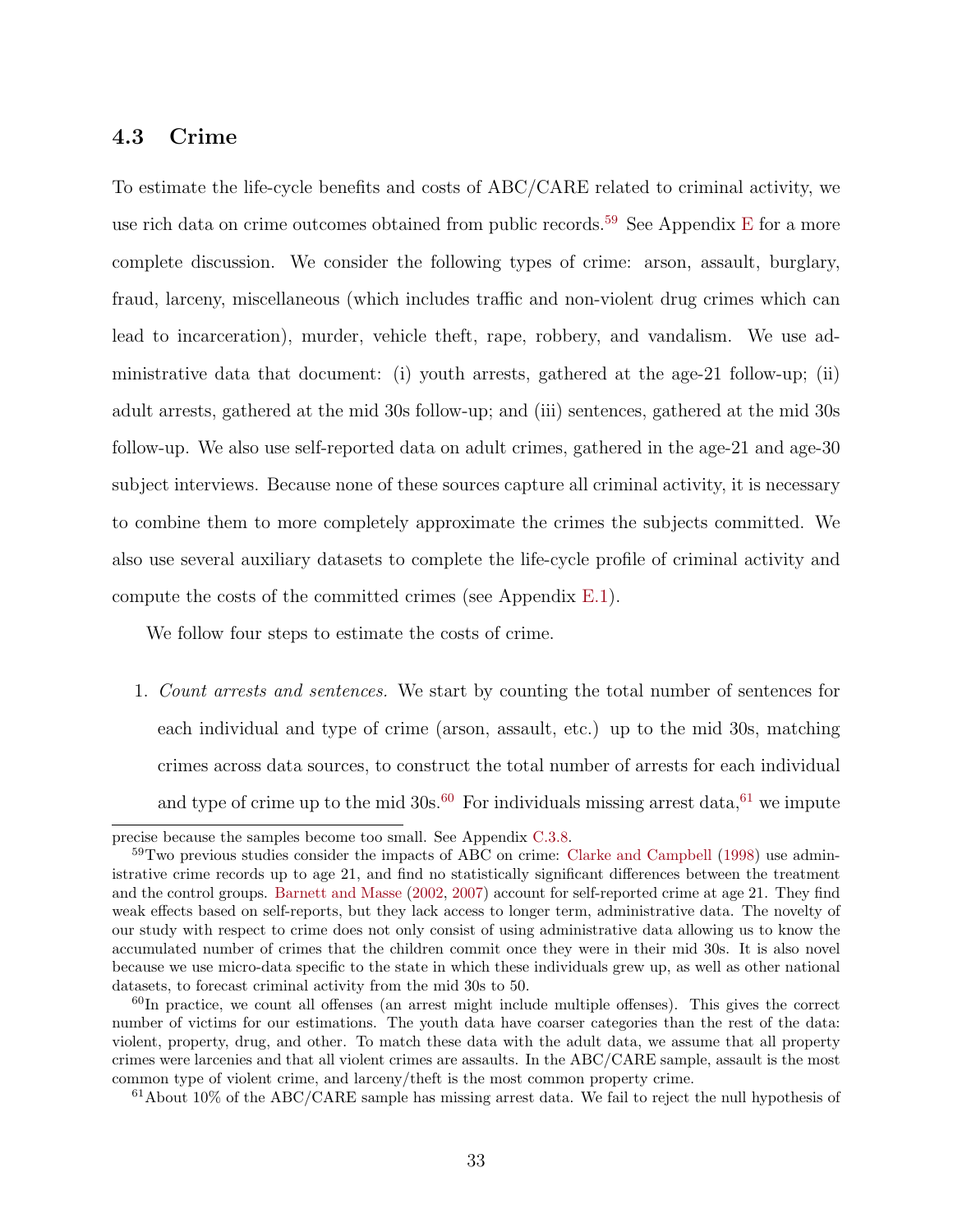the number of arrests by multiplying the number of sentences for each type of crime by a national arrest-sentence ratio for the respective crime. $62$ 

- 2. Construct forecasts. Based on the sentences observed before the mid 30s, we forecast the sentences that the ABC/CARE subjects will have after their mid 30s. Data from the North Carolina Department of Public Safety (NCDPS), which provide life-cycle sentences of individuals in North Carolina, are used to estimate sentences incurred after the mid 30s from sentences incurred before then. Applying these models to the ABC/CARE data, we forecast the number of future sentences for each subject up to age 50.[63](#page-0-0) We then add these estimates to the original number of sentences, getting an estimate of the life-cycle sentences. Adding these estimates increases the total count of crimes by  $30\% - 50\%$ .
- 3. Estimate number of victims from the crimes. We only observe crimes that resulted in consequences in the justice system: crimes that resulted in arrests and/or sentences. To include unobserved crimes, we use victimization inflation  $(VI)$ .<sup>[64](#page-0-0)</sup> We start by constructing a VI ratio, which is the national ratio of victims to arrests for each type of crime.[65](#page-0-0) Then, we estimate the number of victims from the crimes committed by ABC/CARE subjects as their total arrests multiplied by the VI ratio. $66$
- 4. Find total costs of crimes. We use the estimates of the cost of crimes for victims from [McCollister et al.](#page-50-12) [\(2010\)](#page-50-12) to impute the total victimization costs. For crimes resulting

no differences in observed characteristics between the treatment- and control-group participants for whom we observe arrests data (see Appendix [A.6\)](#page-0-0).

 $62$ This arrest-sentence ratio is constructed using the National Crime Victimization Survey (NJRP) and the Uniform Crime Reporting Statistics (UCRS).

<sup>63</sup>We assume that individuals with no criminal records before their mid 30s commit no crimes thereafter.  $64$ Previous papers using this method include [Belfield et al.](#page-47-8) [\(2006\)](#page-47-8) and [Heckman et al.](#page-49-2) [\(2010b\)](#page-49-2).

<sup>65</sup>We assume that each crime with victims is counted separately in the national reports on arrests, even for arrests that might have been motivated by more than one crime. This victim-arrest ratio is constructed using the NJRP and the National Crime Victimization Survey (NCVS).

<sup>&</sup>lt;sup>66</sup>Additionally, we can calculate an analogous estimate of the number of crime victims using sentences, based on the VI ratio and the national arrest-sentence ratio. These estimates are very similar, as shown in Appendix [E.3.](#page-0-0) To improve precision, the estimates in the rest of our paper are based on the average of the two calculations.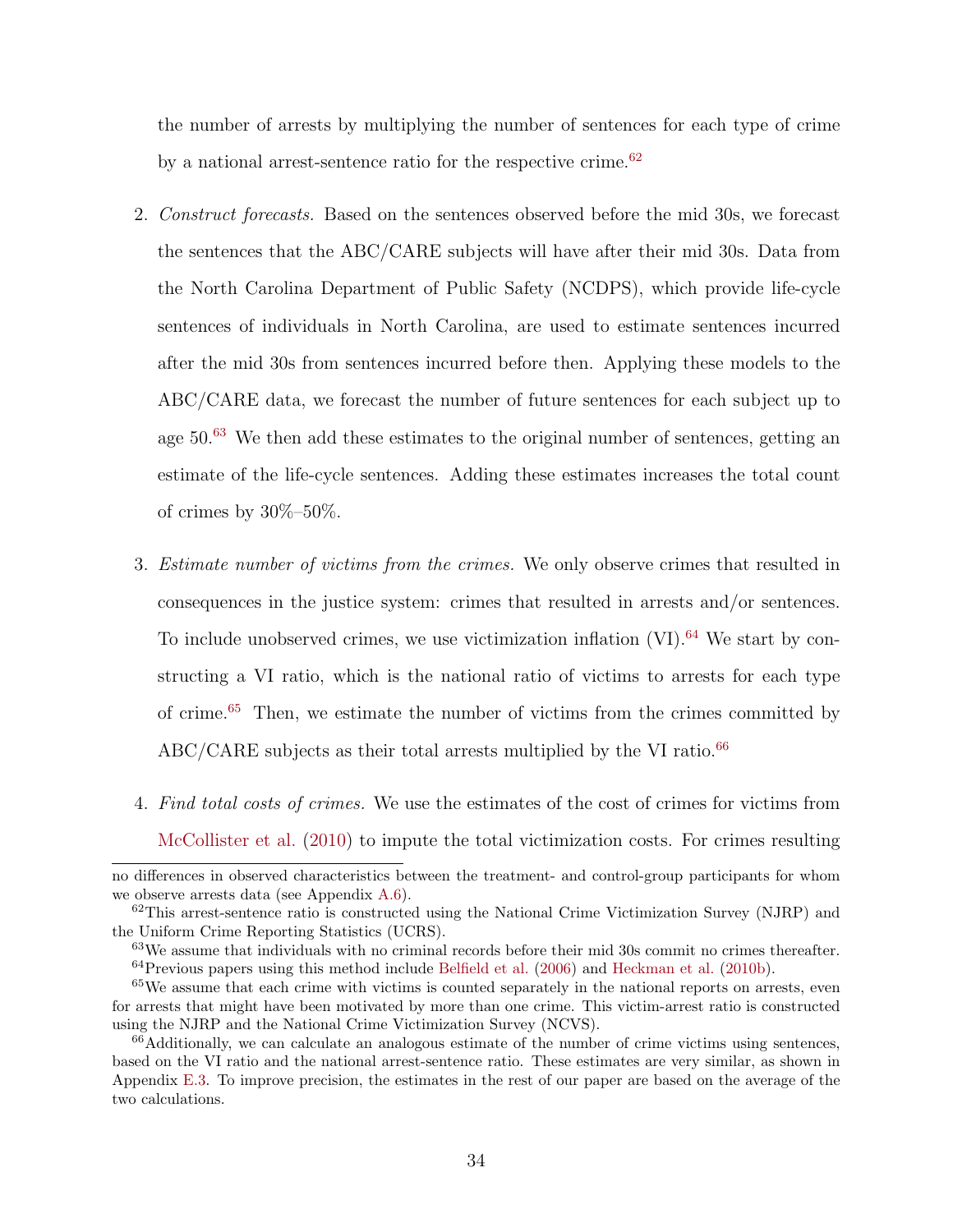in arrests and/or sentences, we consider criminal justice system costs as well, such as police costs.[67](#page-0-0) Finally, we construct the total costs of incarceration for each subject using the total prison time and the cost of a day in prison. $68$ 

#### 4.4 Program Costs

The yearly cost of the program was \$18,514 per participant in 2014 USD. We improve on previous cost estimates using primary-source documents.[69](#page-0-0) Appendix [B](#page-0-0) discusses the program costs in detail. This section reports benefit/cost and rate of return analyses underlying Figure [1.](#page-6-0) Appendix [G](#page-0-0) displays an extensive sensitivity analysis of each of the components we consider. It includes scenarios in which all of our assumptions hold and scenarios in which they are violated, providing bounds for our estimates.

## <span id="page-36-0"></span>5 Estimating the Benefit/Cost Ratio and the Internal Rate of Return

We first present our main estimates and then conduct sensitivity analyses.<sup>[70](#page-0-0)</sup> Table [3](#page-38-0) gives our baseline estimates of benefit/cost ratios and the sensitivity of the estimates to alternative

 $67T<sub>O</sub>$  be able to assign costs to each type of crime, we assume that the cost of the justice system depends on the number of offenses of each type, rather than on the number of arrests. While this could very slightly overestimate justice system costs, these costs only represent about 5% of the total crime costs.

<sup>68</sup>Appendix [G](#page-0-0) examines the sensitivity of our crime costs quantification to different assumptions. Section [5](#page-36-0) and Appendix [G](#page-0-0) examine the sensitivity of our overall assessment of ABC/CARE results to the quantification of crime that we explain in this section.

<sup>&</sup>lt;sup>69</sup>Our calculations are based on progress reports written by the principal investigators and related documentation recovered in the archives of the research center where the program was implemented. We display these sources in Appendix [B.](#page-0-0) The main component is staff costs. Other costs arise from nutrition and services that the subjects receive when they were sick, diapers during the first 15 months of their lives, and transportation to the center. The control-group children also receive diapers during approximately 15 months, and iron-fortified formula. The costs are based on sources describing ABC treatment for 52 children. We use the same costs estimates for CARE, for which there is less information available. The costs exclude any expenses related to research or policy analysis. A separate calculation by the implementers of the program indicates almost an identical amount (see Appendix [B\)](#page-0-0).

<sup>70</sup>See Appendices [C.4](#page-0-0) and [C.5](#page-0-0) for more details on these estimations. We note that one limitation of our analysis is that data limitations prevent us from jointly estimating all of the behavioral relationships considered in this paper. Different components of the net benefits are estimated on different data sets.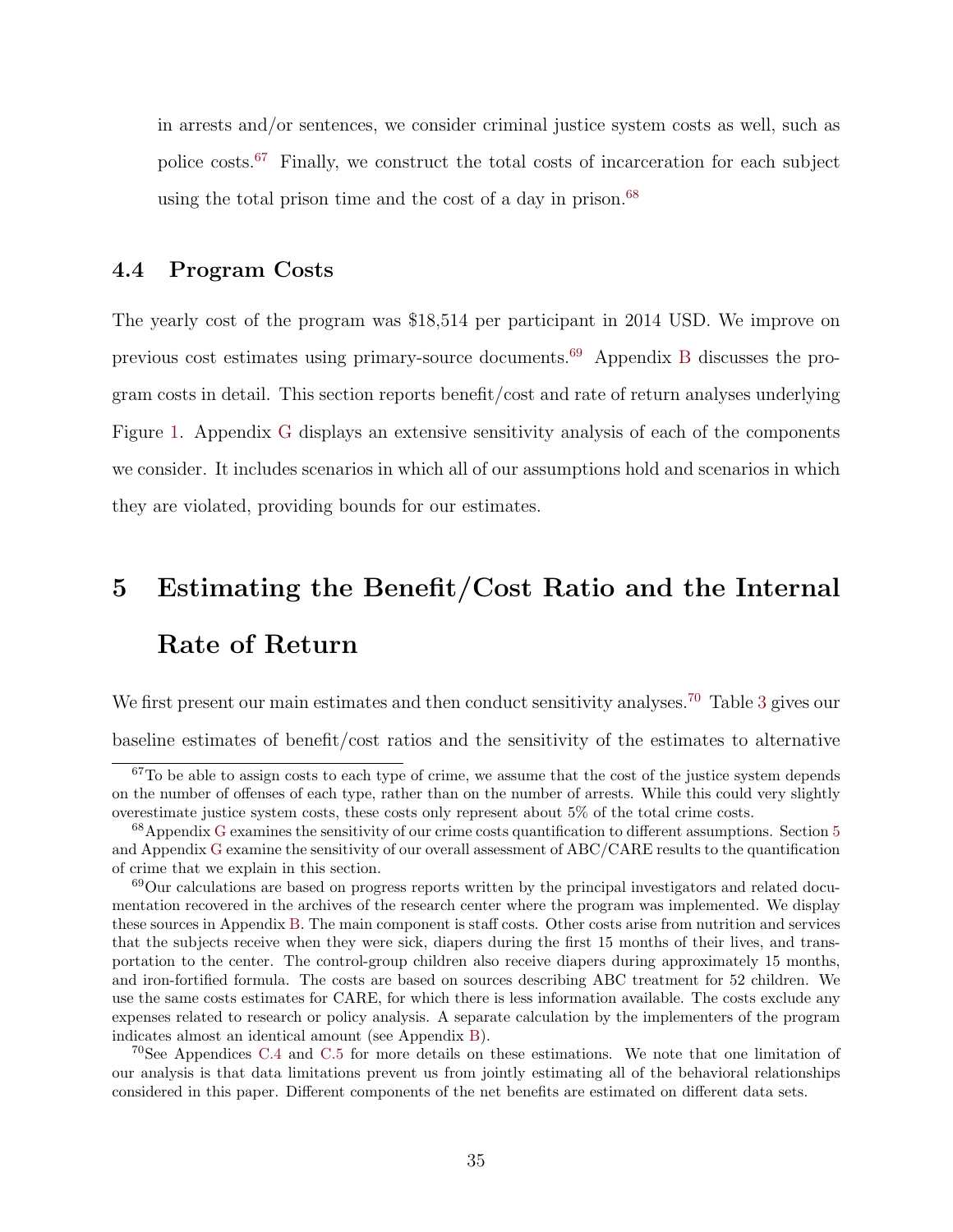assumptions. Table [4](#page-39-0) presents the corresponding internal rates of return. Pooling males and females, the results indicate that the program is socially efficient: the internal rate of return and the benefit/cost ratio are 13.7% and 7.3. Our baseline estimates indicate that the program generates a benefit of 7.3 dollars for every dollar spent on it. These estimates are statistically significant, even after accounting for sampling variation, serial correlation, and forecast error in the experimental and auxiliary samples and the tax costs of financing the program.[71](#page-0-0) These benefits arise despite the fact that ABC/CARE was much more expensive than other early childhood education programs because the program used more services over a longer time period.

We accompany these estimates with an extensive set of sensitivity checks of statistical and economic interest. Our estimates are not driven by our methods for accounting for attrition and item non-response, by the conditioning variables, or the functional forms of projection equations used when computing the net-present values.<sup>[72](#page-0-0)</sup> Although the internal rate of return remains relatively high when using participant outcome measures only up to ages 21 or 30, the benefit/cost ratios indicate that accounting for benefits that go beyond age 30 is important. The return to each dollar is at most  $3/1$  when only considering benefits up to age 30 only (forecast span columns). Accounting for the treatment substitutes available to controls also matters. Males benefit the most from ABC/CARE relative to attending alternative childcare, while females benefit the most from ABC/CARE relative to staying at home. We explore this difference below.

Our baseline estimates account for the deadweight loss caused by distortionary taxes to fund programs, plus the direct costs associated with collecting taxes.<sup>[73](#page-0-0)</sup> We assume a marginal tax rate of  $50\%$ .<sup>[74](#page-0-0)</sup> Our estimates are robust to dropping it to  $0\%$  or doubling it

 $71$ We obtain the reported standard errors by bootstrapping all steps of our empirical procedure, including variable selection, imputation, model selection steps, and forecast error (see Appendix [C.8\)](#page-0-0).

<sup>72</sup>See Appendix [C](#page-0-0) for a detailed discussion.

<sup>73</sup>When the transaction between the government and an individual is a direct transfer, we consider 0.5 as the cost per each transacted dollar. We do not weight the final recipient of the transaction (e.g., transfer income). When the transaction is indirect, we classify it as government spending as a whole and consider its cost as 1.5 per each dollar spent (e.g., public education).

<sup>74</sup>[Feldstein](#page-48-12) [\(1999\)](#page-48-12) reports that the deadweight loss caused by increasing existing tax rates (marginal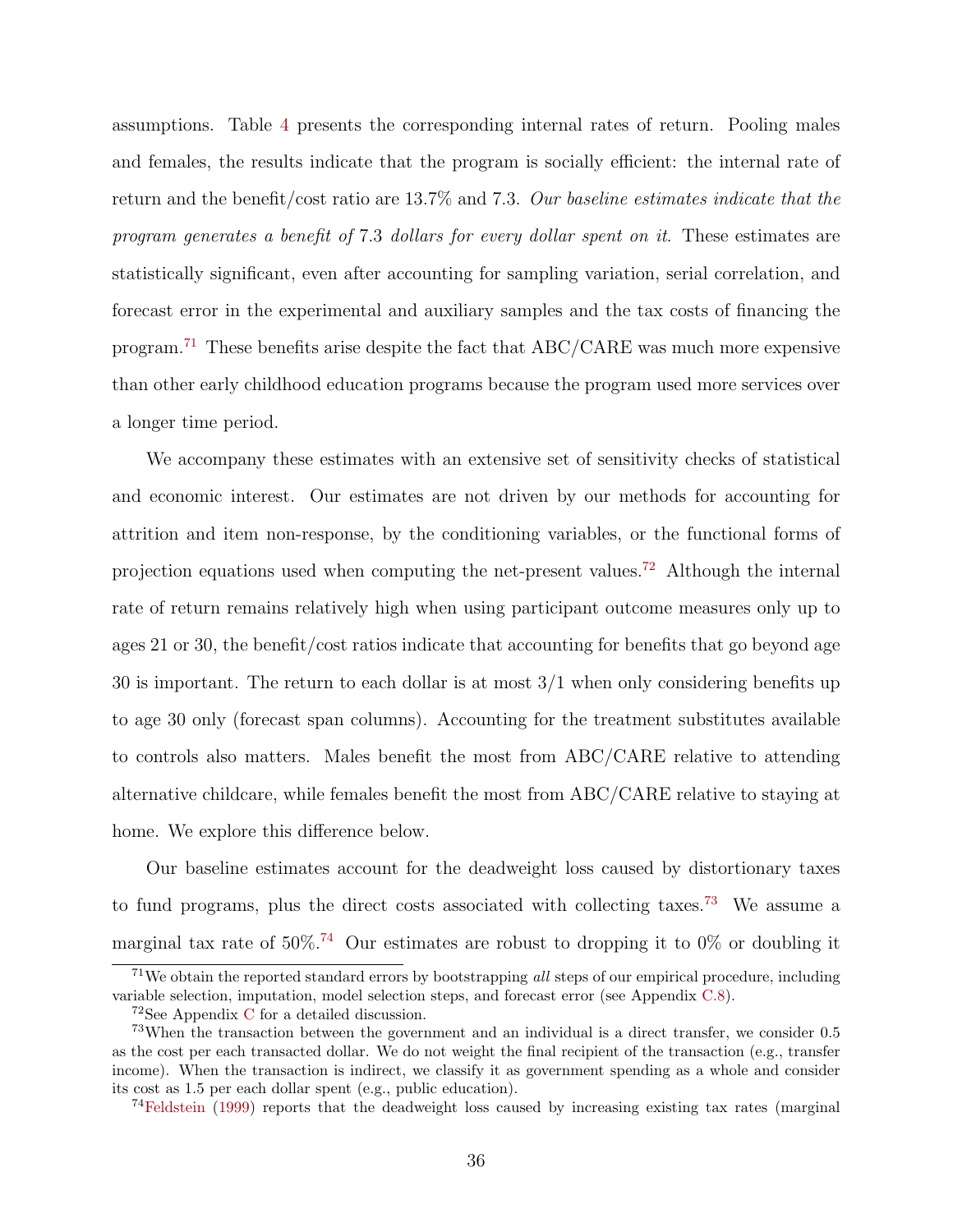| Specification         | No IPW                  | and No Controls                                                                                                                                                       | NoIPW                    | and No Controls       | $No$ $IPW$               | and No Controls                                                                                                                                                                                                                                                                                                                                   |
|-----------------------|-------------------------|-----------------------------------------------------------------------------------------------------------------------------------------------------------------------|--------------------------|-----------------------|--------------------------|---------------------------------------------------------------------------------------------------------------------------------------------------------------------------------------------------------------------------------------------------------------------------------------------------------------------------------------------------|
|                       | $\bf 7.31$              | 7.99                                                                                                                                                                  | 9.80                     | 8.83                  | 2.57                     | 2.82                                                                                                                                                                                                                                                                                                                                              |
|                       | (1.81)                  | (2.18)                                                                                                                                                                | (2.69)                   | (2.72)                | (0.72)                   | (0.68)                                                                                                                                                                                                                                                                                                                                            |
|                       |                         |                                                                                                                                                                       |                          |                       |                          |                                                                                                                                                                                                                                                                                                                                                   |
| Prediction            | to Age 21               | to Age 30                                                                                                                                                             | to Age 21                | to $Age 30$           | to Age 2                 | to Age 30                                                                                                                                                                                                                                                                                                                                         |
| ${\bf s}_{\bf p a n}$ | 1.52                    | 3.19                                                                                                                                                                  | 2.23                     | 3.84                  | 1.46                     | 1.81                                                                                                                                                                                                                                                                                                                                              |
|                       | (0.36)                  | (1.04)                                                                                                                                                                | (0.61)                   | (1.60)                | (0.36)                   | (0.50)                                                                                                                                                                                                                                                                                                                                            |
| Counter-              | $Stay$ at $Home$<br>vs. | Alt. Presch.<br>vs.                                                                                                                                                   | Stay at Home<br>vs.      | Alt. Presch.<br>vs.   | Stay at Home<br>vs.      | Alt. Presch.<br>vs.                                                                                                                                                                                                                                                                                                                               |
| factuals              | 5.44                    | 9.63                                                                                                                                                                  | 3.30                     | 11.46                 | 5.79                     | 2.28                                                                                                                                                                                                                                                                                                                                              |
|                       | (1.86)                  | (3.10)                                                                                                                                                                | (2.95)                   | (3.16)                | (1.37)                   | (0.76)                                                                                                                                                                                                                                                                                                                                            |
| Deadweight-           | $\partial\mathcal{E}$   | 100%                                                                                                                                                                  | $\theta\%$               | $100\%$               | $\mathcal{O}\mathcal{Z}$ | 100%                                                                                                                                                                                                                                                                                                                                              |
| loss                  | 11.01                   | 5.50                                                                                                                                                                  | 15.38                    | 7.59                  | 3.83                     | 2.01                                                                                                                                                                                                                                                                                                                                              |
|                       | (2.79)                  | (1.37)                                                                                                                                                                | (4.35)                   | (2.23)                | (1.04)                   | (0.59)                                                                                                                                                                                                                                                                                                                                            |
| Discount              | 0%                      | 7%                                                                                                                                                                    | $\mathcal{O}\mathcal{Z}$ | 7%                    | $\overline{\omega}$      | 7%                                                                                                                                                                                                                                                                                                                                                |
| Rate                  | 17.40                   | 2.91                                                                                                                                                                  | 25.45                    | 3.78                  | 5.06                     | 1.49                                                                                                                                                                                                                                                                                                                                              |
|                       | (5.90)                  | (0.59)                                                                                                                                                                | (10.42)                  | (0.79)                | (2.82)                   | (0.32)                                                                                                                                                                                                                                                                                                                                            |
|                       |                         |                                                                                                                                                                       |                          |                       |                          |                                                                                                                                                                                                                                                                                                                                                   |
| Parental              | Mincer Life-cycle       | Life-cycle Prediction                                                                                                                                                 | Mincer Life-cycle        | Life-cycle Prediction | Mincer Life-cycle        | Life-cycle Prediction                                                                                                                                                                                                                                                                                                                             |
| Income                | 7.63                    | 7.73                                                                                                                                                                  | 10.46                    | 10.63                 | 2.98                     | 3.12                                                                                                                                                                                                                                                                                                                                              |
|                       | (1.84)                  | (1.92)                                                                                                                                                                | (2.94)                   | (2.95)                | (0.76)                   | (0.85)                                                                                                                                                                                                                                                                                                                                            |
| Labor                 | 5% Annual Decay         | $.5\%$ Annual Growth                                                                                                                                                  | 5% Annual Decay          | .5% Annual Growth     | .5% Annual Decay         | $.5\%$ Annual Growth                                                                                                                                                                                                                                                                                                                              |
| Income                | 7.01                    | 7.66                                                                                                                                                                  | 9.58                     | 10.79                 | 2.51                     | $\frac{71}{2}$                                                                                                                                                                                                                                                                                                                                    |
|                       | (1.80)                  | (1.90)                                                                                                                                                                | (2.66)                   | (3.24)                | (0.70)                   | (0.75)                                                                                                                                                                                                                                                                                                                                            |
| Crime                 | Drop Major Crimes       | Halve Costs                                                                                                                                                           | Drop Major Crimes        | Halve Costs           | Drop Major Crimes        | Halve Costs                                                                                                                                                                                                                                                                                                                                       |
|                       | 4.24                    | 5.18                                                                                                                                                                  | 7.41                     | 7.12                  | 2.61                     | 2.47                                                                                                                                                                                                                                                                                                                                              |
|                       | (1.10)                  | (1.22)                                                                                                                                                                | (3.43)                   | (2.41)                | (0.67)                   | (0.66)                                                                                                                                                                                                                                                                                                                                            |
| $\rm Health$          | Drop All                | Double Value of Life                                                                                                                                                  | Drop All                 | Double Value of Life  | Drop All                 | Double Value of Life                                                                                                                                                                                                                                                                                                                              |
| $\rm (QALYS)$         | 6.48                    | 8.19                                                                                                                                                                  | 9.14                     | 11.23                 | 2.20                     | 3.03                                                                                                                                                                                                                                                                                                                                              |
|                       | (1.79)                  | (2.13)                                                                                                                                                                | (2.73)                   | (3.40)                | (0.69)                   | (1.04)                                                                                                                                                                                                                                                                                                                                            |
|                       |                         |                                                                                                                                                                       |                          |                       |                          | Note: This table displays sensitivity analyses of our baseline benefit/cost ratio calculation to the perturbations indexed in the different rows. The characteristics of<br>the baseline calculation are in the table header. IPW: adjusts for attrition and item non-response (see Appendix C.2 for details). Control variables: Apgar scores at |
|                       |                         |                                                                                                                                                                       |                          |                       |                          | ages 1 and 5 and a high-risk index (see Appendix C.9 for details on how we choose these controls). When forecasting up to ages 21 and 30, we consider all benefits<br>and costs up to these ages, respectively. Counterfactuals: we consider treatment vs. next best (baseline), treatment vs. stay at home, and treatment vs. alternative        |
|                       |                         |                                                                                                                                                                       |                          |                       |                          | preschools (see Section 3.1 for a discussion). Deadweight loss is the loss implied by any public expenditure (0% is no loss and 100% is one dollar loss per each dollar                                                                                                                                                                           |
|                       |                         | spent). Discount rate: rate to discount benefits to child's age 0 (in all calculations). Parental labor income: see Appendix C.3.8 for details on the two alternative |                          |                       |                          |                                                                                                                                                                                                                                                                                                                                                   |

spent). Discount rate: rate to discount benefits to child's age 0 (in all calculations). Parental labor income: see Appendix [C.3.8](#page-0-0) for details on the two alternative forecasts (Mincer and Life-cycle). Labor Income: 0.5 annual growth (decay) is an annual wage growth (decay) due to cohort effects. Crime: major crimes are rape and murder; half costs takes half of victimization and judiciary costs. Health (QALYs): "drop all" sets the value of life equal to zero. Standard errors obtained from<br>the constituent headth alternatives are in concertance the empirical bootstrap distribution are in parentheses. Bolded p-values are significant at 10% using one-sided tests. For details on the null hypothesis see Table [5.](#page-41-0)

forecasts (Mincer and Life-cycle). Labor Income: 0.5 annual growth (decay) is an annual wage growth (decay) due to cohort effects. Crime: major crimes are rape and murder; half costs takes half of victimization and judici

Table 3: Sensitivity Analysis for Benefit/Cost Ratios Table 3: Sensitivity Analysis for Benefit/Cost Ratios  $Pooled$   $Pooled$ 

 $Males$ 

<span id="page-38-0"></span> $Pooled$ 

 $\label{p:4} \begin{array}{c} \textit{Females} \end{array}$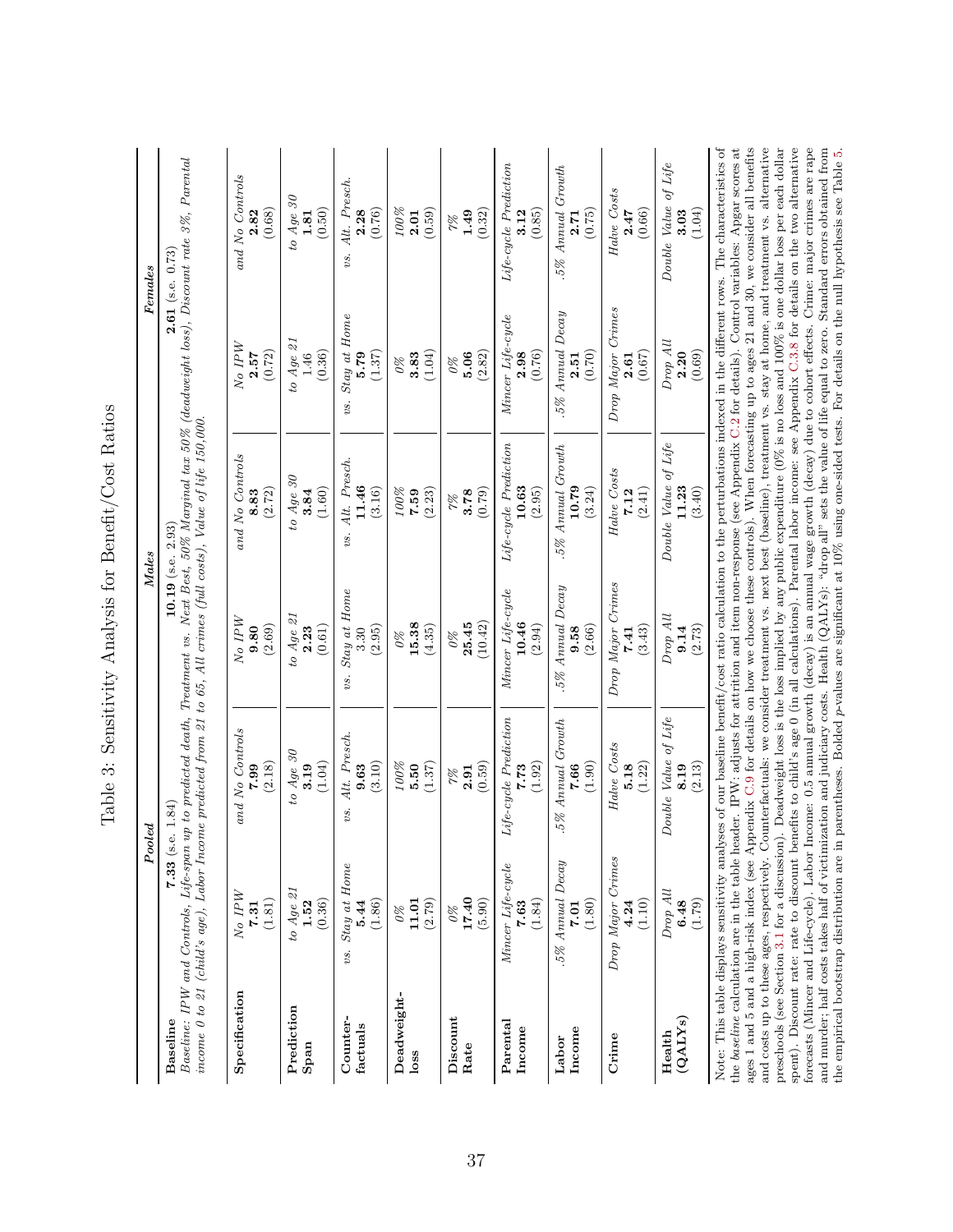|                             |                                            | Pooled                                                                                                                                                                                                                                                                                       |                                          | Males                                     |                                            | Females                                                                                                                                                                                 |
|-----------------------------|--------------------------------------------|----------------------------------------------------------------------------------------------------------------------------------------------------------------------------------------------------------------------------------------------------------------------------------------------|------------------------------------------|-------------------------------------------|--------------------------------------------|-----------------------------------------------------------------------------------------------------------------------------------------------------------------------------------------|
| Baseline                    | $13.7\%$                                   | Baseline: IPW and Controls, Life-span up to predicted death, Treatment vs. Next Best, 50% Marginal tax 50% (deadweight loss), Discount rate 3%, Parental<br>income 0 to 21 (child's age), Labor Income predicted from 21 to 65, All crimes (full costs), Value of life 150,000.<br>s.e. 3.3% |                                          | $14.7\%$ (s.e. 4.2%)                      |                                            | $10.1\%$ (s.e. 6.0%)                                                                                                                                                                    |
| Specification               | No IPW<br>13.2%<br>(2.9%)                  | and No Controls<br>14.0%<br>$(3.1\%)$                                                                                                                                                                                                                                                        | No IPW<br>13.9%<br>(3.7%)                | and No Controls<br>13.0%<br>$(4.3\%)$     | No IPW<br>$(6.0\%)$<br>9.6%                | and No Controls<br>$10.0\%$<br>$(4.9\%)$                                                                                                                                                |
| Prediction<br>${\bf S}$ pan | to Age 21<br>$(4.5\%)$<br>8.8%             | to $Age 30$<br>12.0%<br>$(3.4\%)$                                                                                                                                                                                                                                                            | to Age 21<br>11.8%<br>$(4.8\%)$          | to $Age 30$<br>12.8%<br>(4.7%)            | to $Age$ 21<br>10.7%<br>$(5.8\%)$          | $to Age$ 30<br>11.7%<br>$(5.2\%)$                                                                                                                                                       |
| Counter-<br>factuals        | vs. Stay at Home<br>$(4.2\%)$<br>$9.4\%$   | vs. Alt. Presch.<br>15.6%<br>$(4.3\%)$                                                                                                                                                                                                                                                       | Stay at Home<br>$(3.6\%)$<br>6.0%<br>vs. | Alt. Presch.<br>15.8%<br>$(5.0\%)$<br>υs. | Stay at Home<br>13.4%<br>(5.7%)<br>vs.     | Alt. Presch.<br>$(7.0\%)$<br>8.8%<br>vs.                                                                                                                                                |
| Deadweight-<br>loss         | 18.3%<br>(4.7%)<br>0%                      | 11.2%<br>$(3.1\%)$<br>100%                                                                                                                                                                                                                                                                   | 19.4%<br>$(6.2\%)$<br>0%                 | $12.1\%$<br>$(3.9\%)$<br>100%             | 17.7%<br>$(12.4\%)$<br>80                  | $(4.2\%)$<br>100%<br>$7.1\%$                                                                                                                                                            |
| $\rm {Parental}$<br>Income  | Mincer Life-cycle<br>$15.2\%$<br>$(4.0\%)$ | Life-cycle Prediction<br>14.5%<br>$(6.4\%)$                                                                                                                                                                                                                                                  | Mincer Life-cycle<br>16.0%<br>$(5.1\%)$  | Life-cycle Prediction<br>14.5%<br>(6.4%)  | Mincer Life-cycle<br>$13.3\%$<br>$(8.2\%)$ | Life-cycle Prediction<br>$12.3\%$<br>(9.9%                                                                                                                                              |
| Income<br>Labor             | 5% Annual Decay<br>13.5%<br>$(3.4\%)$      | $5\%$ Annual Growth<br>13.8%<br>$(3.2\%)$                                                                                                                                                                                                                                                    | 5% Annual Decay<br>14.5%<br>$(4.3\%)$    | 5% Annual Growth<br>14.8%<br>$(4.1\%)$    | .5% Annual Decay<br>$(6.0\%)$<br>9.9%      | 5% Annual Growth<br>$10.3\%$<br>$(6.0\%)$                                                                                                                                               |
| Crime                       | Drop Major Crimes<br>10.7%<br>(4.4%        | Halve Costs<br>11.6%<br>$(3.8\%)$                                                                                                                                                                                                                                                            | Drop Major Crimes<br>12.0%<br>(5.3%)     | Halve Costs<br>11.9%<br>(4.9%)            | Drop Major Crimes<br>10.1%<br>$(6.0\%)$    | Halve Costs<br>$(6.0\%)$<br>9.9%                                                                                                                                                        |
| (QALYS)<br>Health           | Drop All<br>12.8%<br>$(4.6\%)$             | Double Value of Life<br>13.5%<br>$(3.6\%)$                                                                                                                                                                                                                                                   | Drop All<br>13.5%<br>$(5.6\%)$           | Double Value of Life<br>14.4%<br>(4.6%)   | Drop All<br>(6.4%)<br>8.8%                 | Double Value of Life<br>$(6.1\%)$<br>9.3%                                                                                                                                               |
|                             |                                            | Note: This table displays sensitivity analyses of our baseline internal rate of return calculation to the perturbations indexed in the different rows.                                                                                                                                       |                                          |                                           |                                            | tics of the baseline calculation are in the table header. IPW: adjusts for attrition and item non-response (see Appendix C.2 for details). Control variables: Apgar<br>The characteris- |

<span id="page-39-0"></span>

| トレ・スー くしょ                                                                                              |
|--------------------------------------------------------------------------------------------------------|
|                                                                                                        |
| <br> <br> <br>$\ddot{\phantom{0}}$<br>ļ<br>-<br><<br><<br>$\frac{1}{2}$<br>ļ                           |
| 一个 一个 年的 医心理                                                                                           |
|                                                                                                        |
| <br> <br> <br> <br> <br>l                                                                              |
| $-1$<br>֧֦֧֦֧ׅ֧ׅ֧֧֚֚֚֚֚֚֚֚֚֚֚֚֚֚֚֚֚֚֚֚֚֚֚֚֚֚֡֡֜֓֝֓<br>Í                                                |
| i<br>֧֧֦֧֧֦֧֦֧֧֦֧֦֧֦֧֦֧֧֦֧֧֓֓֓֓֓֓֓֓֓֓֓֓֩֓֓֓֝֬֓֓֓֓֓֓֓<br>֧֖֧֧֧֧֧֧֧֦֧֦֧֦֧֦֧֜֩֩֩֩֩֩֩֩֓֘֩֩֩֓֘֩֩֓<br>í<br>l |

scose at ages 1 and 5 and a high-risk index (see Appen: ix C; 9 for details on how we choose these controls). When forecasting up to ages 21 and 30, we consider the ages, respectively. Counterfactuals: we consider treatmen tics of the baseline calculation are in the table header. IPW: adjusts for attrition and item non-response (see Appendix [C.2](#page-0-0) for details). Control variables: Apgar scores at ages 1 and 5 and a high-risk index (see Appendix [C.9](#page-0-0) for details on how we chose these controls). When forecasting up to ages 21 and 30, we consider all benefits and costs up to these ages, respectively. Counterfactuals: we consider treatment vs. next best (baseline), treatment vs. stay at home, and treatment vs. alternative preschools (see Section [3.1](#page-12-1) for a discussion). Deadweight loss is the loss implied by any public expenditure (0% is no loss and 100% is one dollar loss per each dollar spent). Parental labor income: see Appendix [C.3.8](#page-0-0) for details on the two alternative forecasts (Mincer and Life-cycle). Labor Income: 0.5 annual growth is an annual wage growth due to cohort effects; only benefit assumes labor income is the only benefit of the program. Crime: major crimes are rape and murder; half costs takes half of victimization and judiciary costs. Health (QALYs): "drop all" sets the value of life equal to zero. Bolded p-values are significant at 10% using one-sided tests. For details on the null hypothesis see Table [5.](#page-41-0)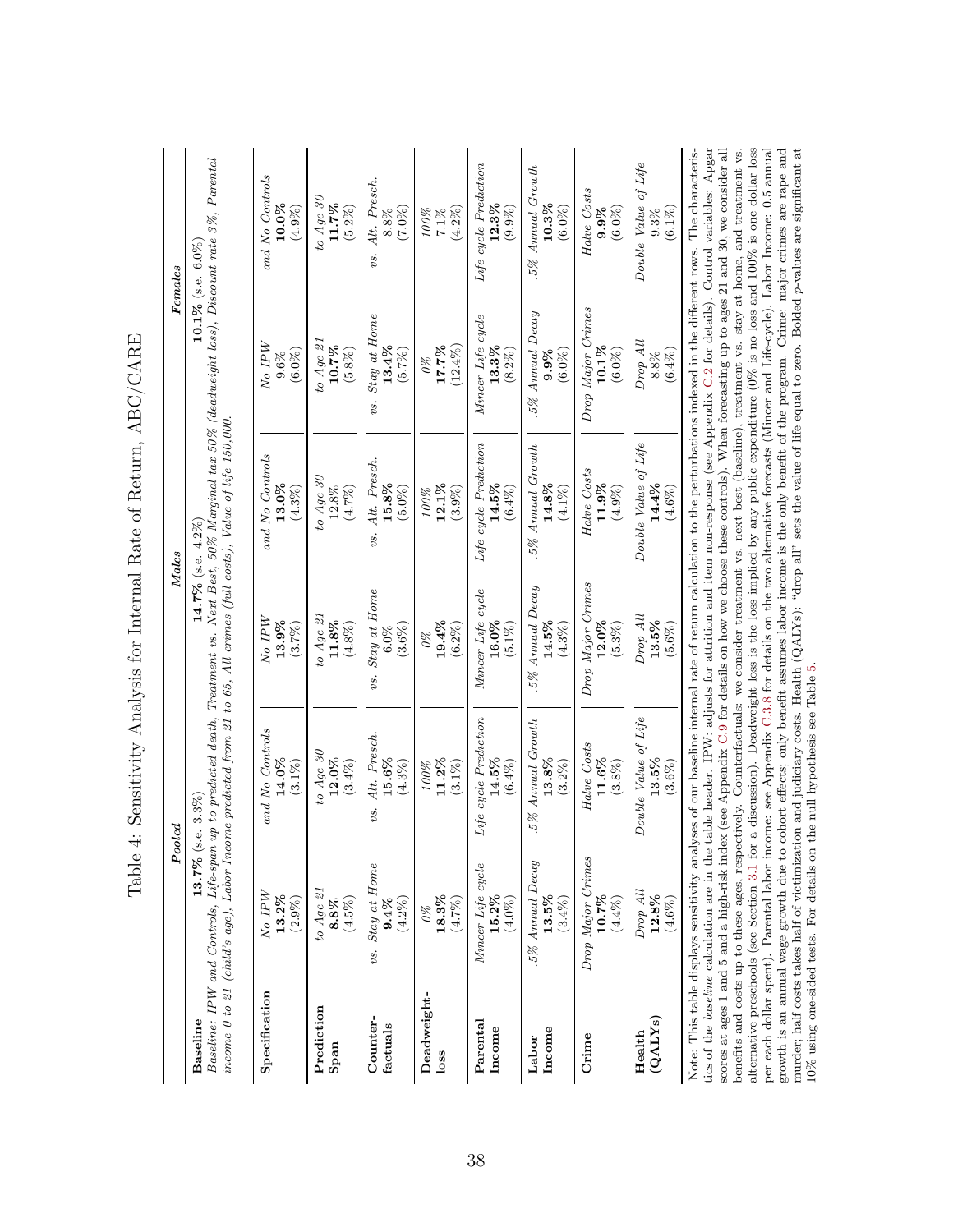to 100% (deadweight loss columns). Our baseline estimate of benefit/cost ratios is based on a discount rate of 3%. Not discounting roughly doubles our benefit/cost ratios, while they remain statistically significant using a higher discount rate of 7% (discount rate columns).

Parental labor income effects induced by the childcare subsidy is an important component of the benefit/cost ratio. We take a conservative approach in our baseline estimates and do not account for potential shifts in profiles in parental labor income due to education and work experience subsidized by childcare (see the discussion in Section [4.2\)](#page-32-0). Our baseline estimates rely solely on parental labor income when participant children are ages 0 to 21. Alternative approaches considering the gain for the parents through age 67 generate an increase in the gain due to parental labor income (see parental labor income columns).

As noted in Section [3,](#page-12-0) the baseline estimates ignore cohort effects. Individuals in ABC/CARE could experience positive cohort effects that might (i) make them more productive and therefore experience wage growth [\(Lagakos et al.,](#page-50-8) [2016\)](#page-50-8); (ii) experience a negative shock such as an economic crisis and therefore experience a wage decline [\(Jarosch,](#page-50-13) [2016\)](#page-50-13). Our estimates are robust when we vary annual growth and decay rates between −0.5% and  $0.5\%.$ <sup>[75](#page-0-0)</sup>

deadweight loss) may exceed two dollars per each dollar of revenue generated. We use a more conservative value (0.5 dollars per each dollar of revenue generated). In Tables [3,](#page-38-0) [4,](#page-39-0) and [5](#page-41-0) and in Appendix [G.2,](#page-0-0) we explore the robustness of this decision and find little sensitivity.

<sup>75</sup>We account for cohort effects in health as explained in Section [4.1.](#page-29-1)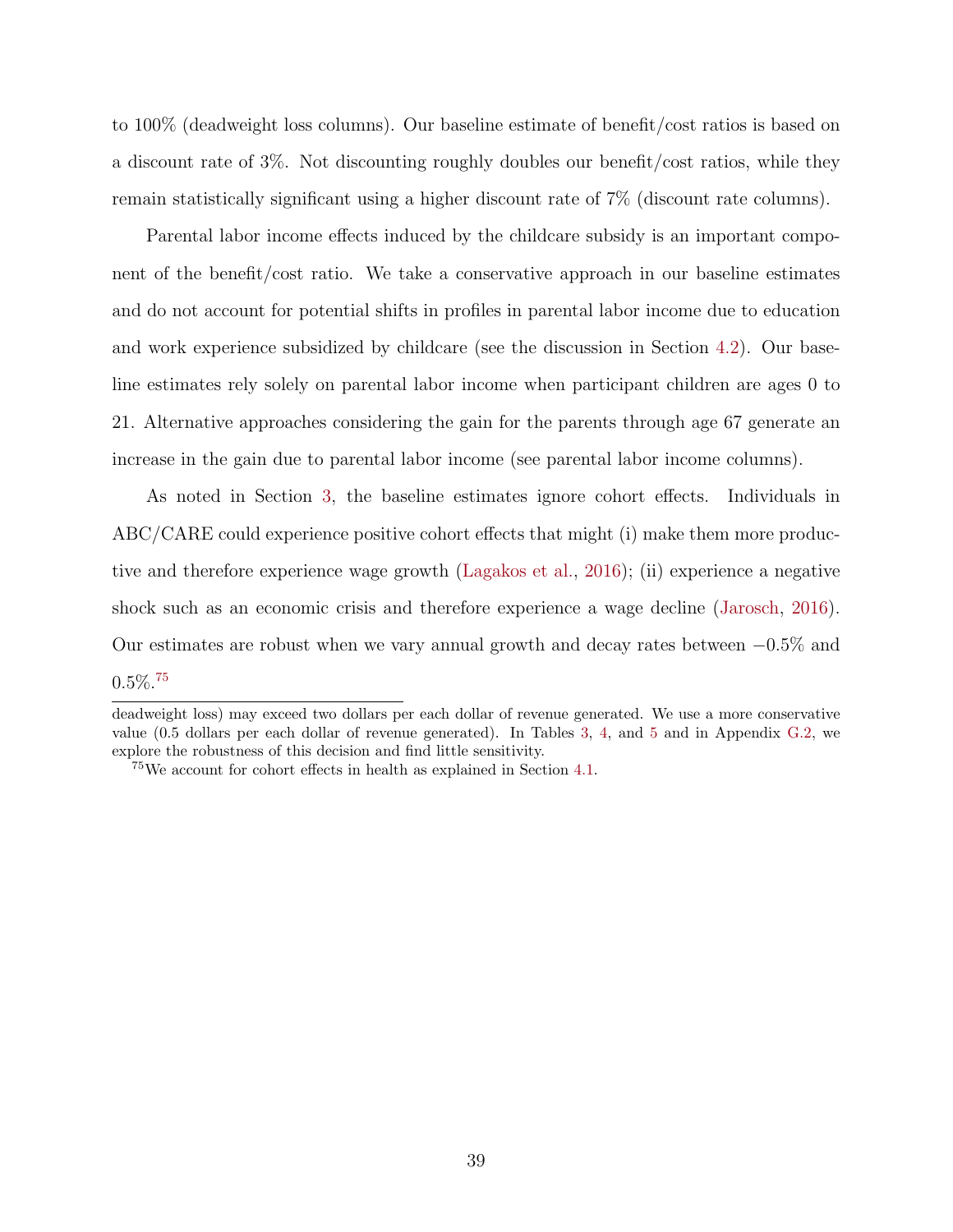<span id="page-41-0"></span>

|                         |            | Females        |                |           | Males          |                  |            | Pooled         |                 |
|-------------------------|------------|----------------|----------------|-----------|----------------|------------------|------------|----------------|-----------------|
| Removed Component       | <b>NPV</b> | <b>IRR</b>     | B/C            | NPV       | <b>IRR</b>     | B/C              | <b>NPV</b> | <b>IRR</b>     | B/C             |
| None                    | 161,759    | 10.1%<br>(6%)  | 2.61<br>(0.73) | 919.049   | 14.7%<br>(4%)  | 10.19<br>(2.93)  | 636.674    | 13.7%<br>(3%)  | 7.33<br>(1.84)  |
| Parental Income         | 148,854    | 4%<br>$(2\%)$  | 1.12<br>(0.65) | 107,907   | 11%<br>(3%)    | 9.10<br>(2.92)   | 116,953    | 9%<br>(3%)     | 6.17<br>(1.87)  |
| Subject Labor Income    | 41,908     | 9%<br>$(6\%)$  | 2.21<br>(0.66) | 238,105   | 13%<br>(5%)    | 7.75<br>(2.23)   | 133,032    | $13\%$<br>(4%) | 6.03<br>(1.77)  |
| Subject Transfer Income | 419        | 10%<br>$(6\%)$ | 2.61<br>(0.73) | $-7,265$  | $15\%$<br>(4%) | 10.26<br>(2.93)  | $-4,372$   | 14%<br>(3%)    | 7.38<br>(1.84)  |
| Subject QALY            | 42,102     | 9%<br>(6%)     | 2.20<br>(0.69) | 106,218   | 14%<br>$(6\%)$ | 9.14<br>(2.73)   | 87,181     | 13%<br>(5%)    | 6.48<br>(1.79)  |
| Medical Expenditures    | $-16,037$  | 9%<br>$(6\%)$  | 2.77<br>(0.76) | $-42,038$ | $15\%$<br>(3%) | 10.61<br>(2.89)  | $-31,221$  | 14%<br>(3%)    | 7.65<br>(1.85)  |
| Alternative Preschools  | 16,691     | 8%<br>(5%)     | 2.45<br>(0.73) | 13,434    | 14%<br>(4%)    | 10.05<br>(2.92)  | 14,659     | 12%<br>(3%)    | 7.19<br>(1.84)  |
| <b>Education Costs</b>  | 1,457      | 10%<br>$(6\%)$ | 2.59<br>(0.72) | $-7,852$  | 15%<br>(4%)    | 10.26<br>(2.93)  | $-4,518$   | 14%<br>(3%)    | 7.37<br>(1.86)  |
| Crime Costs             | 31,668     | 10%<br>(6%)    | 2.34<br>(0.62) | 638,923   | 9%<br>(5%)     | 4.08<br>(2.18)   | 450,368    | 8%<br>(4%)     | 3.06<br>(1.01)  |
| Deadweight Loss         |            | 18%<br>(12%)   | 3.83<br>(1.04) |           | 19%<br>(6%)    | 15.38<br>(4.35)  |            | 18%<br>(5%)    | 11.01<br>(2.79) |
| 0% Discount Rate        |            |                | 5.06<br>(2.82) |           |                | 25.45<br>(10.42) |            |                | 17.40<br>(5.90) |
| 7% Discount Rate        |            |                | 1.49<br>(0.32) |           |                | 3.78<br>(0.79)   |            |                | 2.91<br>(0.59)  |

Table 5: Cost/Benefit Analysis of ABC/CARE, Summary

Note: This table presents the estimates of the net present value (NPV) for each component, and the internal rate of return (IRR) and the benefit/cost ratio (B/C) of ABC/CARE for different scenarios based on comparing the groups randomly assigned to receive centerbased childcare and the groups randomly assigned as control in ABC/CARE. The first row represents the baseline estimates. The other rows present estimates for scenarios in which we remove the NPV estimates of the component listed in the first column. The category "Alternative Preschools" refers to the money spent in alternatives to treatment from the control-group children parents. QALYs refers to the quality-adjusted life years. Any gain corresponds to better health conditions through the age of death. The quantity listed in the NPV columns is the component we remove from NPV when computing the calculation in each row. All the money figures are in 2014 USD and are discounted to each child's birth, unless otherwise specified. For the  $B/C$  ratio we use a discount rate of  $3\%$ , unless otherwise specified. We test the null hypotheses IRR =  $3\%$  and B/C = 1—we select 3% as the benchmark null because that is the discount rate we use. Inference is based on non-parametric, one-sided  $p$ -values from the empirical bootstrap distribution. We highlight point estimates significant at the 10% level. Total cost of the program per child is \$92, 570 (2014).

We also examine the sensitivity of our estimates to (i) dropping the most costly crimes such as murders and rapes; $^{76}$  $^{76}$  $^{76}$  and (ii) halving the costs of victimization and judiciary costs related to crime. The first sensitivity check is important because we do not want our estimates to be based on a few exceptional crimes. The second is important because victimization costs are somewhat subjective (see Appendix [E.3\)](#page-0-0). Our cost/benefit estimates are robust to these adjustments, even though crime is a major component of it. We also examine the sensitivity with respect to our main health component: quality-adjusted life years. This is an

<sup>76</sup>Two individuals in the treatment group were convicted of rape and one individual in the control group was convicted of murder.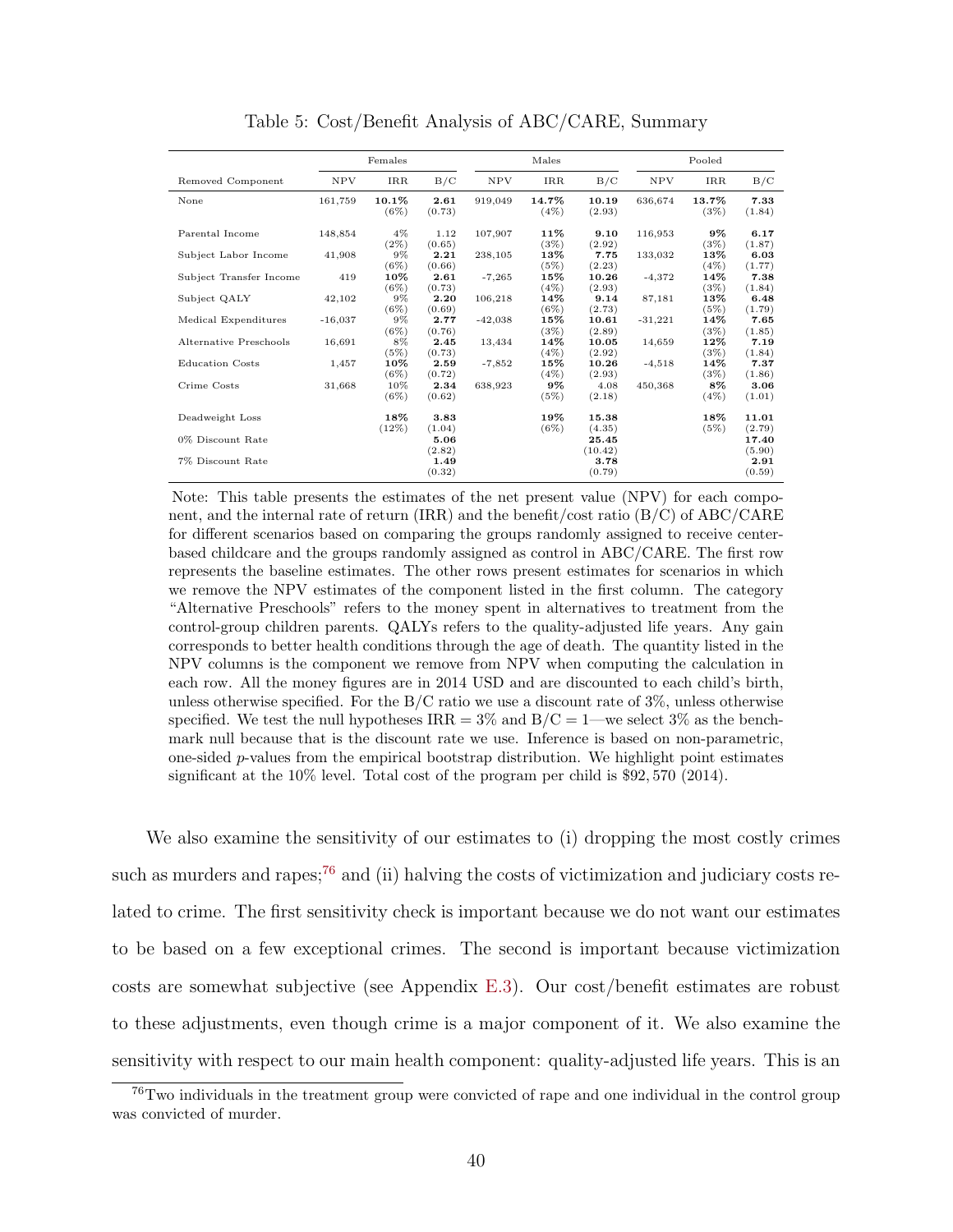important component because healthier individuals survive longer, and treatment improves health conditions. It is important to note that this component largely accumulates later in life and therefore is heavily discounted. Dropping the component or doubling the value of life does not have a major impact on our calculations.

The estimates are robust when we conduct a rather drastic sensitivity analysis by re-moving components of the cost/benefit analysis entirely (see Table [5](#page-41-0) and Figure [2\)](#page-7-0).<sup>[77](#page-0-0)</sup> Even when completely removing the gain associated with crime for males, the program is socially efficient—both the internal rate of return and the benefit/cost ratio are substantial. Parental labor income and crime are the components for which the internal rate of return and the benefit/cost ratio are the most sensitive. The reason for this sensitivity to parental labor income is that the amount is substantial and it is not heavily discounted because it accumulates during the first 21 years of the subjects' lives. Crime occurs later in life and its benefits are discounted accordingly. The amount due to savings in crime is large, so removing it diminishes both the internal rate of return and the benefit/cost ratio (but they remain statistically significant).

In Appendix [C.6,](#page-0-0) we investigate how sensitive our forecast model is to a variety of perturbations: different autocorrelation processes in the forecast errors, functional forms of the prediction equations, forecasts without lagged variables, etc. Our estimates are robust to using different forecast models.

Overall, our sensitivity analyses indicate that no single category of outcomes drives the social efficiency of the program (see Figures [2](#page-7-0) and [3\)](#page-9-0). Rather, it is the life-cycle benefits across multiple dimensions of human development.

<span id="page-42-0"></span><sup>77</sup>In Appendix [G.3,](#page-0-0) we present exercises that are not as drastic as removing the whole component, but instead remove fractions of it.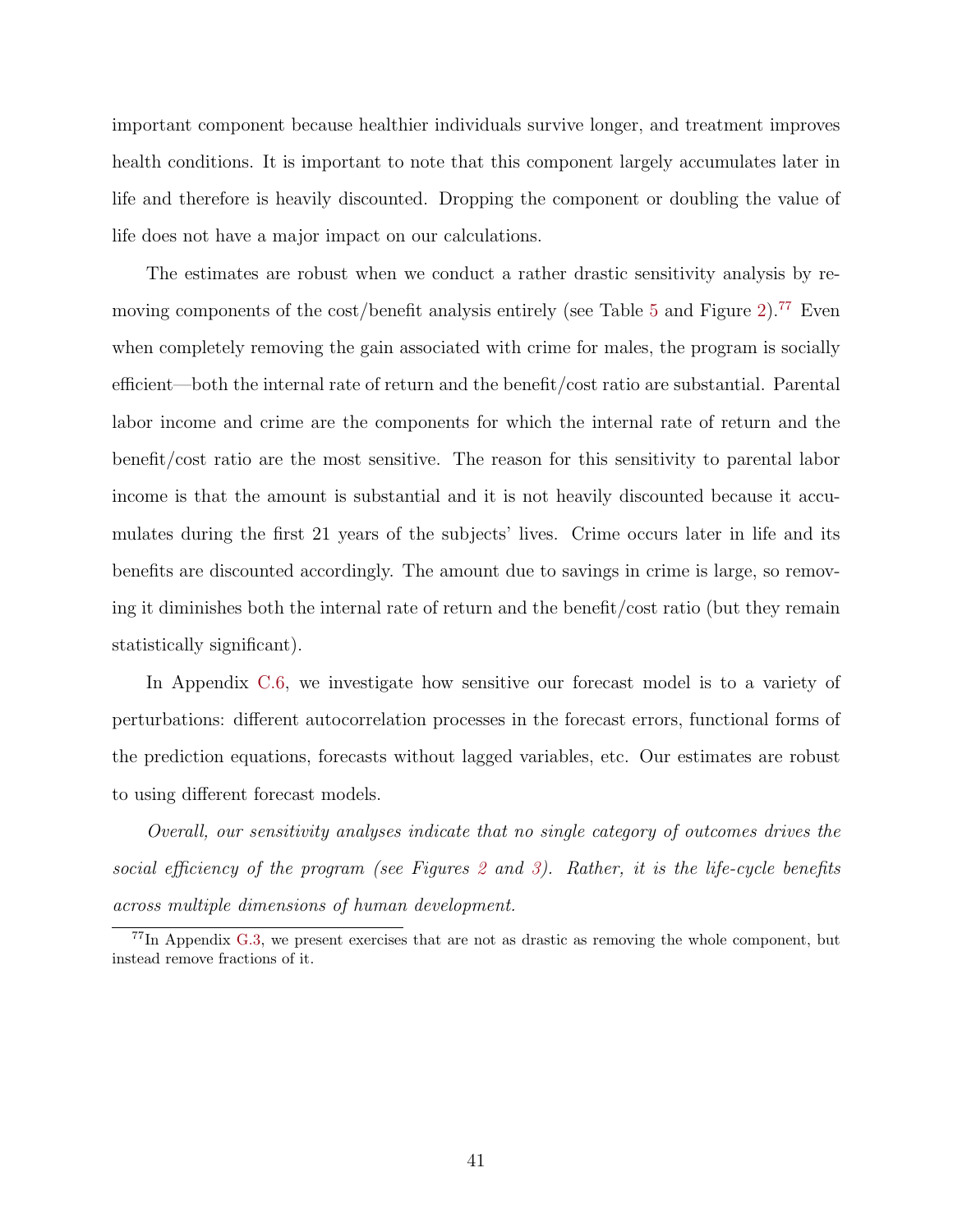Figure 7: Life-cycle Net Present Value of Main Components of the CBA Figure 7: Life-cycle Net Present Value of Main Components of the CBA

(a) Males

(b) Females



Note: This figure displays the life-cycle net present values of the main components of the cost/benefit analysis of ABC/CARE from birth to forecasted death, discounted to Total net benefits: are for all of the "Treatment vs. Control": compares the treatment to the control group. "Treatment vs. Stay at Home": compares the treatment group to those subjects who stayed at home. "Treatment vs. Alternative Preschool": compares the treatment group to those subjects who attended alternative preschools. The latter two are based on matching estimators that account for selection on observable variables. By "net" we mean that each component represents the total value for the treatment group minus components we consider. Labor income: total individual labor income from ages 20 to the retirement of program participants (assumed to be age 67). Parental labor income: welfare costs of transfer income from the government; (iii) disability benefits and social security claims; (iv) costs of increased individual and maternal education (including special education and grade retention); (v) total medical public and private costs. Inference is based on non-parametric, one-sided p-values from the empirical bootstrap Note: This figure displays the life-cycle net present values of the main components of the cost/benefit analysis of ABC/CARE from birth to forecasted death, discounted to birth at a rate of 3%. "Treatment vs. Control": compares the treatment to the control group. "Treatment vs. Stay at Home": compares the treatment group to those subjects who stayed at home. "Treatment vs. Alternative Preschool": compares the treatment group to those subjects who attended alternative preschools. The latter two are based on matching estimators that account for selection on observable variables. By "net" we mean that each component represents the total value for the treatment group minus the total value for the control group. Program costs: the total cost of ABC/CARE, including the welfare cost of taxes to finance it. Total net benefits: are for all of the components we consider. Labor income: total individual labor income from ages 20 to the retirement of program participants (assumed to be age 67). Parental labor income: total parental labor income of the parents of the participants from when the participants were ages 1.5 to 21. Crime: the total cost of crime (judicial and victimization costs). total parental labor income of the parents of the participants from when the participants were ages 1.5 to 21. Crime: the total cost of crime (judicial and victimization costs). To simplify the display, the following components are not shown in the figure: (i) cost of alternative preschool paid by the parents of control group children; (ii) the social To simplify the display, the following components are not shown in the figure: (i) cost of alternative preschool paid by the parents of control group children; (ii) the social welfare costs of transfer income from the government; (iii) disability benefits and social security claims; (iv) costs of increased individual and maternal education (including special education and grade retention); (v) total medical public and private costs. Inference is based on non-parametric, one-sided p-values from the empirical bootstrap the total value for the control group. Program costs: the total cost of ABC/CARE, including the welfare cost of taxes to finance it. distribution. We indicate point estimates significant at the 10% level. distribution. We indicate point estimates significant at the 10% level. birth at a rate of 3%.

\*The treatment vs. stay at home net present value is sizable and negative  $(-\$123,498,2)$ ; its standard error is  $\$62,745.72$ . \*The treatment vs. stay at home net present value is sizable and negative (-\$123,498,.2); its standard error is \$62,745.72.

\*\* $QALXs$  refers to the quality-adjusted life years. Any gain corresponds to better health conditions until forecasted death, with \$150,000 (2014 USD) as the base value for a \*\*QALYs refers to the quality-adjusted life years. Any gain corresponds to better health conditions until forecasted death, with \$150, 000 (2014 USD) as the base value for a year of life. year of life.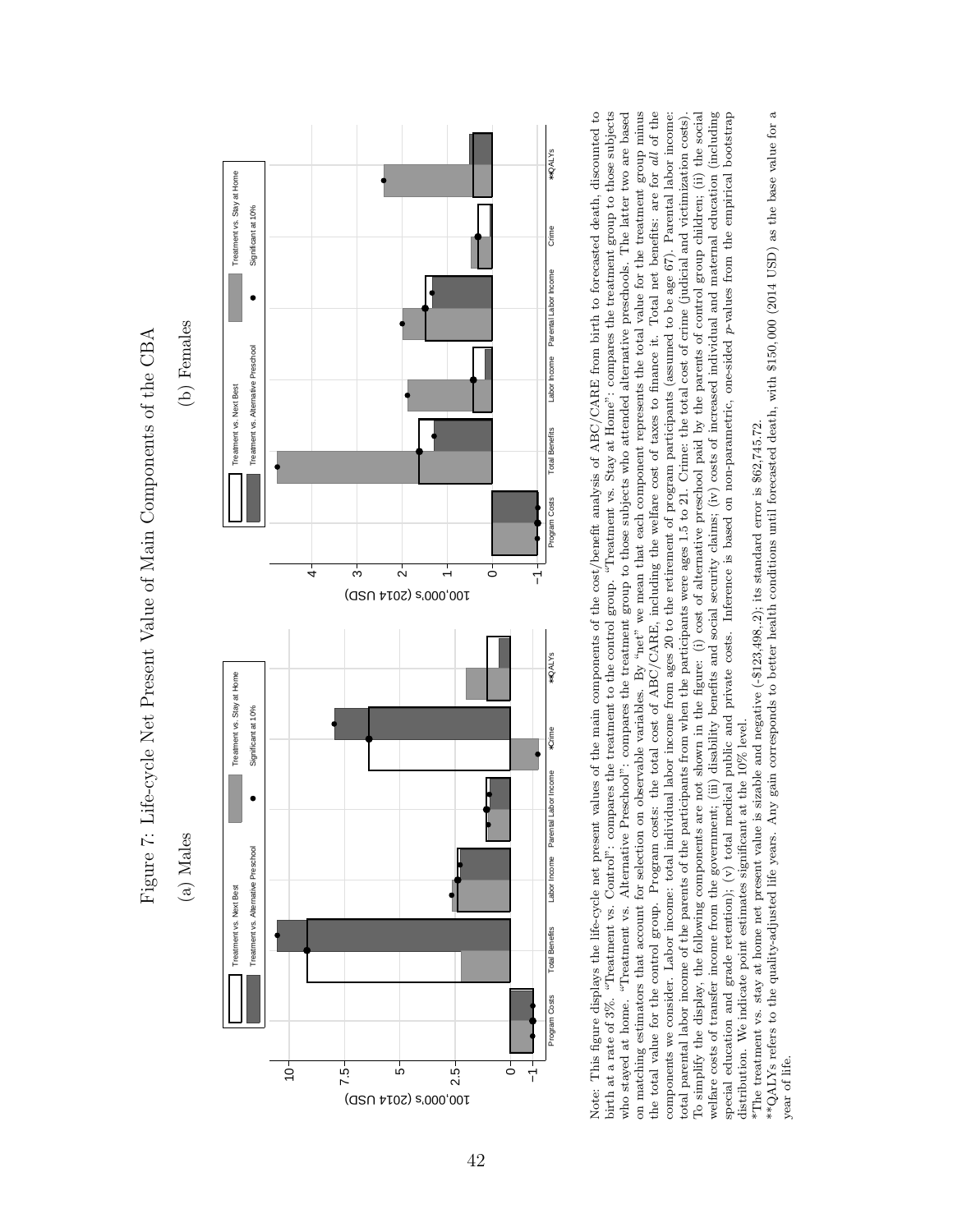# 6 Using Our Estimates to Understand Recent Benefit/Cost Analyses

We use our analysis to examine the empirical foundations of the approach to benefit/cost analysis taken in a prototypical study of [Kline and Walters](#page-50-1) [\(2016\)](#page-50-1), which in turn is based on estimates taken from [Chetty et al.](#page-47-9) [\(2011\)](#page-47-9). Although widely emulated, this approach offers an imprecise approximation of benefit/cost ratios with questionable validity. Examples of application of this approach include [Attanasio et al.](#page-47-10) [\(2011\)](#page-47-10), [Behrman et al.](#page-47-11) [\(2011\)](#page-47-11), and [Deshpande and Yue](#page-48-13) [\(2017\)](#page-48-13).

[Kline and Walters](#page-50-1) [\(2016\)](#page-50-1) use data from the Head Start Impact Study (HSIS) and report a benefit/cost ratio between 1.50 and  $1.84<sup>78</sup>$  $1.84<sup>78</sup>$  $1.84<sup>78</sup>$  Their analysis proceeds in three steps: (i) calculate program treatment effects on IQ measured around age  $5^{79}$  $5^{79}$  $5^{79}$ ; (ii) monetize this gain using the return to the IQ measured between ages 5 and 7 in terms of net present value of labor income at age 27 using the estimates of [Chetty et al.](#page-47-9)  $(2011)$ .<sup>[80](#page-0-0),[81](#page-0-0),[82](#page-0-0)</sup>; and (iii) calculate the benefit/cost ratio based on this gain and their own calculations of the program's cost.<sup>[83](#page-0-0),[84](#page-0-0)</sup>

To analyze how our estimates compare to those based on this method, we present a series of exercises in the fourth column of Table [6.](#page-45-0) For purposes of comparison, the fifth column of Table [6](#page-45-0) shows the analogous estimates based on our own samples and forecasts.

In the first exercise, we calculate the benefit/cost ratio using both the "return to IQ" and the net present value of labor income at age 27 reported in [Chetty et al.](#page-47-9) [\(2011\)](#page-47-9). This

<sup>78</sup>HSIS is a one-year-long randomized evaluation of Head Start.

<sup>79</sup>They use an index based on the Peabody Picture Vocabulary and Woodcock Johnson III Tests.

<sup>80</sup>The [Chetty et al.](#page-47-9) [\(2011\)](#page-47-9) return is based on Stanford Achievement Tests.

 $81$  For this comparison exercise, we interpret the earnings estimated in [Chetty et al.](#page-47-9) [\(2011\)](#page-47-9) to be equivalent to labor income.

<sup>&</sup>lt;sup>82</sup>Calculations from [Chetty et al.](#page-47-9) [\(2011\)](#page-47-9) indicate that a 1 standard deviation gain in IQ at age 5 implies a 13.1% increase in the net present value of labor income through age 27. This is based on combining information from Project Star and administrative data at age 27.

<sup>83</sup>Their calculation assigns the net present value of labor income through age 27 of \$385, 907.17 to the control-group participants, as estimated by [Chetty et al.](#page-47-9) [\(2011\)](#page-47-9).

<sup>84</sup>All monetary values that we provide in this section are in 2014 USD. We discount the value provided by [Chetty et al.](#page-47-9) [\(2011\)](#page-47-9) to the age of birth of the children in our sample (first cohort).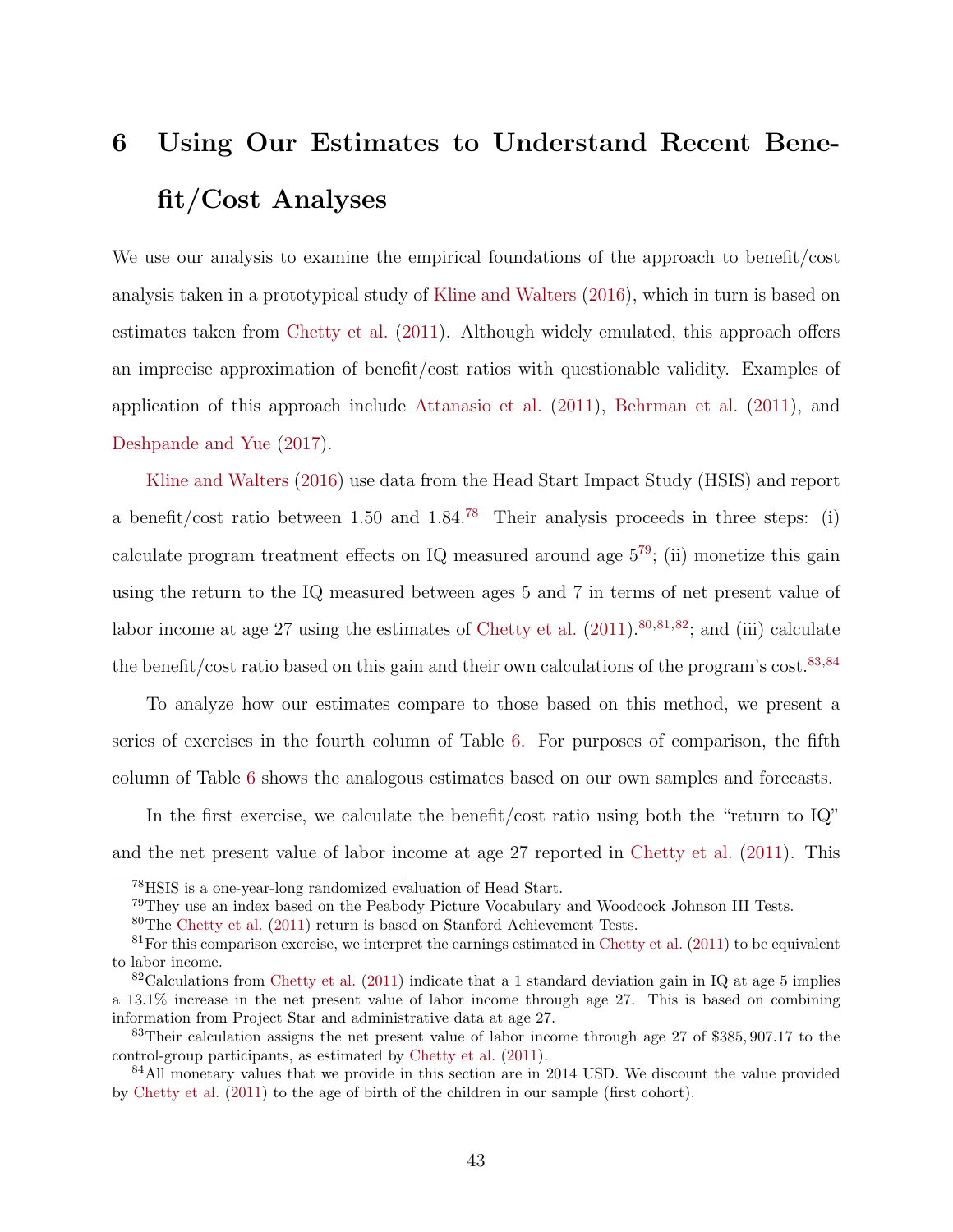<span id="page-45-0"></span>

| Age        | NPV Source                                                  | Component                    | Kline and Walters (2016)<br>Method             | Authors' Method                             |
|------------|-------------------------------------------------------------|------------------------------|------------------------------------------------|---------------------------------------------|
| 27         | Chetty et al. $(2011)$<br>$ABC/CARE$ -calculated            | Labor income<br>Labor income | $0.58$ (s.e. $0.28$ )<br>$0.09$ (s.e. $0.04$ ) | $1.09$ (s.e. 0.04)                          |
| 34         | ABC/CARE-calculated Labor income<br>ABC/CARE-calculated All |                              | $0.37$ (s.e. $0.04$ )<br>$1.21$ (s.e. 0.05)    | $0.15$ (s.e. $0.05$ )<br>$3.20$ (s.e. 1.04) |
| Life-cycle | ABC/CARE-calculated<br>ABC/CARE-calculated All              | Labor income                 | $1.56$ (s.e. 0.08)<br>3.80 (s.e. $0.29$ )      | $1.55$ (s.e. 0.76)<br>$7.33$ (s.e. 1.84)    |

Table 6: Alternative Cost/Benefit Analyses Calculations

Note: This table displays benefit/cost ratios based on the methodology in [Kline and Walters](#page-50-1) [\(2016\)](#page-50-1) and based on our own methodology. Age: age at which we stop calculating the net present value. NPV Source: source where we obtain the net present value. Component: item used to compute net present value (all refers to the net present value of all the components). [Kline and Walters](#page-50-1) [\(2016\)](#page-50-1) Method: estimate based on these authors' methodology. Authors' Method: estimates based on our methodology. Standard errors are based on the empirical bootstrap distribution.

calculation is the same type of calculation as that used in [Kline and Walters](#page-50-1) [\(2016\)](#page-50-1). In the second exercise, we perform a similar exercise but use our own estimate of the net present value of labor income at age  $27.^{85}$  $27.^{85}$  $27.^{85}$  In this exercise, the standard errors account for variation in the return because we calculate the return in every bootstrapped re-sample. In that sense, our approach is a valid account of underlying uncertainties when compared to [Kline](#page-50-1) [and Walters](#page-50-1) [\(2016\)](#page-50-1), who do not account for estimation error in reporting standard errors. The return is smaller because our sample is much more disadvantaged than that of [Chetty](#page-47-9) [et al.](#page-47-9) [\(2011\)](#page-47-9).

The remaining exercises are similar, but we (i) increase the age range over which we calculate the net-present value of labor income; or (ii) consider the value of all the components we analyze throughout the paper, in addition to labor income. The more inclusive the benefits measured and the longer the horizon over which they are measured, the greater the benefit/cost ratio. The final reported estimate, 7.33, is our baseline estimate that incorporates all of the components across the life cycle of the subjects.

Our methodology provides a more accurate estimate of the net present value (and the return to IQ) of the program. We better quantify the effects of the experiment by considering

 $85$ This allows us to compute our own "return to IQ" and impute it to the treatment-group individuals.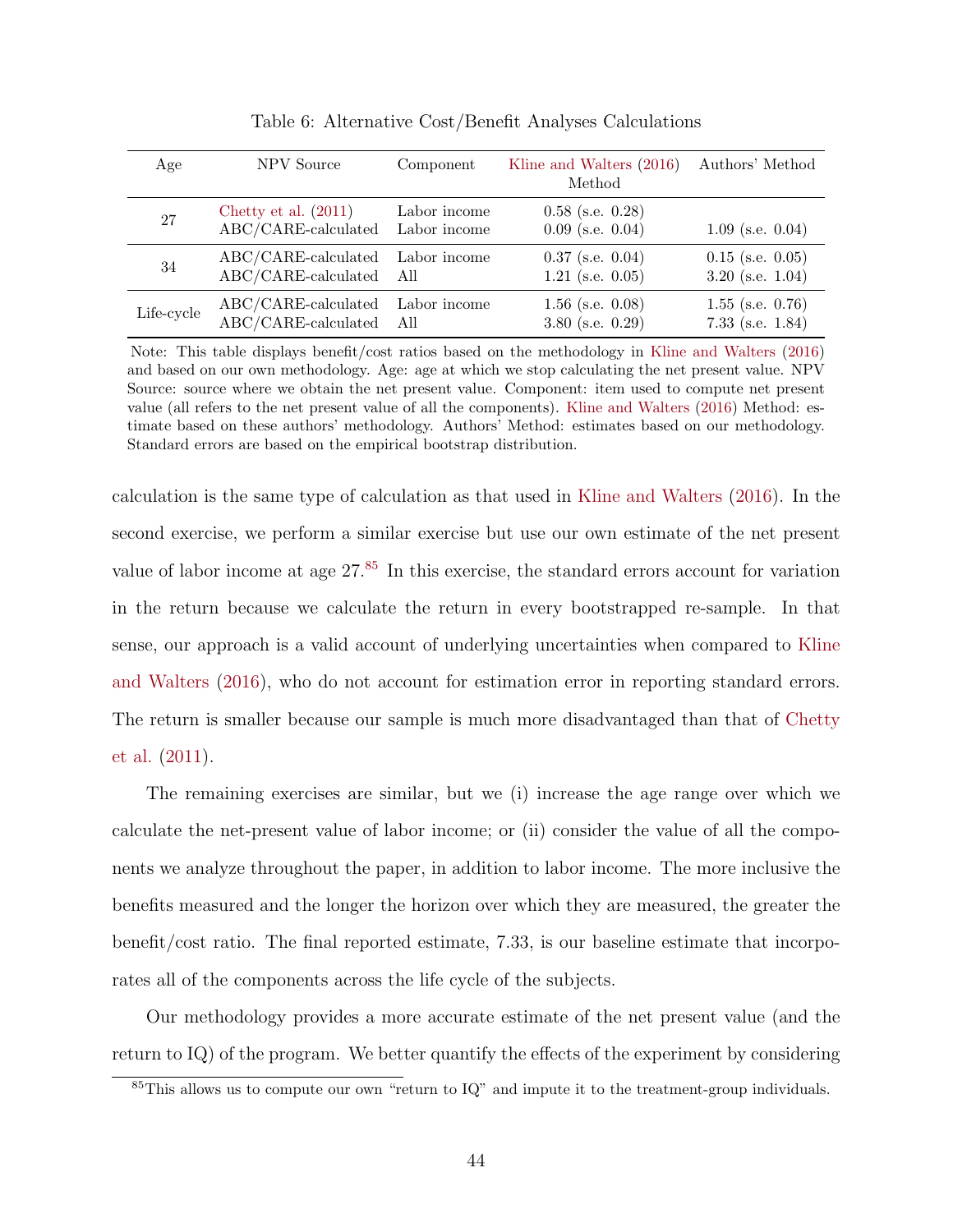benefits over the whole life cycle. We also better approximate the statistical uncertainty of our estimates by considering both the sampling error in the experimental and auxiliary samples and the forecast error due to the interpolation and extrapolation. Proceeding in this fashion enables us to examine the sensitivity of each of the components in our study that we monetize.

## <span id="page-46-0"></span>7 Summary

This paper goes beyond analyzing batteries of short-term of treatment effects on test scores to evaluate early education programs—a standard practice in the current literature. Based on the large array of treatment effects from ages 0 to mid 30s reported in García et al.  $(2017)$ , we combine experimental and non-experimental datasets to forecast long-term outcomes. We use these forecasts to compute statistics summarizing the social efficiency of the influential and widely implemented program that we evaluate.

Our analysis accounts for multiple sources of statistical and modeling uncertainty. We go beyond current analyses that only quantify a single, short-term treatment effect to forecast labor income without providing a sense of statistical and modeling uncertainty. We quantify long-term costs and benefits and provide a life-cycle analysis. We quantify and monetize health outcomes, a novel outcome in the evaluation of early childhood programs.

We demonstrate the benefits of economic and econometric theory, and auxiliary data sets, for evaluating the long-term benefits of a social experiment. Our forecasts rely on economic models and on testable assumptions about functional forms and endogeneity of inputs that we test. We show the robustness of our estimates through extensive empirical sensitivity analyses. We produce baseline estimates and then provide a wide array of estimates, for readers to analyze what the estimates would be under assumptions that they found most plausible. Our estimates of the internal rate of return (benefit/cost ratio) range from 8.0% to 18.3% (1.52 to 17.40). Investing in this program is highly socially profitable.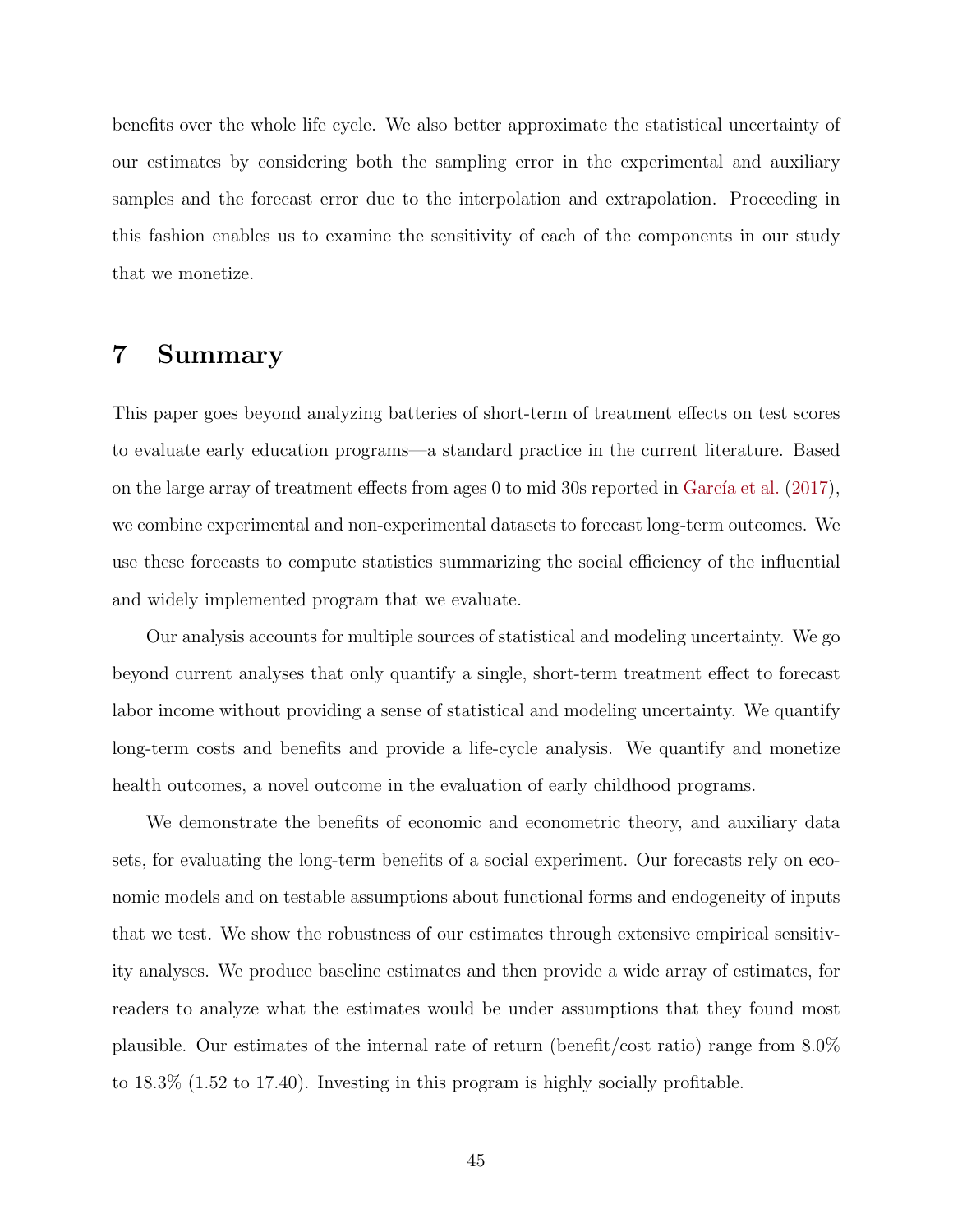## References

- <span id="page-47-6"></span>Agostinelli, F. and M. Wiswall (2016, July). Estimating the technology of children's skill formation. Working Paper, W. P. Carey School of Business, University of Wisconsin-Madison, Arizona State University.
- <span id="page-47-10"></span>Attanasio, O., A. Kugler, and C. Meghir (2011). Subsidizing vocational training for disadvantaged youth in Colombia: Evidence from a randomized trial. American Economic Journal: Applied Economics 3(3), 188–220.
- <span id="page-47-2"></span>Baker, M., J. Gruber, and K. Milligan (2015, September). Non-cognitive deficits and young adult outcomes: The long-run impacts of a universal child care program. Working Paper 21571, National Bureau of Economic Research.
- <span id="page-47-0"></span>Barnett, W. S. and L. N. Masse (2002). A benefit-cost analysis of the Abecedarian Early Childhood Intervention. Technical report, National Institute for Early Education Research, New Brunswick, NJ.
- <span id="page-47-1"></span>Barnett, W. S. and L. N. Masse (2007, February). Comparative benefit-cost analysis of the Abecedarian program and its policy implications. Economics of Education Review  $26(1)$ , 113–125.
- <span id="page-47-11"></span>Behrman, J. R., S. W. Parker, and P. E. Todd (2011). Do conditional cash transfers for schooling generate lasting benefits? a five-year followup of PROGRESA/Oportunidades. Journal of Human Resources  $46(1)$ , 93-122.
- <span id="page-47-8"></span>Belfield, C. R., M. Nores, W. S. Barnett, and L. J. Schweinhart (2006). The High/Scope Perry Preschool Program: Cost-benefit analysis using data from the age-40 followup. Journal of Human Resources  $41(1)$ , 162-190.
- <span id="page-47-5"></span>Blundell, R., M. Graber, and M. Mogstad (2015, July). Labor income dynamics and the insurance from taxes, transfers, and the family. Journal of Public Economics 127, 58–73.
- <span id="page-47-4"></span>Burchinal, M. R., F. A. Campbell, D. M. Bryant, B. H. Wasik, and C. T. Ramey (1997, October). Early intervention and mediating processes in cognitive performance of children of low-income African American families. *Child Development 68* $(5)$ , 935–954.
- <span id="page-47-3"></span>Campbell, F. A., G. Conti, J. J. Heckman, S. H. Moon, R. Pinto, E. P. Pungello, and Y. Pan (2014). Early childhood investments substantially boost adult health. Science  $343(6178)$ , 1478–1485.
- <span id="page-47-9"></span>Chetty, R., J. N. Friedman, N. Hilger, E. Saez, D. W. Schanzenbach, and D. Yagan (2011, November). How does your kindergarten classroom affect your earnings? Evidence from Project STAR. *Quarterly Journal of Economics 126*(4), 1593–1660.
- <span id="page-47-7"></span>Clarke, S. H. and F. A. Campbell (1998). Can intervention early prevent crime later? The Abecedarian Project compared with other programs. Early Childhood Research Quarterly  $13(2)$ , 319–343.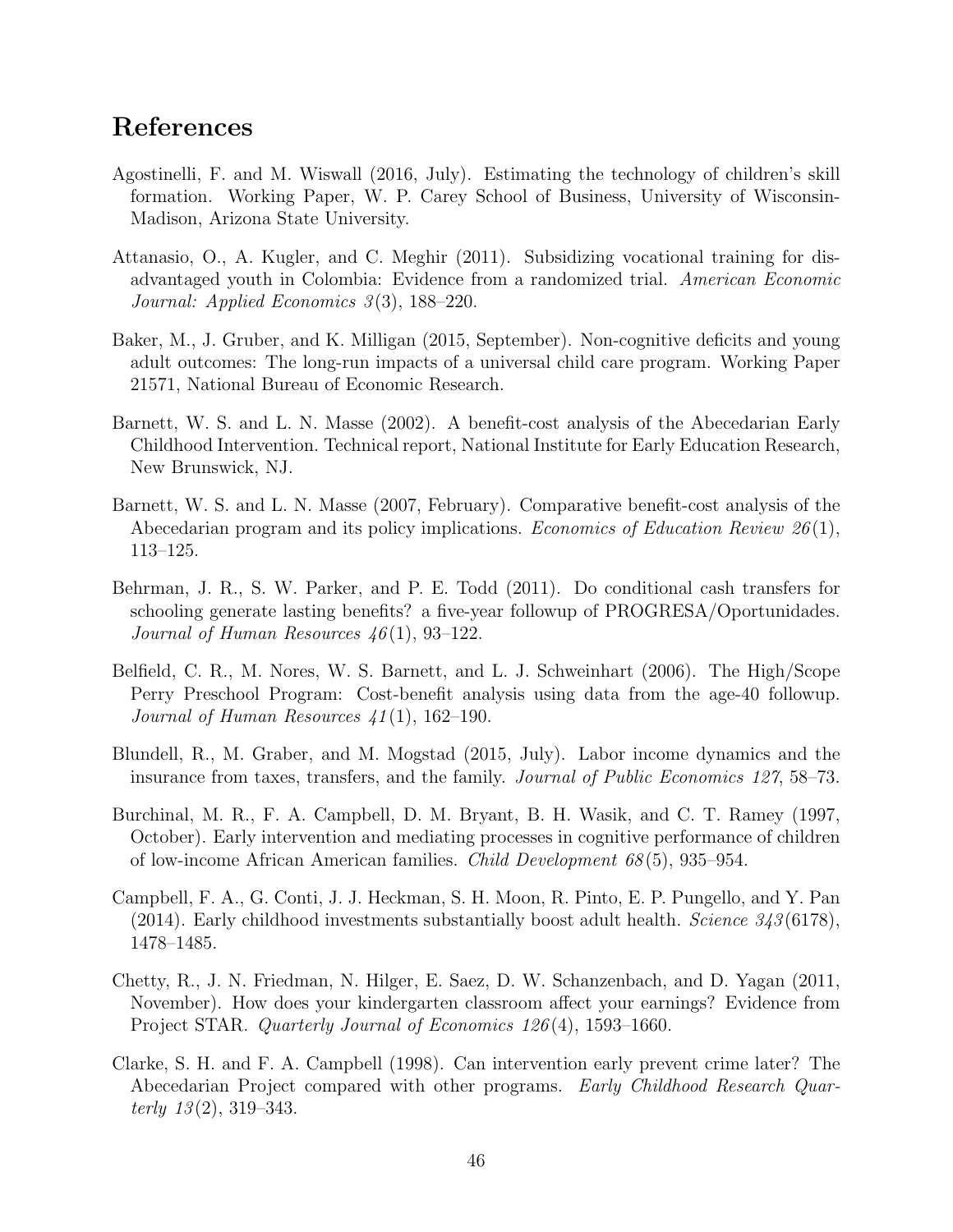- <span id="page-48-0"></span>Collins, A., B. D. Goodson, J. Luallen, A. R. Fountain, A. Checkoway, and Abt Associates Inc. (2010, June). Evaluation of child care subsidy strategies: Massachusetts Family Child Care study. Technical Report OPRE 2011-1, Office of Planning, Research and Evaluation, Administration for Children and Families, U.S. Department of Health and Human Services, Washington, DC.
- <span id="page-48-9"></span>Cunha, F. and J. J. Heckman (2008, Fall). Formulating, identifying and estimating the technology of cognitive and noncognitive skill formation. Journal of Human Resources  $\frac{1}{3}(4)$ , 738–782.
- <span id="page-48-10"></span>Cunha, F., J. J. Heckman, and S. M. Schennach (2010, May). Estimating the technology of cognitive and noncognitive skill formation. *Econometrica*  $78(3)$ , 883–931.
- <span id="page-48-3"></span>Currie, J. (2011). Inequality at birth: Some causes and consequences. American Economic Review 101 (3), 1–22.
- <span id="page-48-7"></span>Department of Health, Education, and Welfare (1968). Federal interagency day care requirements, pursuant to Sec. 522 (D) of the Economic Opportunity Act. Technical report, U.S. Department of Labor, Washington, DC.
- <span id="page-48-13"></span>Deshpande, M. and L. Yue (2017). Who is screened out? application costs and the targeting of disability program. Unpublished.
- <span id="page-48-11"></span>Dolan, P. (1997). Modeling valuations for EuroQol health states. *Medical Care*  $35(11)$ , 1095–1108.
- <span id="page-48-5"></span>Duncan, G. J. and A. J. Sojourner (2013). Can intensive early childhood intervention programs eliminate income-based cognitive and achievement gaps? Journal of Human Resources  $48(4)$ , 945–968.
- <span id="page-48-1"></span>Educare (2014). A national research agenda for early education. Technical report, Educare Learning Network Research & Evaluation Committee, Chicago, IL.
- <span id="page-48-4"></span>Elango, S., , J. L. García, J. J. Heckman, and A. Hojman  $(2016)$ . Early childhood education. In R. A. Moffitt (Ed.), *Economics of Means-Tested Transfer Programs in the United States*, Volume 2, Chapter 4, pp. 235–297. Chicago: University of Chicago Press.
- <span id="page-48-12"></span>Feldstein, M. (1999, November). Tax avoidance and the deadweight loss of the income tax. Review of Economics and Statistics 81 (4), 674–680.
- <span id="page-48-6"></span>Fox Business News (2014). Head Start has little effect by grade school? Video, http://video.foxbusiness.com/v/3306571481001/head-start-has-little-effect-by-gradeschool/?#sp=show-clips.
- <span id="page-48-2"></span>García, J. L., J. J. Heckman, and A. L. Ziff (2017). Gender differences in the effects of early childhood education. Unpublished.
- <span id="page-48-8"></span>Gladden, T. and C. Taber (2000). Wage progression among less skilled workers. In D. E. Card and R. M. Blank (Eds.), Finding Jobs: Work and Welfare Reform, Chapter 4, pp. 160–192. New York: Russell Sage Foundation.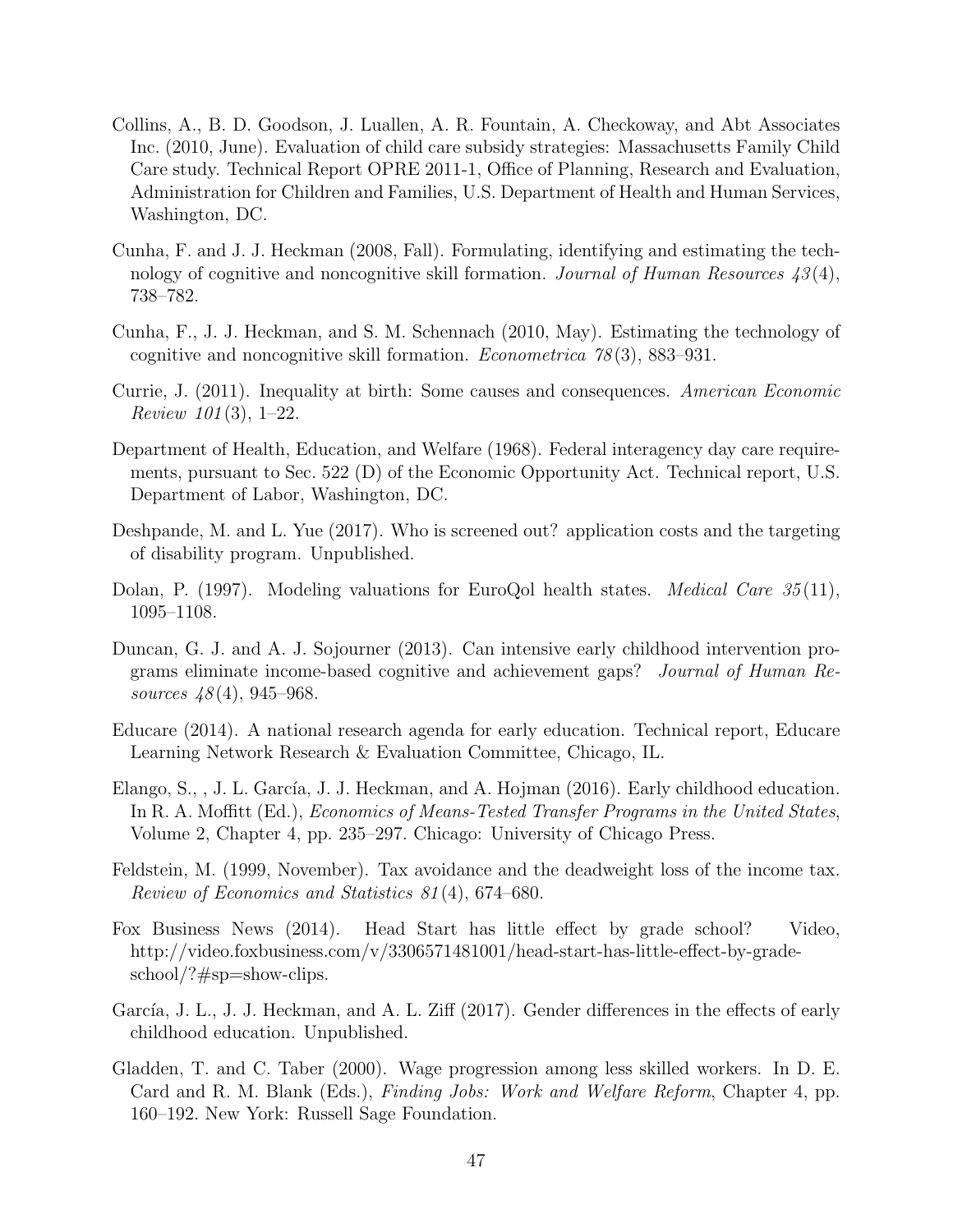- <span id="page-49-12"></span>Goldman, D. P., D. Lakdawalla, P.-C. Michaud, C. Eibner, Y. Zheng, A. Gailey, I. Vaynman, J. Sullivan, B. Tysinger, and D. Ermini Leaf (2015). The Future Elderly Model: Technical documentation. Technical report, University of Southern California.
- <span id="page-49-3"></span>Gross, R. T., D. Spiker, and C. W. Haynes (1997). Helping Low Birth Weight, Premature Babies: The Infant Health and Development Program. Stanford, CA: Stanford University Press.
- <span id="page-49-9"></span>Haavelmo, T. (1943, January). The statistical implications of a system of simultaneous equations. *Econometrica* 11(1), 1–12.
- <span id="page-49-0"></span>Healthy Child Manitoba (2015, April). Starting early, starting strong: A guide for playbased early learning in Manitoba: Birth to six. Technical report, Healthy Child Manitoba, Winnipeg, Manitoba.
- <span id="page-49-6"></span>Heckman, J. J. (1992). Randomization and social policy evaluation. In C. F. Manski and I. Garfinkel (Eds.), Evaluating Welfare and Training Programs, Chapter 5, pp. 201–230. Cambridge, MA: Harvard University Press.
- <span id="page-49-7"></span>Heckman, J. J., N. Hohmann, J. Smith, and M. Khoo (2000, May). Substitution and dropout bias in social experiments: A study of an influential social experiment. Quarterly Journal of Economics 115 (2), 651–694.
- <span id="page-49-8"></span>Heckman, J. J., H. Ichimura, J. Smith, and P. E. Todd (1998, September). Characterizing selection bias using experimental data. *Econometrica*  $66(5)$ , 1017–1098.
- <span id="page-49-5"></span>Heckman, J. J., L. J. Lochner, and P. E. Todd (2006). Earnings functions, rates of return and treatment effects: The Mincer equation and beyond. In E. A. Hanushek and F. Welch (Eds.), Handbook of the Economics of Education, Volume 1, Chapter 7, pp. 307–458. Amsterdam: Elsevier.
- <span id="page-49-1"></span>Heckman, J. J., S. H. Moon, R. Pinto, P. A. Savelyev, and A. Q. Yavitz (2010a, August). Analyzing social experiments as implemented: A reexamination of the evidence from the HighScope Perry Preschool Program. Quantitative Economics 1 (1), 1–46.
- <span id="page-49-2"></span>Heckman, J. J., S. H. Moon, R. Pinto, P. A. Savelyev, and A. Q. Yavitz (2010b, February). The rate of return to the HighScope Perry Preschool Program. Journal of Public Economics  $94(1-2)$ , 114-128.
- <span id="page-49-11"></span>Heckman, J. J. and S. Navarro (2004, February). Using matching, instrumental variables, and control functions to estimate economic choice models. Review of Economics and *Statistics*  $86(1)$ , 30–57.
- <span id="page-49-10"></span>Heckman, J. J. and R. Pinto (2015). Causal analysis after Haavelmo. Econometric Theory  $31(1)$ ,  $115-151$ .
- <span id="page-49-4"></span>Heckman, J. J., R. Pinto, and P. A. Savelyev (2013, October). Understanding the mechanisms through which an influential early childhood program boosted adult outcomes. American Economic Review 103 (6), 2052–2086.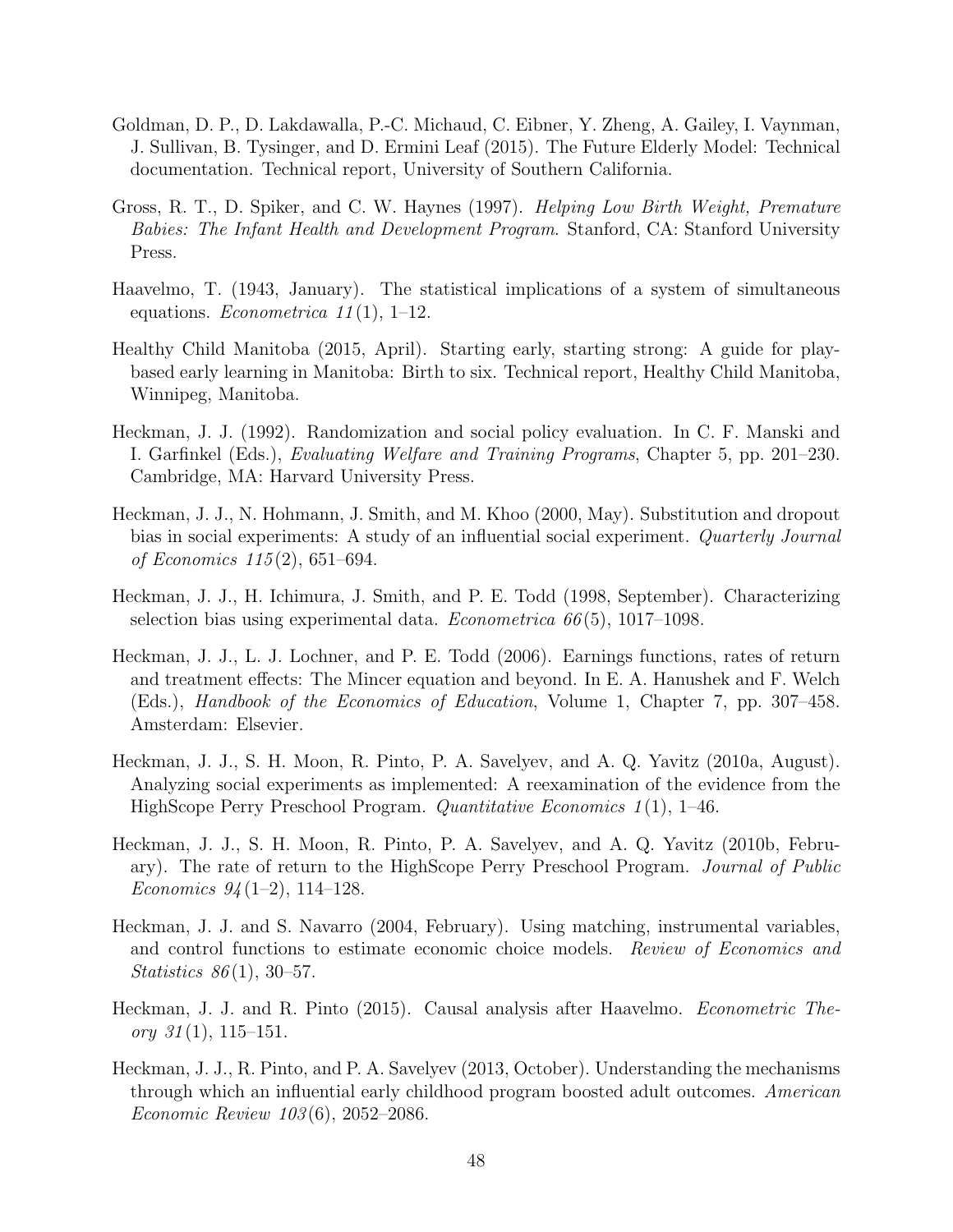- <span id="page-50-10"></span>Heckman, J. J. and R. Robb (1985, October-November). Alternative methods for evaluating the impact of interventions: An overview. Journal of Econometrics  $30(1-2)$ , 239–267.
- <span id="page-50-13"></span>Jarosch, G. (2016). Searching for job security and the consequences of job loss. Forthcoming, Econometrica.
- <span id="page-50-0"></span>Jensen, B. and M. Nielsen (2016). Abecedarian programme, within an innovative implementation framework (APIIF). A pilot study. Website, http://pure.au.dk/portal/en/projects/abecedarian-programme-within-aninnovative-implementation-framework-apiif-a-pilot-study(8d4da9a9-f2ff-44db-87cc-1278d1e7006c).html (Accessed 8/1/2016).
- <span id="page-50-11"></span>Kalbfleisch, J. D. and R. L. Prentice (1980). The Statistical Analysis of Failure Time Data. New York: Wiley.
- <span id="page-50-1"></span>Kline, P. and C. Walters (2016). Evaluating public programs with close substitutes: The case of Head Start. Quarterly Journal of Economics 131 (4), 1795–1848.
- <span id="page-50-4"></span>Kottelenberg, M. J. and S. F. Lehrer (2014, August). The gender effects of universal child care in Canada: Much ado about boys? Unpublished manuscript, Department of Economics, Queen's University.
- <span id="page-50-8"></span>Lagakos, D., B. Moll, T. Porzio, N. Qian, and T. Schoellman (2016). Life-cycle wage growth across countries. Forthcoming, Journal of Political Economy.
- <span id="page-50-12"></span>McCollister, K. E., M. T. French, and H. Fang (2010). The cost of crime to society: New crime-specific estimates for policy and program evaluation. Drug and Alcohol Dependence  $108(1-2)$ , 98-109.
- <span id="page-50-2"></span>Mincer, J. (1974). *Schooling, Experience, and Earnings*. New York: Columbia University Press for National Bureau of Economic Research.
- <span id="page-50-6"></span>North Carolina General Assembly (1971). Chapter 803, House bill 100. In North Carolina General Assembly 1971 Session, North Carolina. An Act to protect children through licensing of day-care facilities and other limited regulation.
- <span id="page-50-3"></span>Prentice, R. L. (1989). Surrogate endpoints in clinical trials: Definition and operational criteria. Statistics in Medicine  $8(4)$ , 431-440.
- <span id="page-50-9"></span>Quandt, R. E. (1972, June). A new approach to estimating switching regressions. Journal of the American Statistical Association 67 (338), 306–310.
- <span id="page-50-5"></span>Ramey, C. T., D. M. Bryant, J. J. Sparling, and B. H. Wasik (1985). Project CARE: A comparison of two early intervention strategies to prevent retarded development. Topics in Early Childhood Special Education 5 (2), 12–25.
- <span id="page-50-7"></span>Ramey, C. T. and F. A. Campbell (1979, February). Compensatory education for disadvantaged children. The School Review  $87(2)$ , 171–189.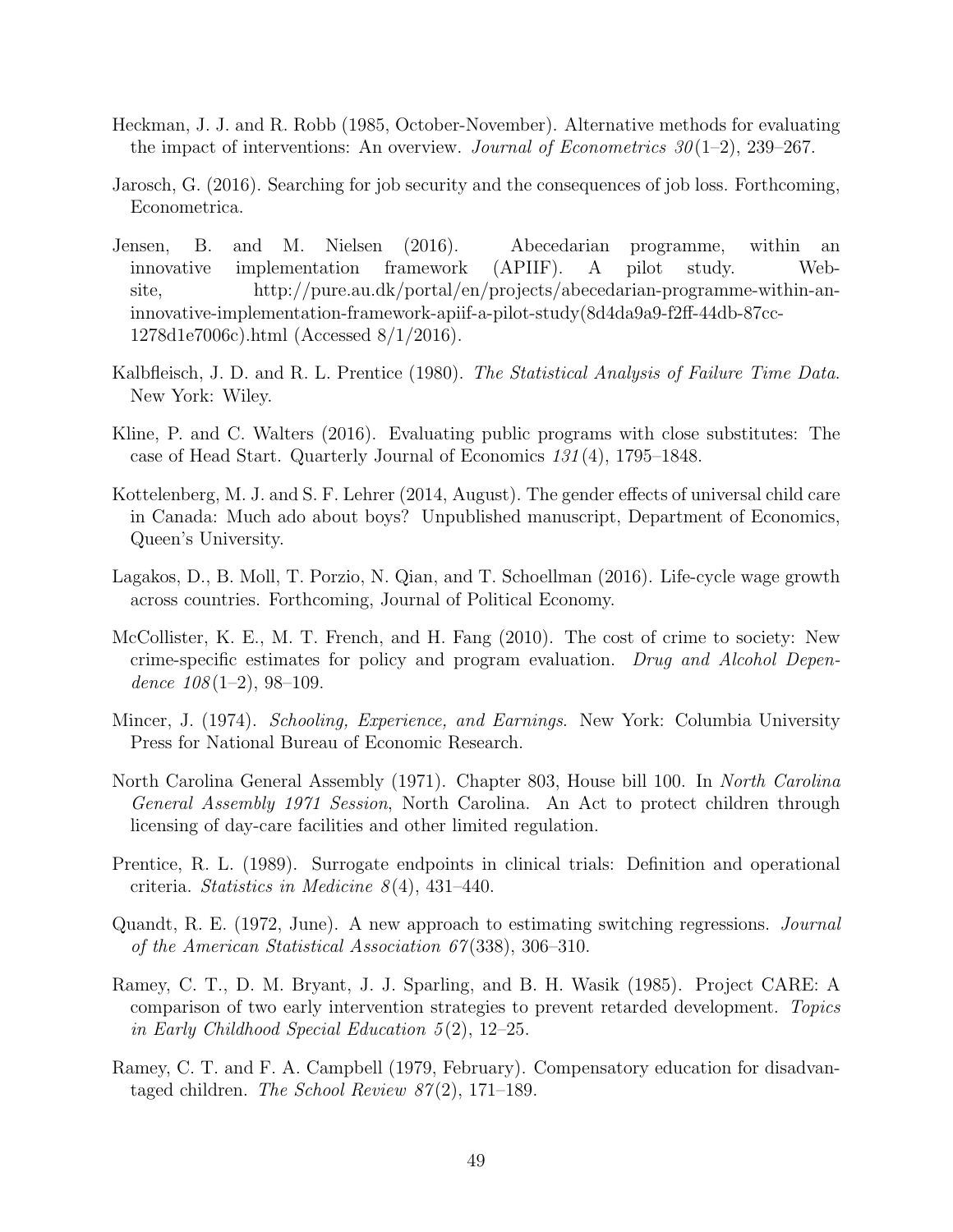- <span id="page-51-4"></span>Ramey, C. T., F. A. Campbell, M. Burchinal, M. L. Skinner, D. M. Gardner, and S. L. Ramey (2000). Persistent effects of early childhood education on high-risk children and their mothers. Applied Developmental Science  $\frac{1}{4}(1)$ , 2–14.
- <span id="page-51-8"></span>Ramey, C. T., A. M. Collier, J. J. Sparling, F. A. Loda, F. A. Campbell, D. A. Ingram, and N. W. Finkelstein (1976). The Carolina Abecedarian Project: A longitudinal and multidisciplinary approach to the prevention of developmental retardation. In T. Tjossem (Ed.), Intervention Strategies for High-Risk Infants and Young Children, pp. 629–655. Baltimore, MD: University Park Press.
- <span id="page-51-9"></span>Ramey, C. T., M. C. Holmberg, J. H. Sparling, and A. M. Collier (1977). An introduction to the Carolina Abecedarian Project. In B. M. Caldwell and D. J. Stedman (Eds.), Infant Education: A Guide for Helping Handicapped Children in the First Three Years, Chapter 7, pp. 101–121. New York: Walker and Company.
- <span id="page-51-10"></span>Ramey, C. T., G. D. McGinness, L. Cross, A. M. Collier, and S. Barrie-Blackley (1982). The Abecedarian approach to social competence: Cognitive and linguistic intervention for disadvantaged preschoolers. In K. M. Borman (Ed.), The Social Life of Children in a Changing Society, Chapter 7, pp. 145–174. Hillsdale, NJ: Lawrence Erlbaum Associates.
- <span id="page-51-5"></span>Ramey, C. T., J. J. Sparling, and S. L. Ramey (2012). Abecedarian: The Ideas, the Approach, and the Findings (1 ed.). Los Altos, CA: Sociometrics Corporation.
- <span id="page-51-0"></span>Ramey, S. L., C. T. Ramey, and R. G. Lanzi (2014). Interventions for students from impoverished environments. In J. T. Mascolo, V. C. Alfonso, and D. P. Flanagan (Eds.), Essentials of Planning, Selecting and Tailoring Interventions for Unique Learners, pp. 415–48. Hoboken, NJ: John Wiley & Sons, Inc.
- <span id="page-51-6"></span>Ridder, G. and R. Moffitt (2007). The econometrics of data combination. In J. J. Heckman and E. E. Leamer (Eds.), *Handbook of Econometrics*, Volume 6B, pp. 5469–5547. Amsterdam: Elsevier.
- <span id="page-51-11"></span>Sanders, C. and C. Taber (2012, September). Life-cycle wage growth and heterogeneous human capital. Annual Review of Economics 4, 399–425.
- <span id="page-51-1"></span>Schneider, B. and S.-K. McDonald (Eds.) (2007). Scale-Up in Education, Volume 1: Ideas in Principle. Lanham, Maryland: Rowman & Littlefield Publishers.
- <span id="page-51-7"></span>Schore, A. N. (2017, January/February). All our sons: The developmental neurobiology and neuroendocrinology of boys at risk. *Infant Mental Health Journal 38*(1), 15–52.
- <span id="page-51-3"></span>Schweinhart, L. J., J. Montie, Z. Xiang, W. S. Barnett, C. R. Belfield, and M. Nores (2005). Lifetime Effects: The High/Scope Perry Preschool Study Through Age 40, Volume 14 of Monographs of the HighScope Educational Research Foundation. Ypsilanti, MI: High/Scope Press.
- <span id="page-51-2"></span>Scull, J., J. Hattie, J. Page, J. Sparling, C. Tayler, A. King, V. Nossar, A. Piers-Blundell, and C. Ramey (2015). Building a bridge into preschool in remote Northern Territory communities.